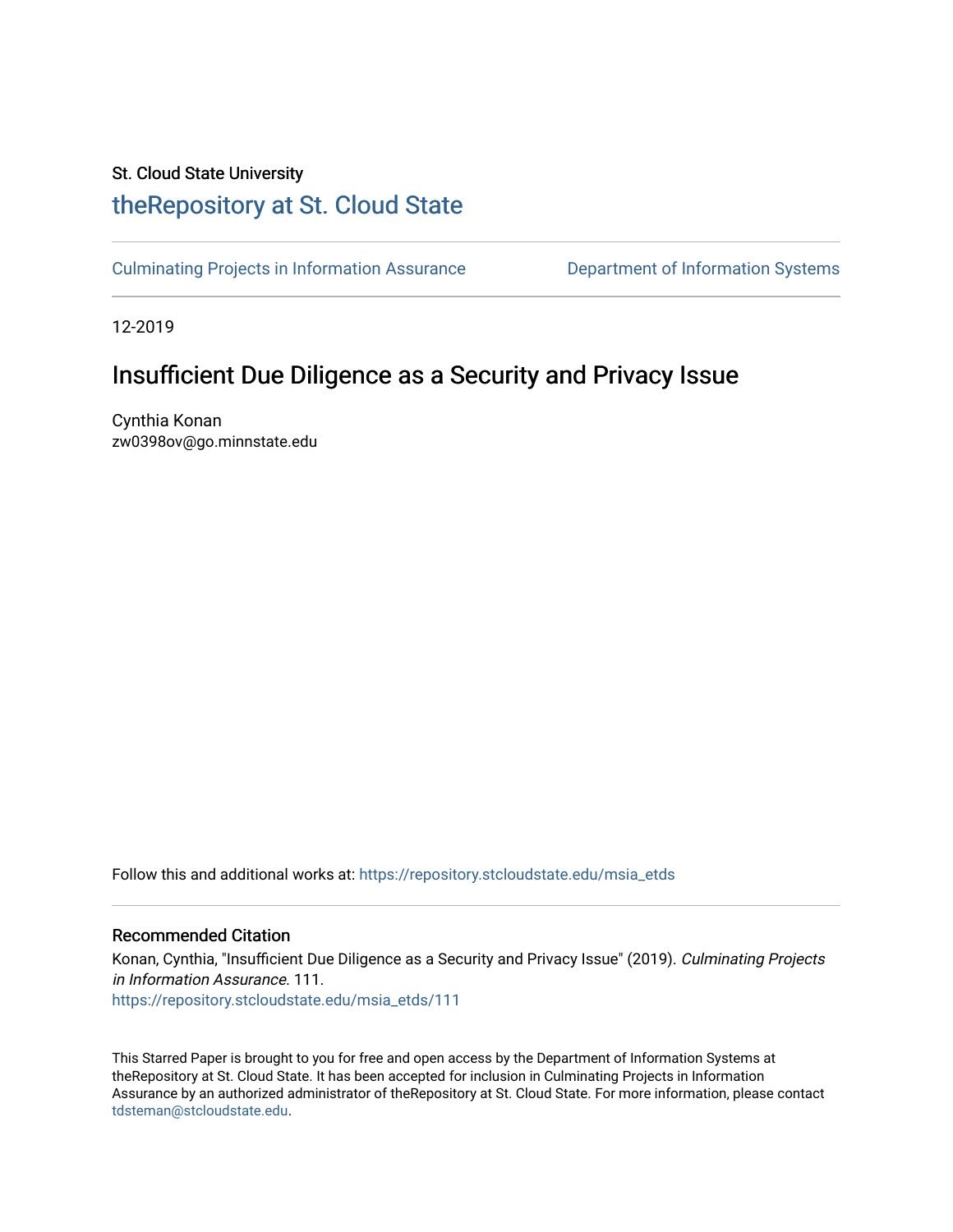# **Insufficient Due Diligence as a Security and Privacy Issue**

by

Amoin Cynthia Joceline Konan

A Starred Paper

Submitted to the Graduate Faculty of

St. Cloud State University

in Partial Fulfillment of the Requirements

for the Degree of

Master of Science

in Information Assurance

December 2019

Starred Paper Committee: Abu Hussein, Abdullah, Chairperson Kasi, Balasubramanian Lynn, Collen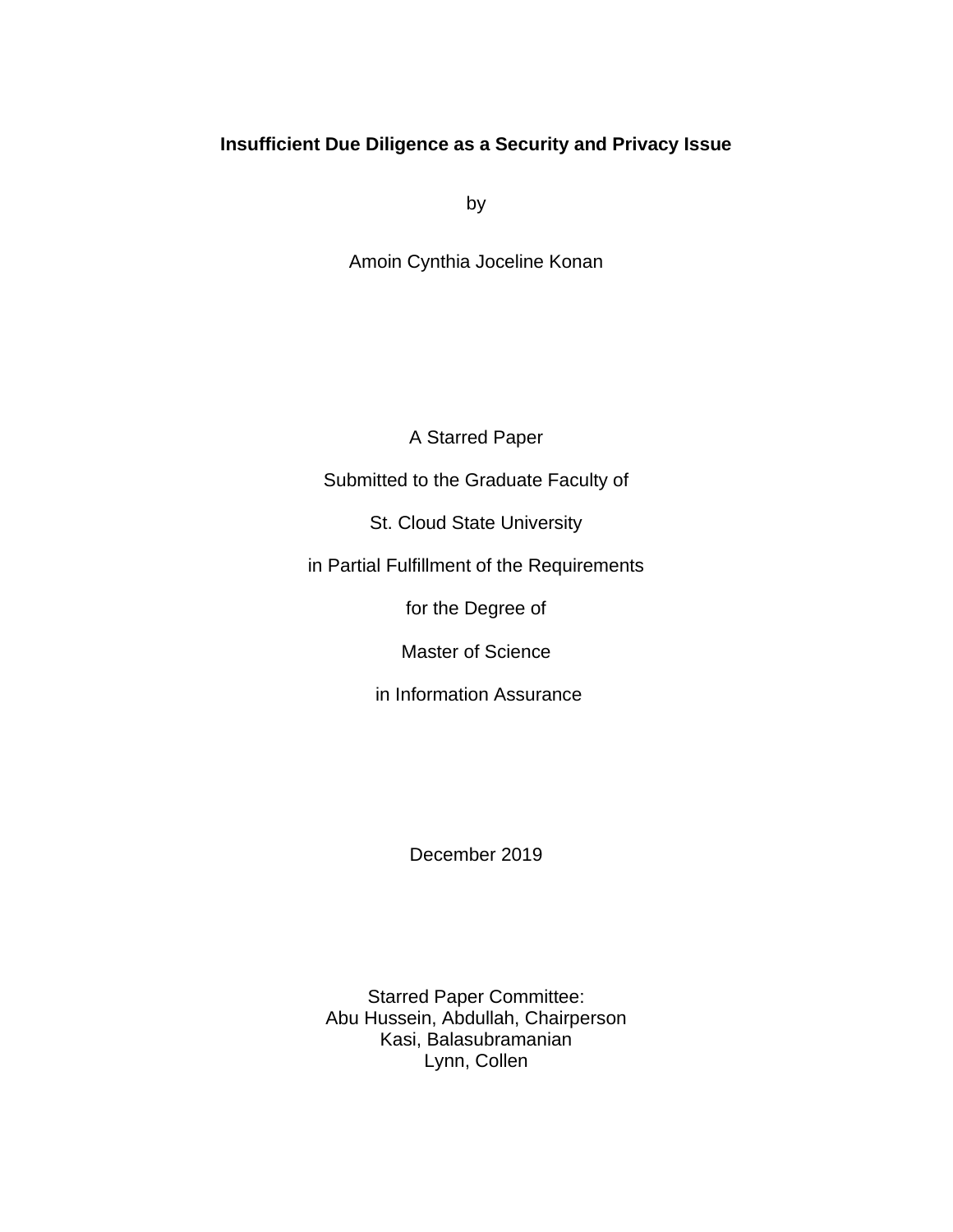#### **Abstract**

Organizations face the rapid and constant evolution of technology and must adapt quickly to that fast pace changing environment. It is in that perspective that companies dive into adopting a new technology without a proper investigation on how the technology works or without knowing if they have the adequate resources to use it; thus, underestimating possible security threats. One of the most common threats related to organization rushing into acquiring a new technology is insufficient due diligence. Insufficient due diligence is the lack of proper measures taken to ensure the credibility of the technology provider. Insufficient due diligence happens when organizations try to move too quickly to the adopt technology without thoroughly understanding it. Organizations rushing in the decision making of which technology to choose, skip some important steps such as conducting a proper evaluation of the technology they want to adopt, which cause security threats. This is a problem mainly because of lack of research on the subject, ignorance and lack of attention to details. This starred paper will present the state of art of insufficient due diligence when adopting technology, its root causes, and the different aspect of the problem and propose recommendation to improve security in organizations. This work aims to raise the security bar for organizations adopting technology and improve security.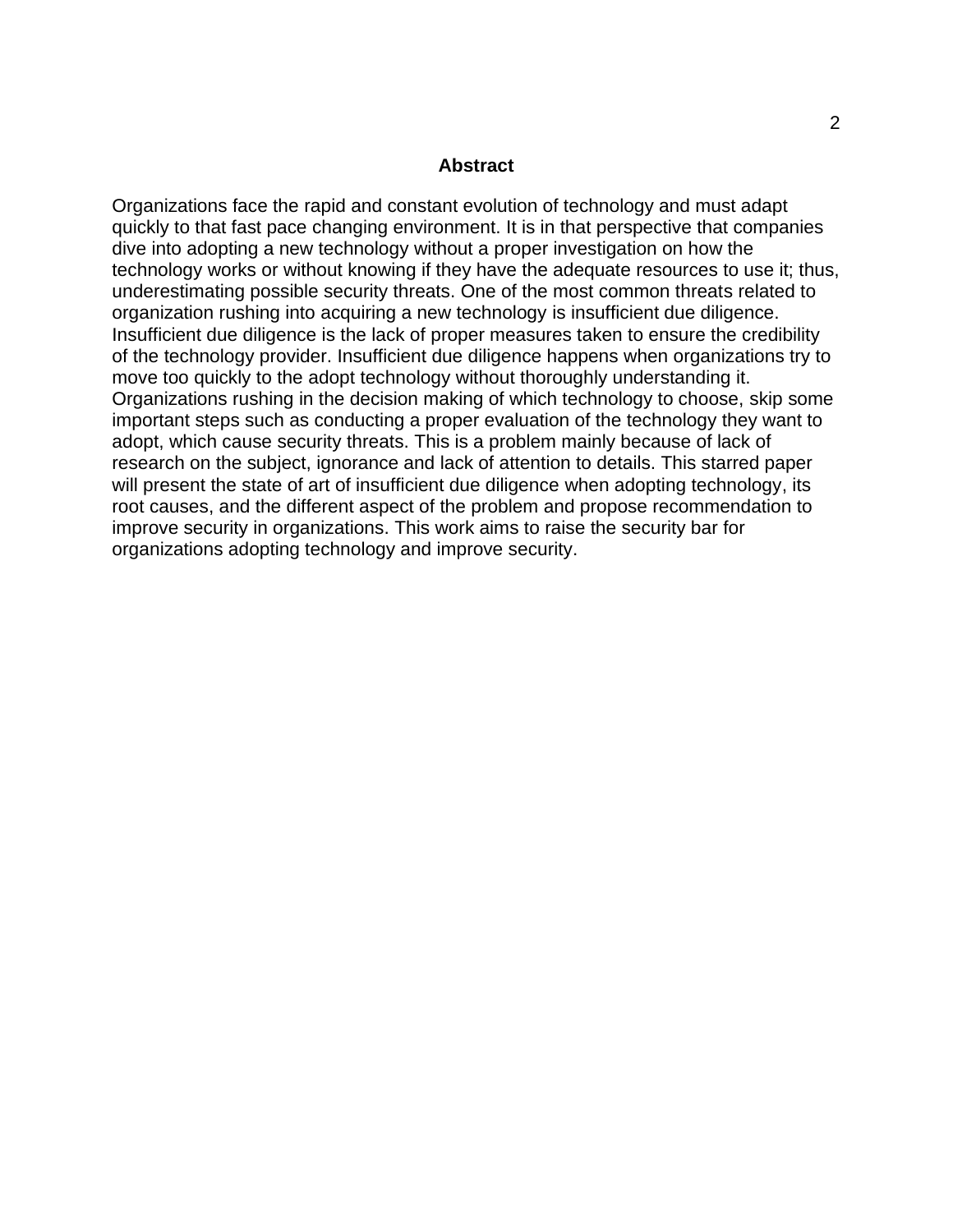# **Acknowledgments**

Thank you to Professor Abu Hussein for his patience, understanding and availability throughout the completion of this work. Thank you to my Family for their love and support. Special thank you to the person special to my heart, for being encouraging and present during the whole process.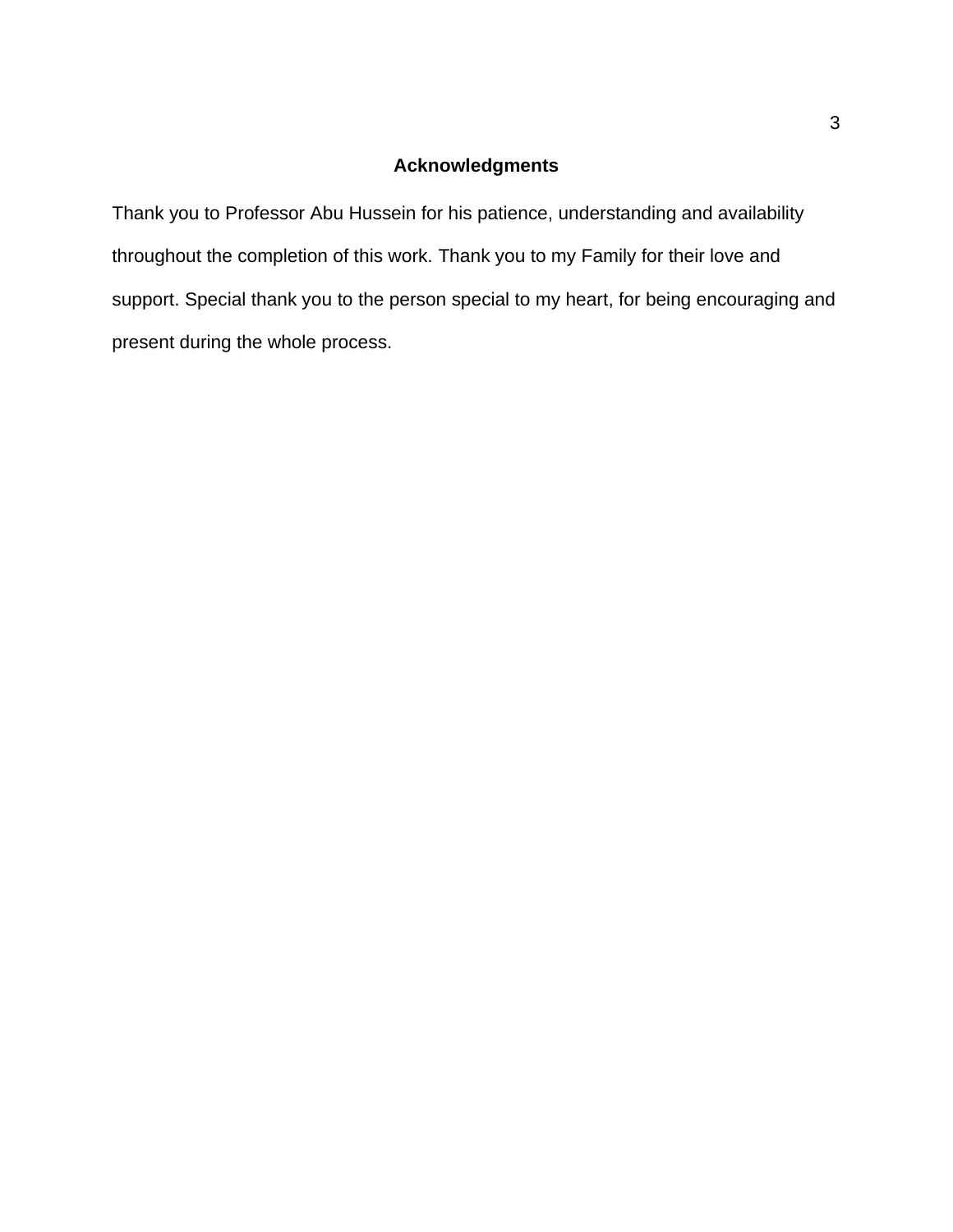# **Table of Contents**

|         | Page           |
|---------|----------------|
|         | 6              |
|         | $\overline{7}$ |
| Chapter |                |
|         | 8              |
|         | 8              |
|         | 9              |
|         | 9              |
|         | 10             |
|         | 11             |
| 16      |                |
|         | 16             |
|         | 16             |
|         | 21             |
|         | 27             |
|         | 27             |
|         |                |
|         |                |
|         | 37             |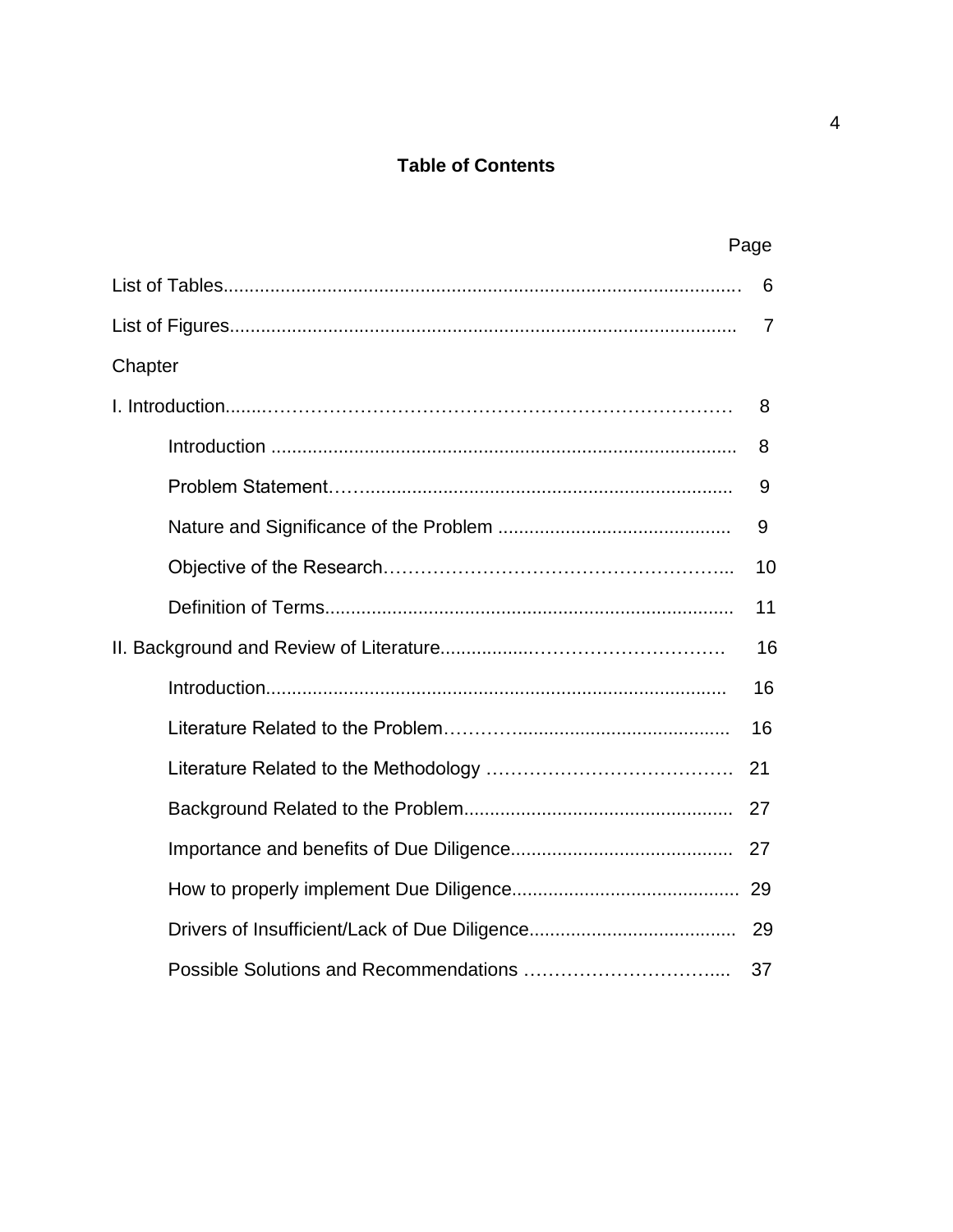| Chapter<br>Page |  |
|-----------------|--|
|                 |  |
|                 |  |
|                 |  |
|                 |  |
|                 |  |
|                 |  |
|                 |  |
|                 |  |
|                 |  |
|                 |  |
|                 |  |
|                 |  |
|                 |  |
| -76             |  |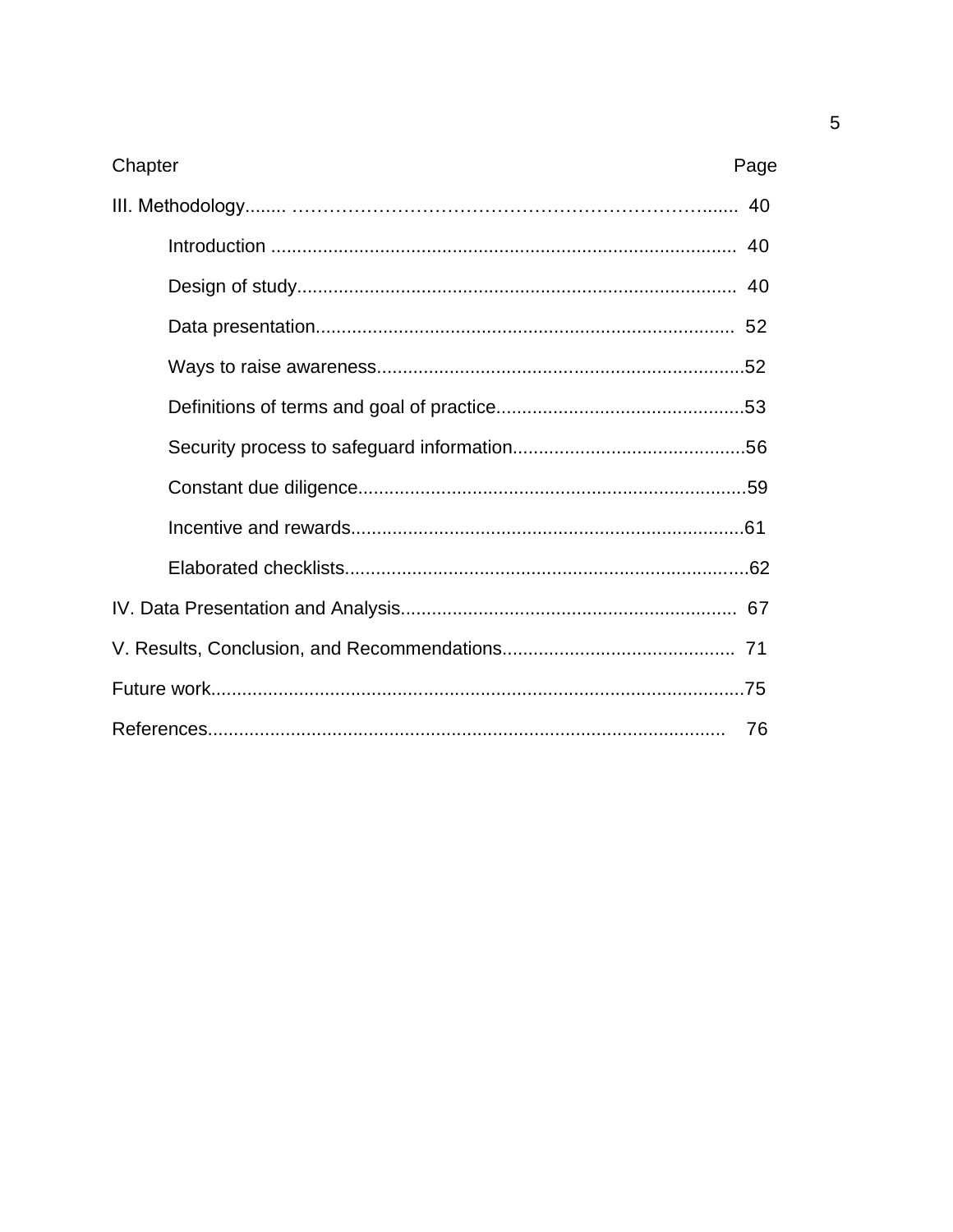# **List of Tables**

| Table | Page |
|-------|------|
|       |      |
|       |      |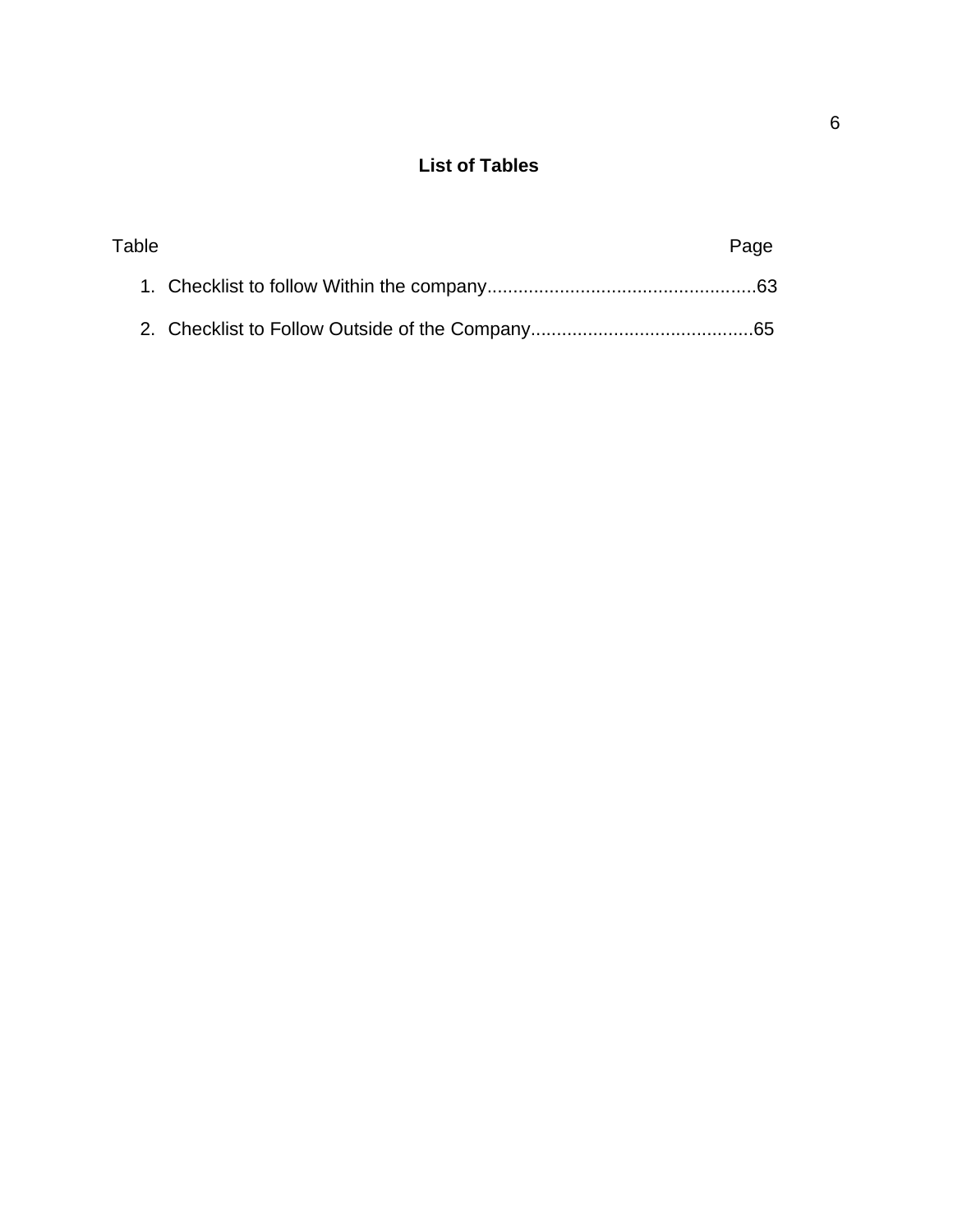# **List of Figures**

| Figure | Page |
|--------|------|
|        |      |
|        |      |
|        |      |
|        |      |
|        |      |
|        |      |
|        |      |
|        |      |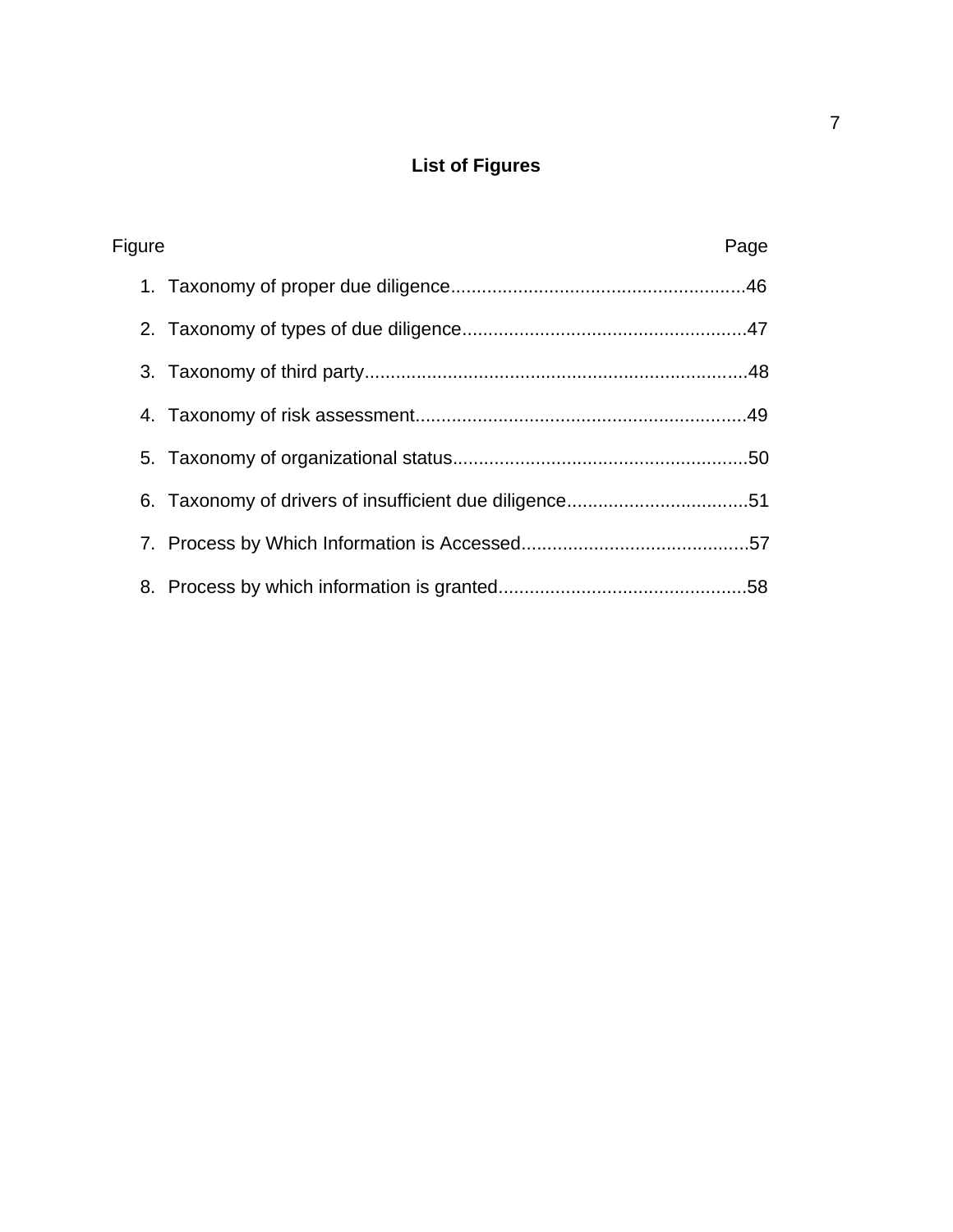#### **Chapter I: Introduction**

Finding ways to achieve complete cyber security has been the main concern for many organizations. Therefore, to succeed in any project, there are important measures that need to be taken to ensure that nothing will interrupt the smooth development of that project. One of the steps taken by most organization to ensure complete security of their business is the implementation of due diligence in every step of the development.

Due diligence is when the top management of an organization take adequate security measures to ensure that the assets of the corporation such as information, for example, are protected and at the same time, to ensure that the organization complies with the law and different contractual obligations.

Due diligence is also ensuring that the product or service of the provider meets the security requirements and customers' expectations before engaging in a contract. Implementing due diligence can be expensive, however it is a necessary cost that every organization should assume. Although, awareness about due diligence is increasing in most companies, there are still some existing challenges.

Insufficient due diligence or lack of due diligence is when the necessary measures are either not considerable or nonexistent at all to ensure proper security and credibility of the service provider. Insufficient due diligence is ranked in the top nine severe security threats, according to The CSA (Cloud Security Alliance) in their article The Notorious Nine cloud computing top threats in 2013. Insufficient due diligence or the lack of due diligence can lead to costly consequences for the organization (CSA,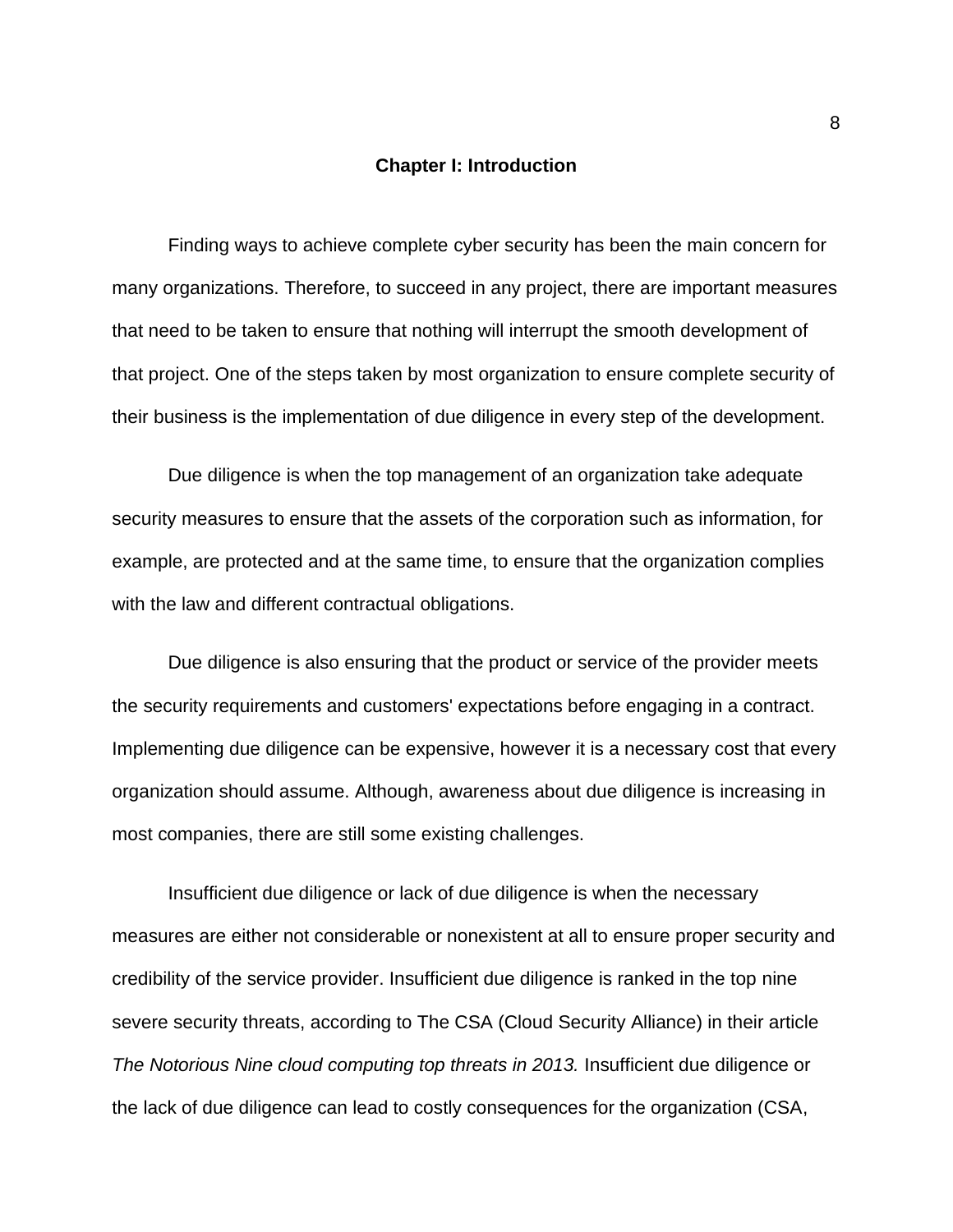2013). Studying the impact of insufficient due diligence or lack of due diligence will reflect its importance of due diligence in the development of the organization.

The composition of this paper is as follows: Chapter II will present a literature review about the problem followed by a literature review about the possible solutions and recommendations. Chapter III is a methodology of the study, which includes the importance of due diligence and its benefits for the organization, the drivers of insufficient / lack of due diligence and possible solutions related to those issues.

# **Problem Statement**

Lack of due diligence or insufficient due diligence in security is the cause of a wide spectrum of security and privacy issues in organizations. Currently, there is not much effort done in trying to identify the root causes of insufficient due diligence. To address this issue properly, it is important to thoroughly investigate the problem and raise awareness because many organizations give little to no attention to the issue.

#### **Nature and Significance of the Problem**

Insufficient due diligence or lack of due diligence is a considerable issue because it is ranked among the most severe security threats (CSA, 2013). It is often taken lightly when it should be under deeper investigation. In fact, insufficient/ lack of due diligence in organization can lead to the loss of personnel information, loss in company's assets and integrity and reliability. This study will be useful because it will raise security awareness and provide possible solutions regarding the problem.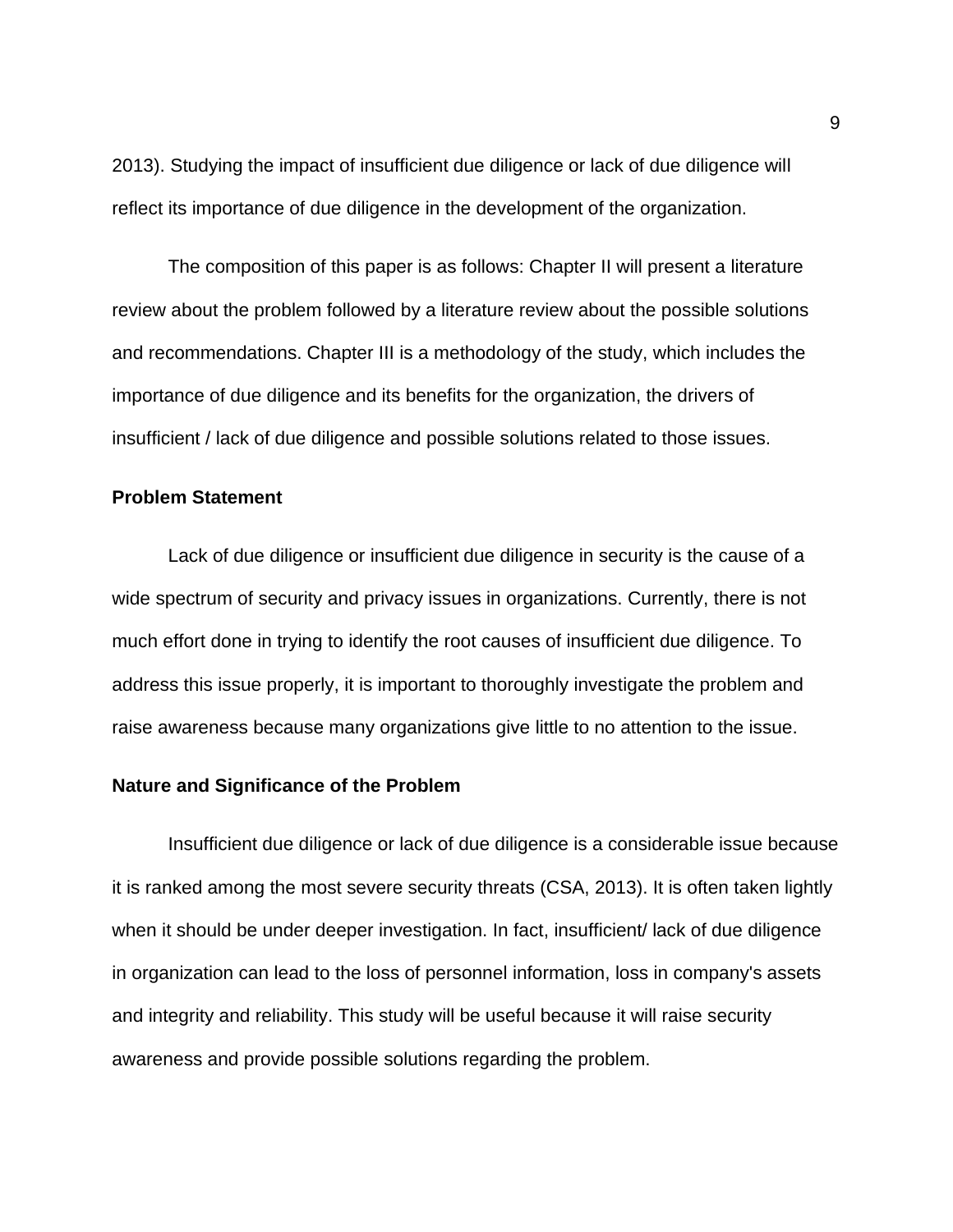# **Objective of the Study**

The main objective in conducting this study is to solve the issue of insufficient/ lack of due diligence. The steps that will be taken to achieve this objective are as follows: Identify the root causes of the problem, investigate and try to find solutions to the problem, provide a framework of recommendation to organization that are already victims of this issue and finally raise awareness, among top management of organizations to prevent insufficient due diligence or lack of due diligence in security.

In addition to those steps, a checklist will be provided. This checklist will contain a list of items that will be used by organizations to verify and check if they are meeting all requirements regarding the implementation of due diligence. The purpose of the checklist will be to reduce and, in some cases, eliminate completely insufficient due diligence in security. Organization will be able to compare their security checklist to the elaborated checklist to ensure that they are following due diligence.

The checklist will also help organization to establish the link between the How and Five (5w) of Insufficient Due Diligence or Lack of Due Diligence. In fact, companies will know what Insufficient Due Diligence is, why it happens, where it happens, which is mostly in the security, development and engineering teams. Companies will also know who is responsible for that issue, when the issue occurs and finally how to solve the issue.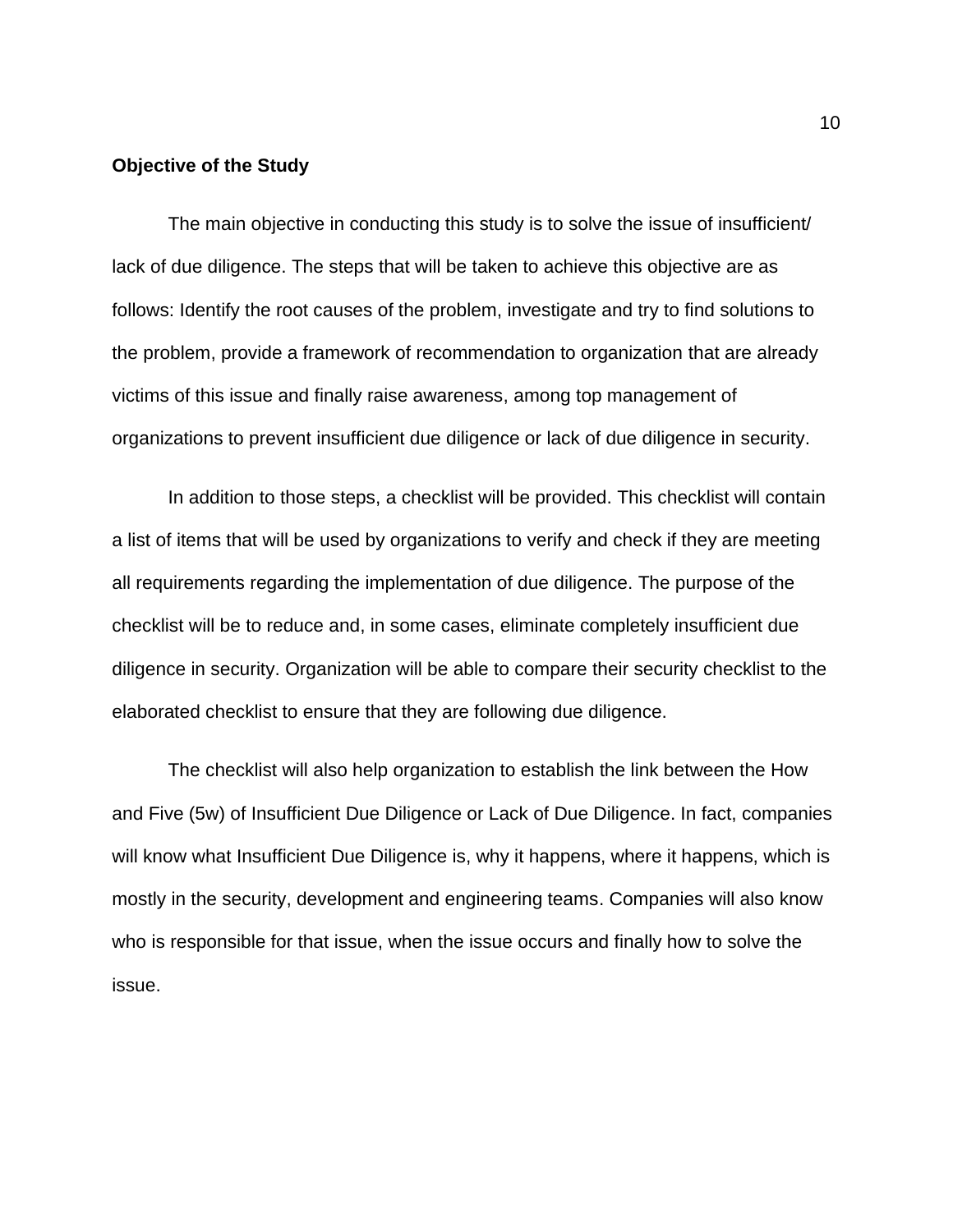# **Definition of Terms**

Insufficient due diligence has been and continue to be a grand mal of the security world today. Unfortunately, there are few people who know what this phenomenon is that affect the confidentiality, integrity and availability of information in companies. To solve an issue, it is important to have a deep knowledge of the issue and of all the terms related to it.

A better understanding of those terms will make it easier to understand the problem, its implications and how to solve it. This part of the paper will focus on a list of terms related to insufficient due diligence. Those terms will be defined to give the reader a better understanding of what this paper is about.

#### **Due diligence**

"Providing demonstrated assurance that management is exercising adequate protection of the corporate assets and compliance with legal and contractual obligations" (Harold, 2006). In other words, it is when the organization takes proper measures to ensure the security of the business.

#### **Insufficient due diligence**

It is ranked as one of the severe security threats. It is when all the security measures are not taken to protect the organization assets (CSA, 2013).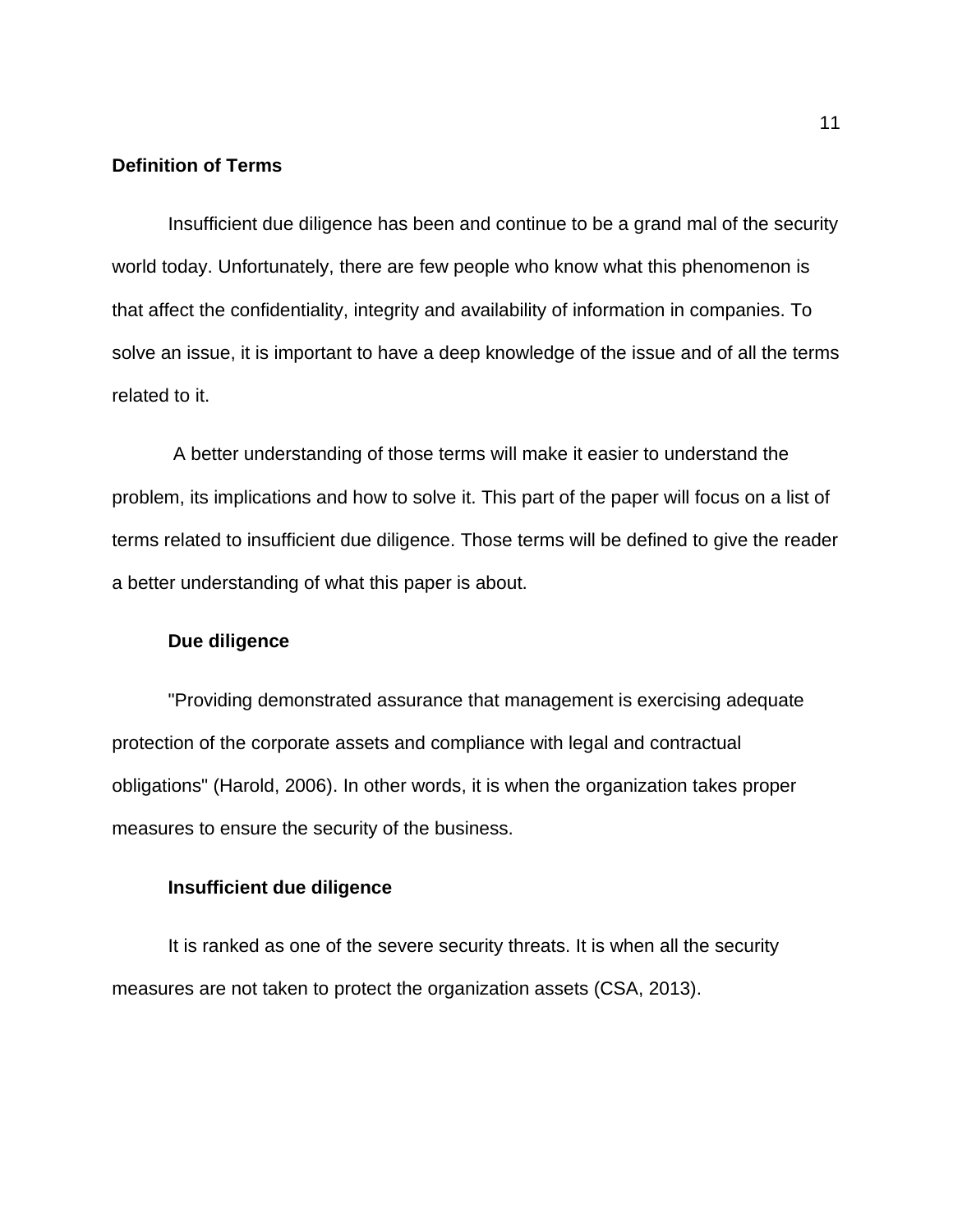# **Lack of due diligence**

This is when due diligence is nonexistent in a company's security protocol.

# **Compliance**

In general, compliance means conforming to a rule, such as a specification, policy, standard or law. Regulatory compliance describes the goal that organizations aspire to achieve in their efforts to ensure that they are aware of and take steps to comply with relevant laws, policies, and regulations.

#### **Compliance officer**

A compliance officer is an employee whose responsibilities include ensuring the company complies with outside regulatory requirements and internal policies.

# **Compliance education program**

A corporate compliance program is generally defined as a formal program specifying an organization's policies, procedures, and actions within a process to help prevent and detect violations of laws and regulations.

# **Information security management system (ISMS)**

According to the definition provided in the article *9 reasons to implement Information Security Management System (ISMS),* an ISMS is "a systematic approach for establishing, implementing, operating, monitoring, reviewing, maintaining and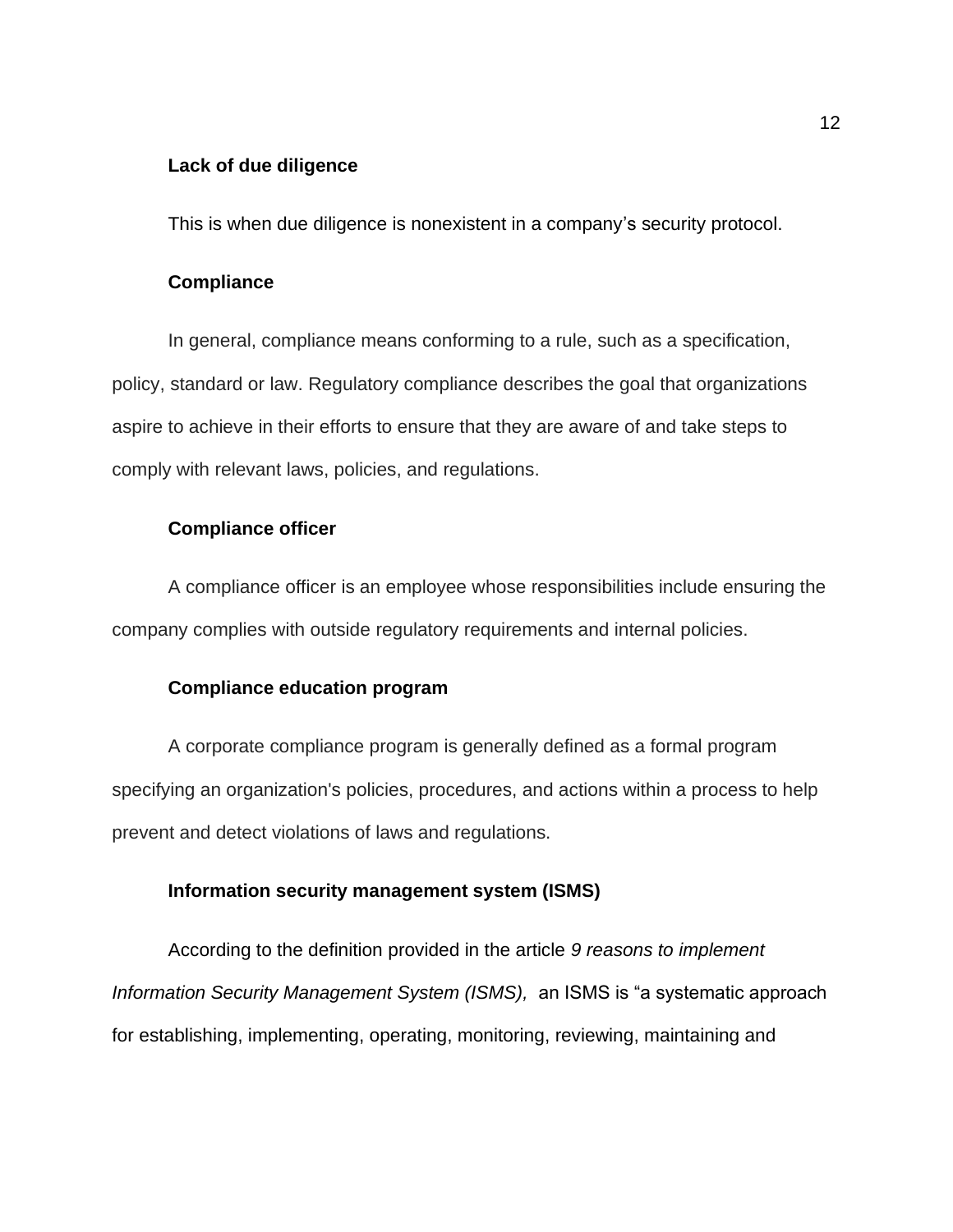improving an organization's information security to achieve business objectives" (IT Governance, 2016).

# **Legal obligations**

Obligation - Legal Definition. n. A moral or legal duty to perform or to not perform some action. A binding, formal arrangement or an agreement to a liability to pay a specified amount or to do a certain thing for a person or group of persons. See also duty and liability ("Dictionary", n.d.).

# **Contractual obligations**

Something that a person is legally forced to do through having signed a contract. Usage to fulfil your contractual obligations ("Dictionary", n.d.).

#### **Awareness program**

Security awareness training is a formal process for educating employees about computer security. A good security awareness program should educate employees about corporate policies and procedures for working with information technology (IT) ("Dictionary", n.d.).

#### **Ethics program**

Compliance and ethics ("C&E") programs are organizational policies put in place to promote law abiding and ethical conduct. To be effective, they must be supported by procedures, communications efforts, and cultural attributes ("Dictionary", n.d.).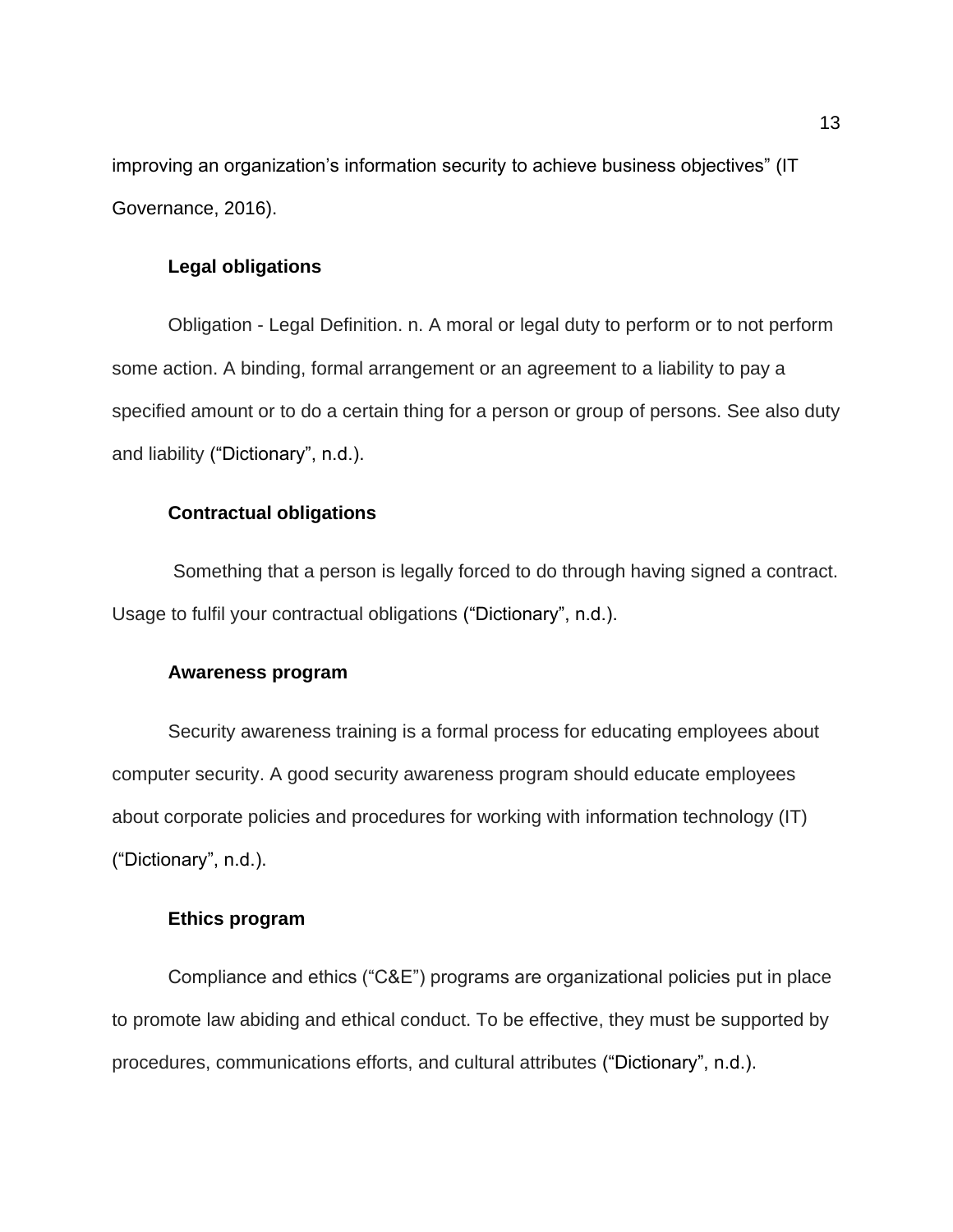# **Security**

"The state of being free for danger or threats" ("Dictionary", n.d.).

# **Threat**

"A statement of an intention to inflict pain, injury, damage, or other hostile action on someone in retribution for something done or not done." ("Dictionary", n.d.).

# **Risk**

Is define as the fact of exposing (someone or something valued) to danger, harm, or loss; or a situation involving exposure to danger ("Dictionary", n.d.).

# **Encryption**

"The process of converting information or data into a code, especially to prevent unauthorized access." ("Dictionary", n.d.).

# **Incidence response procedures**

Incident response is an organized approach to addressing and managing the aftermath of a security breach or cyberattack, also known as an IT incident, computer incident, or security incident. The goal is to handle the situation in a way that limits damage and reduces recovery time and costs ("Dictionary", n.d.).

#### **Risk Assessment**

A systematic process of evaluating the potential risks that may be involved in a projected activity or undertaking ("Dictionary", n.d.).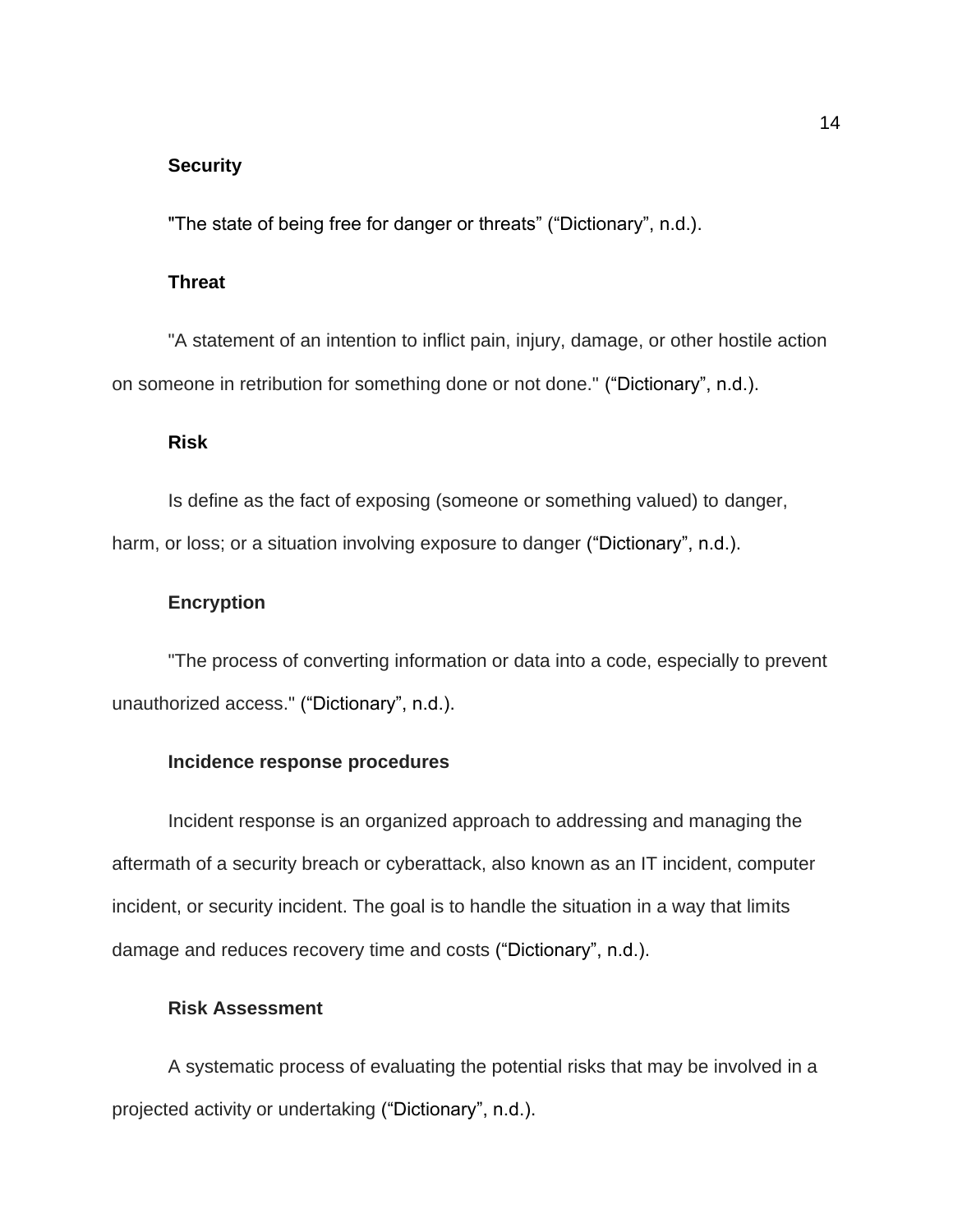#### **Risk Management**

The forecasting and evaluation of financial risks together with the identification of procedures to avoid or minimize their impact ("Dictionary", n.d.).

# **Experiential knowledge**

Experiential knowledge is knowledge gained through experience, as opposed to a priori (before experience) knowledge: it can also be contrasted both with propositional (textbook) knowledge, and with practical knowledge ("Dictionary", n.d.).

#### **Summary**

The first chapter of the paper was to enlighten the readers about the existence of insufficient due diligence or lack of due diligence in organizations and the threat that this issue can constitute for those organization, if not taken seriously. The next step in this study will be essentially about gathering facts regarding the consequences of insufficient due diligence but also the possible solution that can be elaborated to prevent or solve this issue.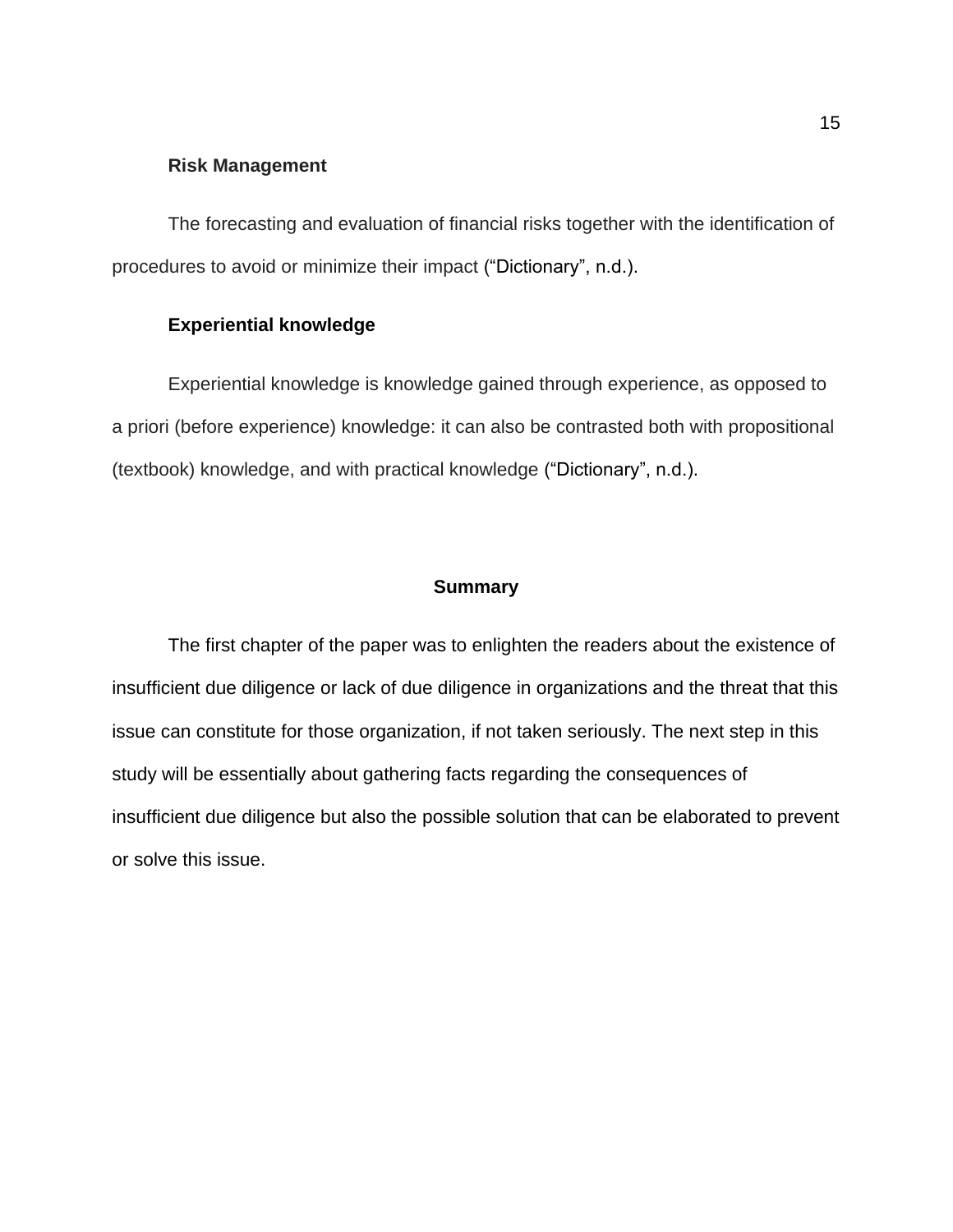#### **Chapter II: Background and Review of Literature**

#### **Introduction**

Insufficient due diligence or lack of due diligence in security is an existing problem. Even though not much research is available, researchers have tried to identify the causes of the issues and possible solutions through their work and study. Here are some reals world incidents that underline the massive impact that insufficient due diligence can have on companies. In this section of the study, the literature review related to the problem and literature review related to the methodology, as well as the background on the issue will be elaborated.

# **Literature Related to the Problem**

#### 1. *Security Breaches in Healthcare: How these 7 recent cases happened*

Jake Olcott (2016) lists several recent incidents that happened in the healthcare department because of insufficient due diligence. This article is about the consequences of insufficient due diligence. The author mentioned the name of the companies that were attacked, how it happened, the data that was compromised and their losses. There were millions of records compromised, and those numbers are frightening. Those incidents can endanger the integrity of those companies (Olcott, 2016).

2. *IRS, EITC and other refundable credits: consequences of not meeting your due diligence requirements.*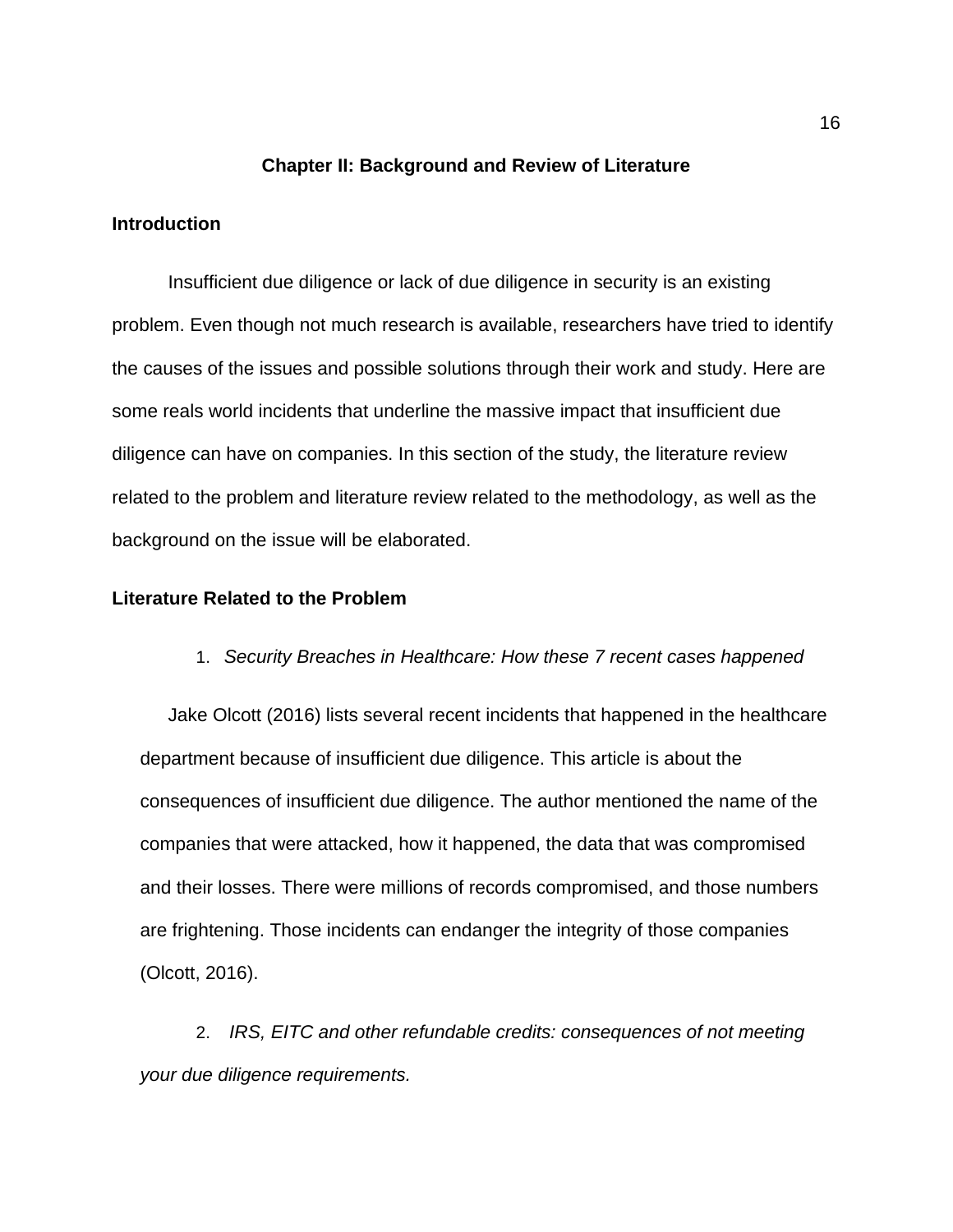The IRS published an article ("consequences of not meeting", 2017) that shows the financial retribution that one will have to pay if due diligence is not met. The consequences will be for all party involved. In fact, the client, the tax preparer and the employer can all become liable.

• The client will have to pay the money back with interest and could be banned from claiming for two to ten years depending on whether the error is due to fraud.

• The tax prepare will pay a penalty ranging from \$500 to \$5000 according to the reason why the error occurred.

- Finally, the employer will a penalty between \$500 and \$1,530.
- 3. *INTERFIRMA, the Aegis journal: Due diligence failures (2015).*

This article is pointing the fact that due diligence should start from the top management. Due diligence was existent and successful in this case, but management was not practicing it, which lead to costly consequences (Burke, 2015). The article is giving advices on what should have been done from the management side. The author few points that should be avoided while implementing due diligence. Those points are:

- Cheap due diligence.
- Insufficient resources (time, budget, subject matter expertise)
- Too much time and money.
- Wrong selection of people.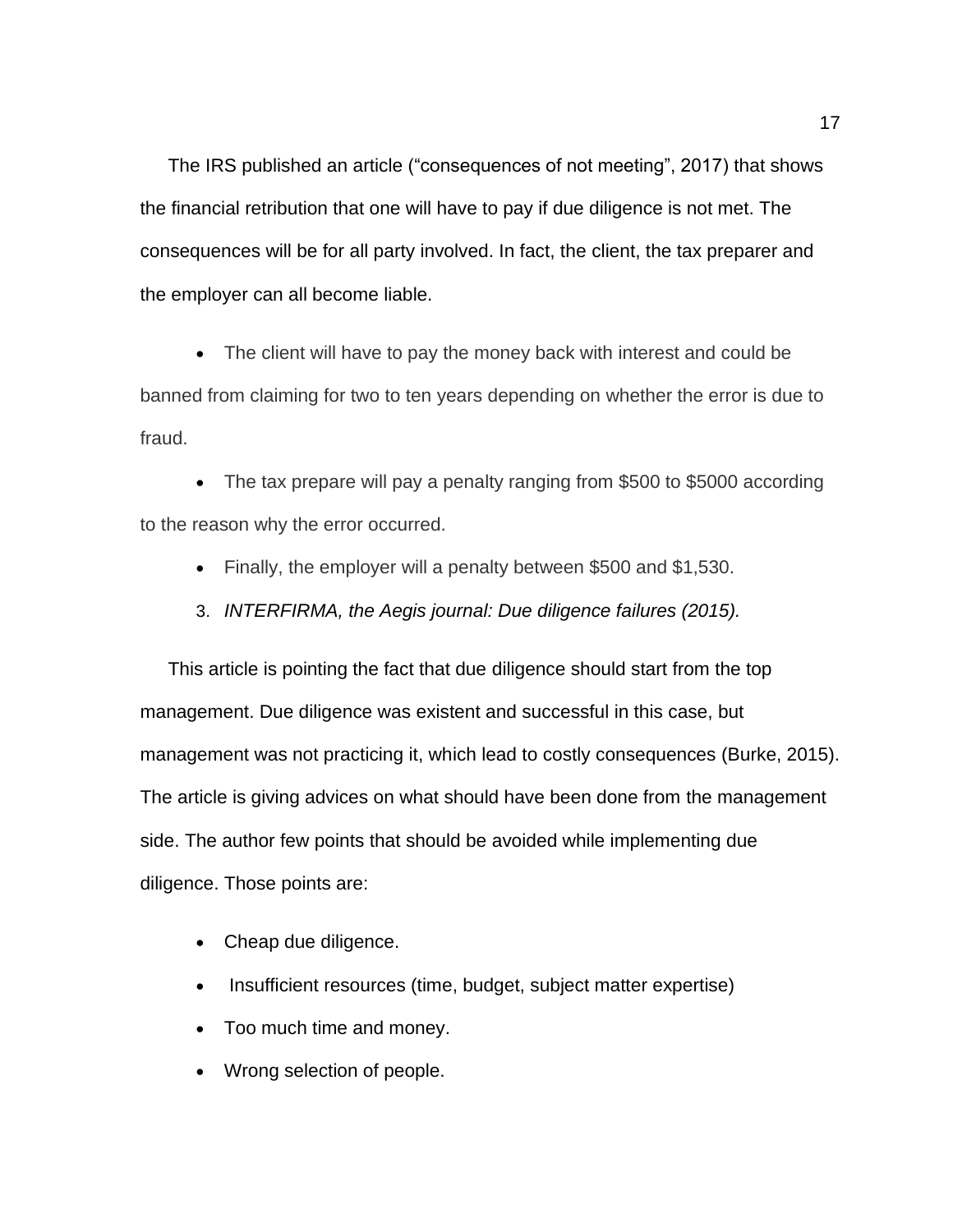• Failure to understand the true meaning of due diligence as a process and not a thing.

# *4. The consequences of inadequate due diligence (2019)*

This article is about the consequences of inadequate due diligence when selecting third party partners. In fact, most companies rely on third parties to assist in developing their business (Anjum, 2019). However, those organization cannot always control if due diligence is applied by those third party, which can result in a damaged reputation and brand devaluation for companies. Inadequate due diligence can be costly for companies.

# *5. Failure to perform due diligence*

This article is about the civil consequences that insufficient due diligence can generate. Insufficient due diligence can lead to criminal penalties under Sarbanes-Oxley. Failure to perform due diligence is punishable by law. Therefore, it is important for companies that would like to succeed in a very competitive market, to conduct proper due diligence to avoid unnecessary costs and waste of time (Bukh, n.d.). The company will ensure to request and acquire all necessary documents to conduct a proper due diligence.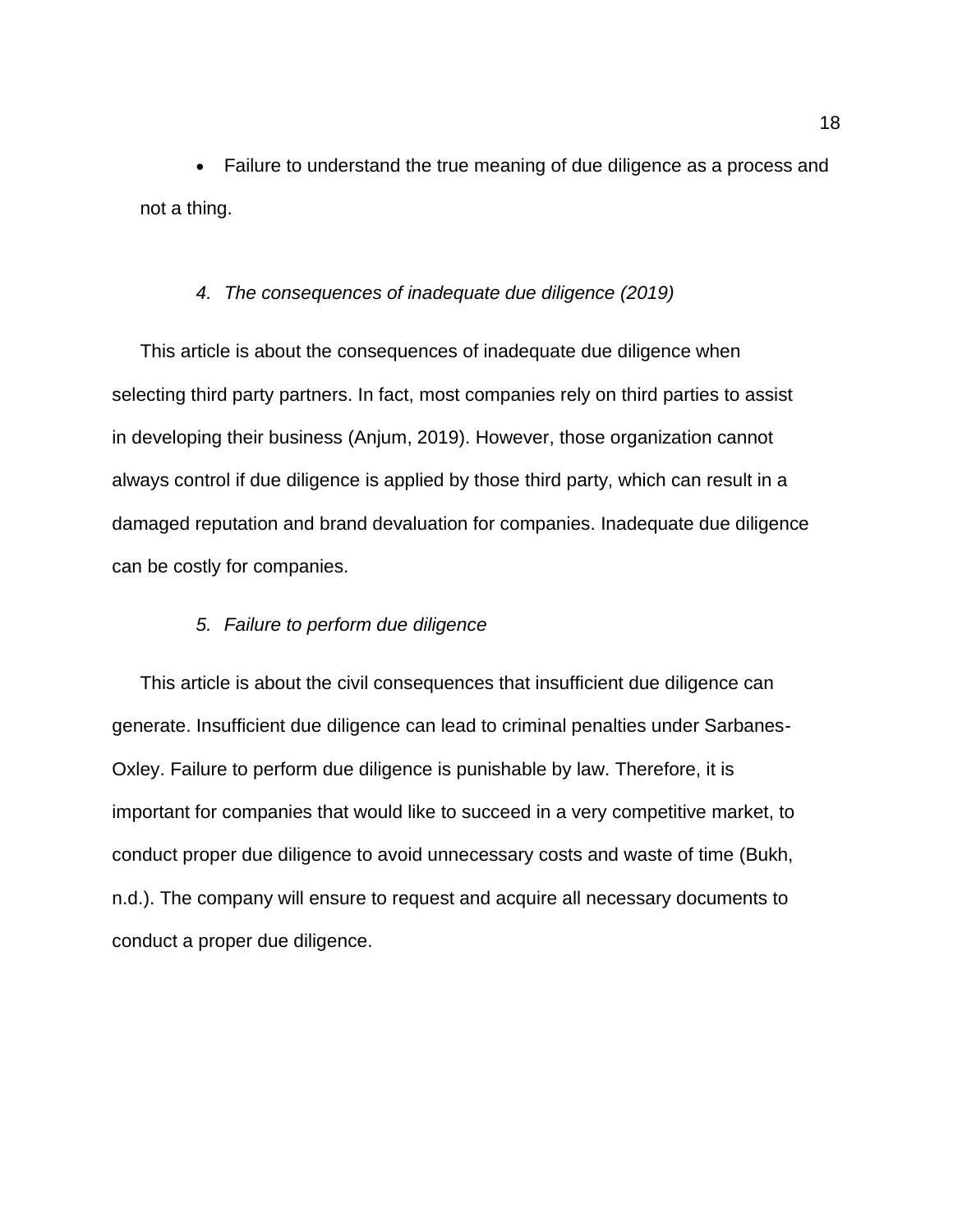*6. Due diligence: definition and history of precautionary risk assessment (2019)*

This article is about the possible risks generated by insufficient due diligence. In fact, lack of due diligence can lead to reputation damage, economic risks of a purchase, financial risks in existing business relationships and legal consequences. A company reputation could be damaged if a proper due diligence is not conducted during acquisitions and mergers ("Due diligence: definition", 2019). Also, if due diligence is not performed, hidden information will not be uncovered and that will constitute a financial risk and generated legal consequences.

# *7. How integrity due diligence can protect your company from risk (2017)*

This article enumerates the potential consequences of not using due diligence. Some examples of consequences will be, reputational damage, impact to the revenue and profit of the acquirer, vulnerabilities and ineffective compliance programs. This article presents another proof that insufficient due diligence is not beneficial for companies. In fact, the cost of lack of due diligence will be higher than the one to implement due diligence ("How integrity due diligence", 2017). When companies take the time to implement proper due diligence from the start, it will minimize the impact on revenue and profit.

*8. The top 10 due diligence disasters,* By Debbie Stephenson March 7, 2013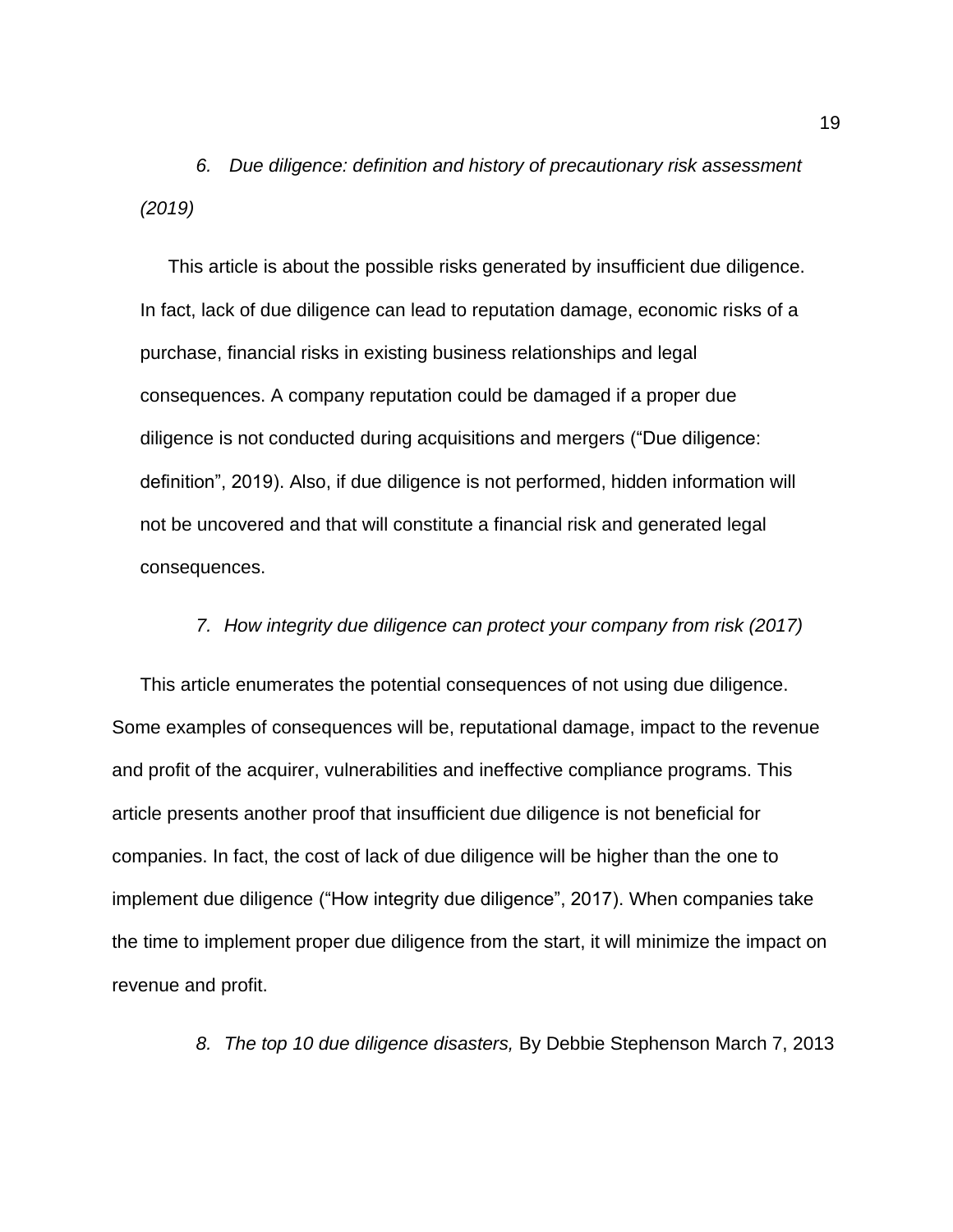This article elaborates a list of the consequences that lack of due diligence can create for companies. This list clearly show how much insufficient due diligence can be costly. Because those companies did not take the time to properly conduct due diligence and take a deeper look at what they were getting involved with. Those are well known companies that could have afford to have proper due diligence implemented but decided otherwise (Stephenson, 2013). The consequences were disastrous on the financial aspect.

# *9. The Importance of Due Diligence Investigations: Failed Mergers and Acquisitions of the United States' Companies by Wendy B.E. Davis*

In this article, the author talked about the fact that companies most of the time must use merge and acquisition to expand their business. However, In the process of doing so, companies do not take the time to conduct proper due diligence. Companies will then face costly consequences that ranges in millions of dollars (Davis, 2009).

The author gives examples of companies that did not properly conduct due diligence and ended up losing a considerable amount of money to correct the mistakes that were made. Once more, it is important to notate that, implementing due diligence from the beginning of the process, will save companies in time and money rather than trying to fix mistakes due to insufficient due diligence.

10.7 Consequences of Improper Regulatory Due Diligence (2018)

In this article, the focus is on the merger and acquisitions ventures particularly on health and products industries. In fact, when merging with or acquiring other business,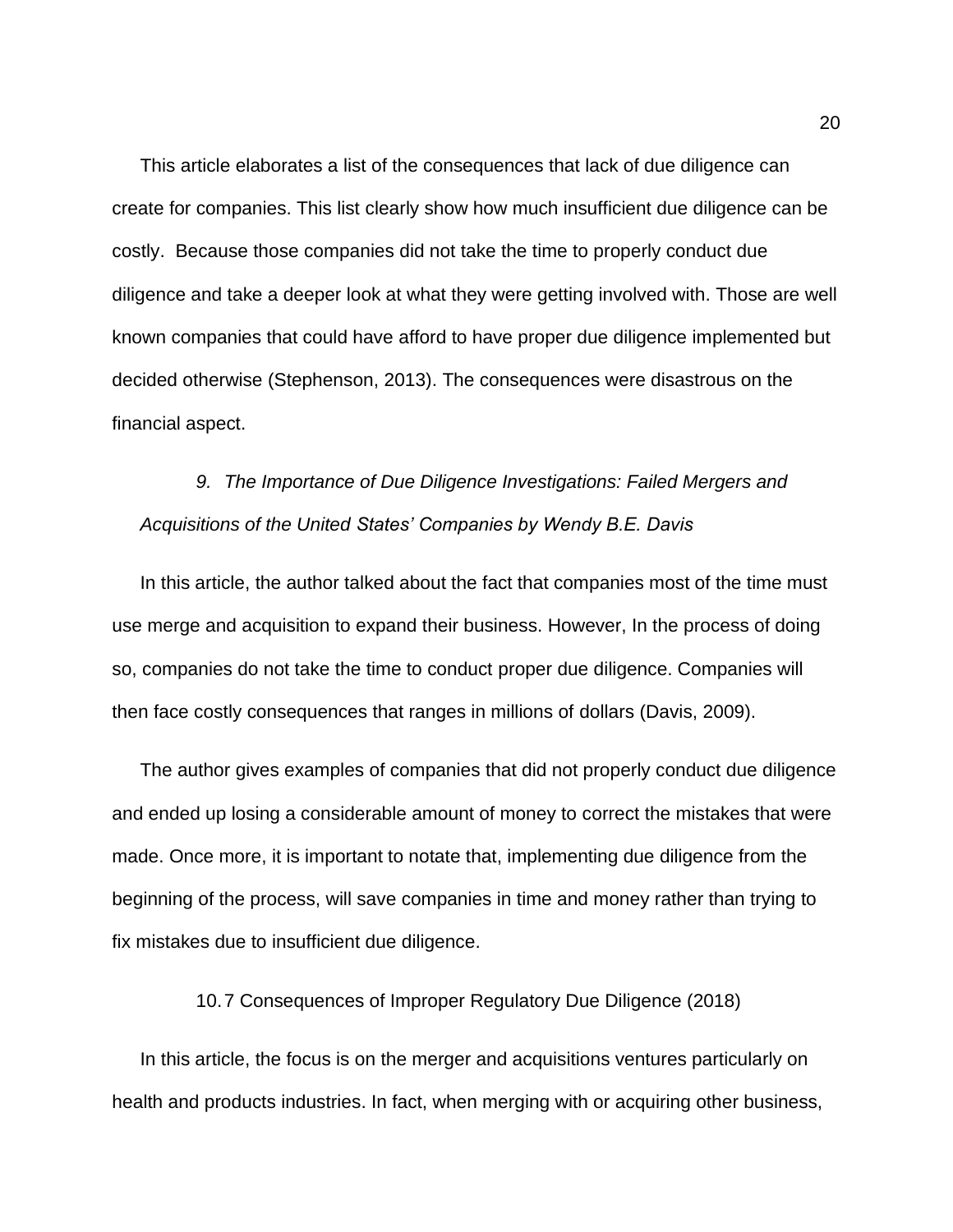companies do not complete proper due diligence and therefore face multiple risks ("7 Consequences of improper", 2018). The author elaborated the following list to accentuate the risks of improper due diligence:

- Delays or cancellation of product launches
- Rebranding of products
- Costs of coming into compliance
- Increased market liability
- Increased exposure to government enforcement
- Failure to meet commitments to third parties

*11.Lack of Due Diligence: How It Can Hurt Your Company – iCorps*

In this article the author emphasizes on the fact that security threat is not always related to new virus or a piece of malware ("Lack of due diligence", 2014). It is usually due to improper due diligence established by companies. Lack of due diligence can be costly for companies like tech companies. For example, according to the article, the average cost of downtime is running an average of \$7,900 per minute across industries.

# **Literature Related to the Methodology**

*1. Multi-dimensional enterprise-wide security: Due diligence* 

In this paper the author Rebecca Herold highlights the definition of due diligence and the benefit that could occur when applied in the company. The author emphasizes the fact that top management should be involved in promoting due diligence among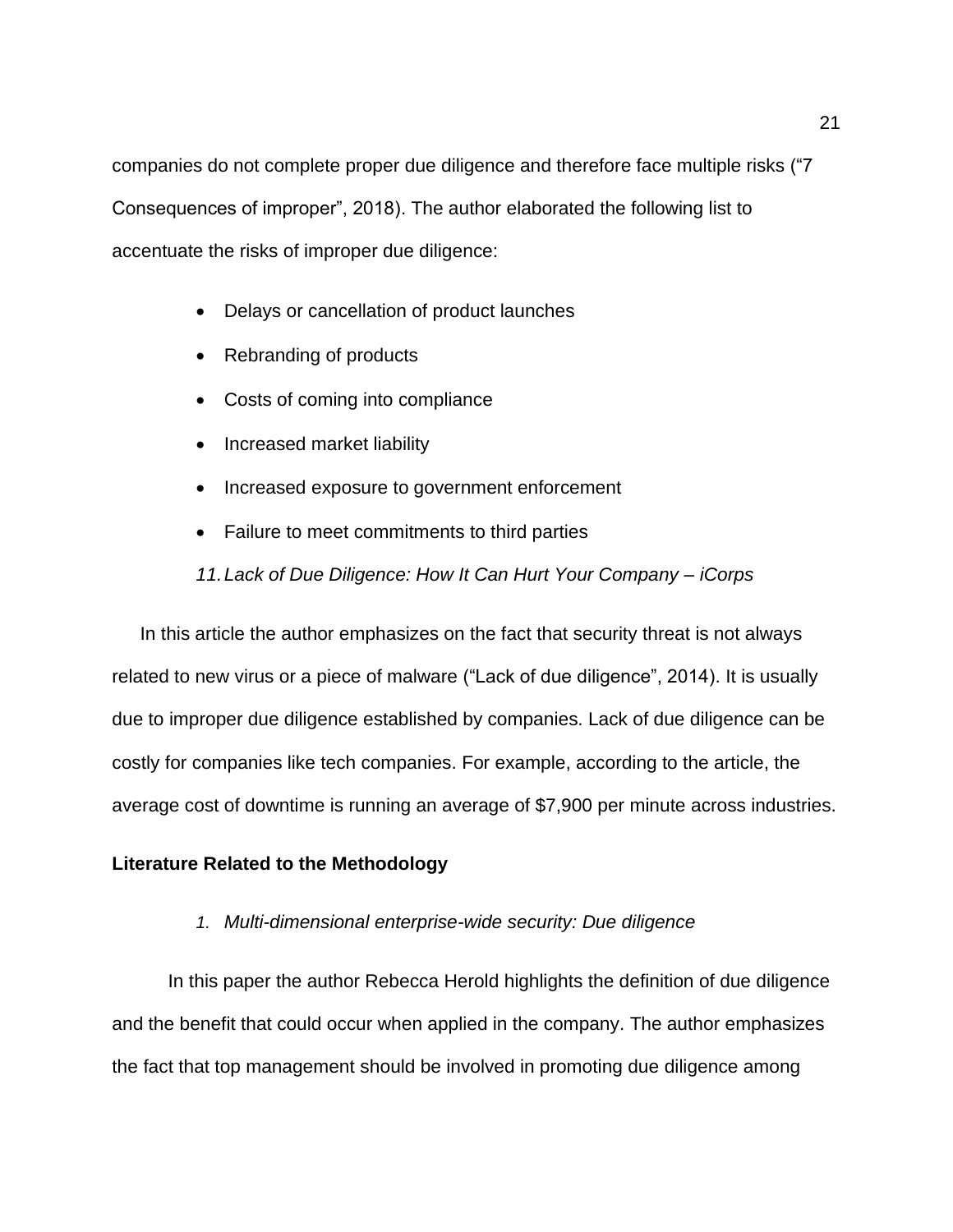their employees (Herold, 2006). She also gives solution on how to prevent insufficient due diligence. Among those solutions are:

- Implementation of training and awareness program
- An effective and executive supported information security education
- The role the leaders should not be only to publish information on security

and privacy policies but to also understand them.

• Information privacy, security and compliance education program should be in place

2. *Security Breaches in Healthcare: How these 7 recent cases happened*

This article provides steps that should have been used by the healthcare organizations to prevent those attacks (Olcott, 2016). The author Jake Olcott elaborated those few points as solution:

- Know the security performance of the vendors
- Incorporate due diligence during the selection stage of the product or

service

- Monitor security performance in real time
- Ensure third-party software are up to date
- Possible vulnerabilities must be fixed quickly

3. *Nine reasons to implement an information security management system (ISMS)* (2016).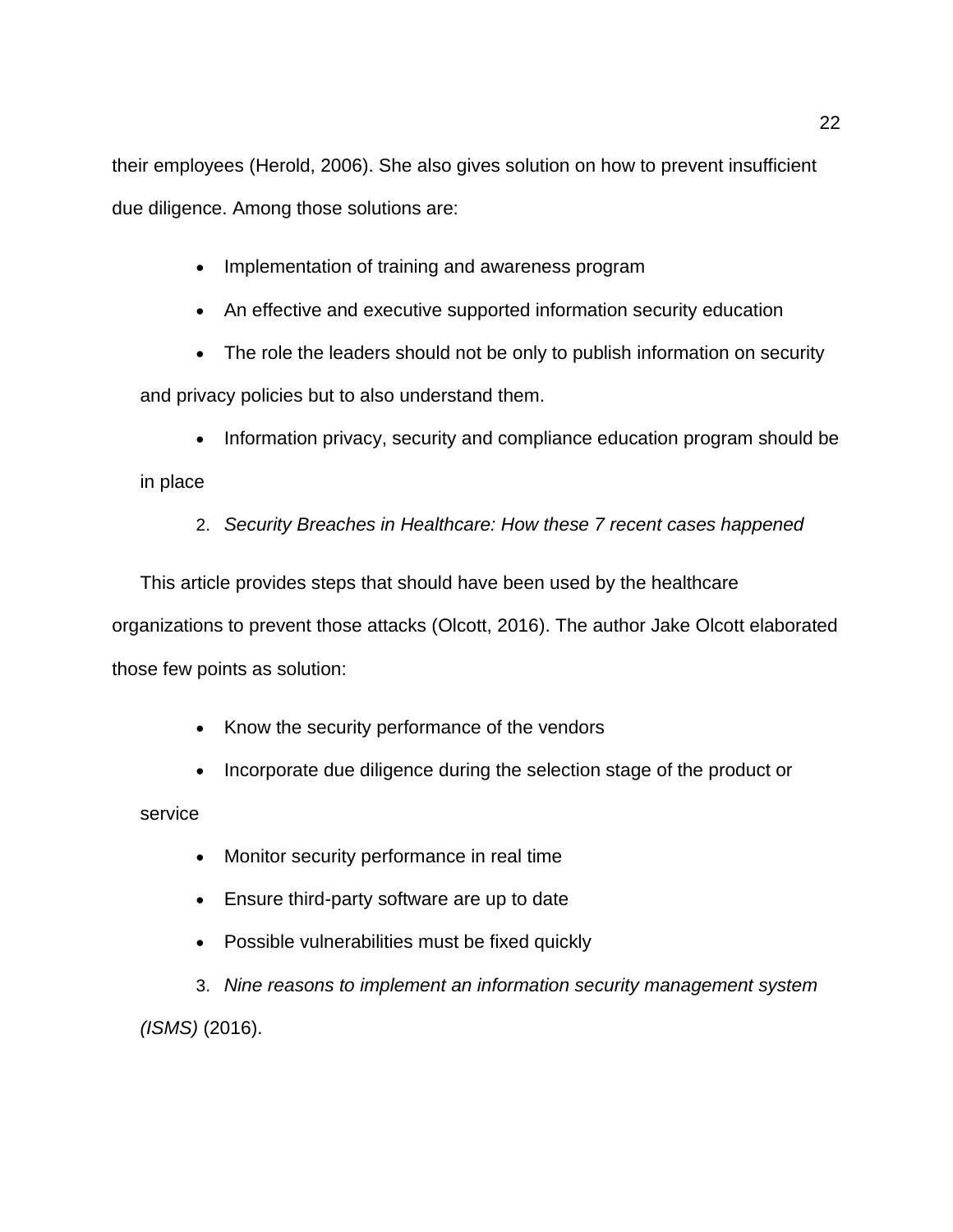This article is covering the use of ISMS to ensure security in the company. The author Lewis Morgan mentioned in that article that one of the benefits for implementing ISMS is that it demonstrates due diligence. Implementing due diligence, gives credibility with staff, clients and partner organizations (Morgan, 2016). Earning credibility will be beneficial for companies. Credibility is a key point for companies to maintain customers and therefore develop their businesses.

# *4. Warning: Be sure your due diligence is thorough*

This article is about the benefit of implementing proper due diligence. In fact, when proper due diligence is performed, it will provide detail information on the possible risk related to the choice of a third party, the compliance followed, evidence through proper documentation and validation (Ritter, 2017). Due diligence can help uncover and quantify risk according to the article.

# *5. Due diligence: definition and history of precautionary risk assessment*

This article provides the different areas that are most frequently examine in due diligence and should be followed to avoid costly consequences. Those areas are financial due diligence that will focus on considering strength and weaknesses, market and commercial due diligence this will help evaluate the suppliers and the contracts involved in the negotiation, tax due diligence, operational due diligence, technical due diligence and environmental due diligence ("Due diligence: definition and history", 2019).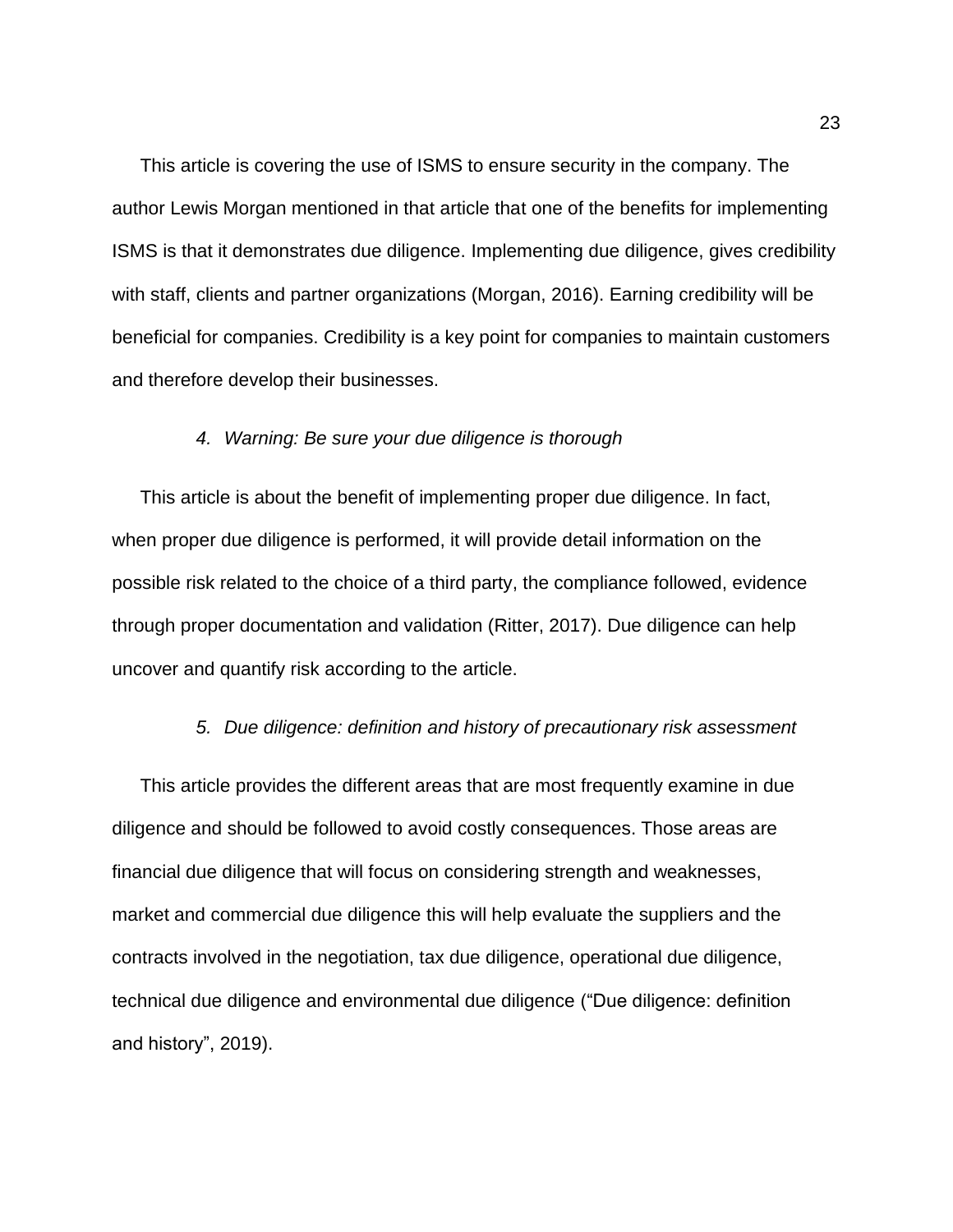# *6. How integrity due diligence can protect your company from risk*

This article is about a specific type of due diligence called integrity due diligence can be beneficial for companies. In fact, this due diligence will help identify possible risks the company could avoid while selecting business partners and contractors ("How integrity due diligence", 2017).

# *7.* T*he Importance of Due Diligence Investigations: Failed Mergers and Acquisitions of the United States' Companies*

In this article, the author elaborates the reasons why it is important to do a due diligence investigation (Davis, 2019). According to the author that investigation should include:

- Ascertain purchase price and method of payment
- Determine details about acquisition agreement
- Evaluate legal and financial risks of the transaction
- Evaluate the condition of tangible and intangible property, physical plant and equipment
	- Analyze potential antitrust issues
	- Determine compliance with relevant laws and disclose any regulatory

# restrictions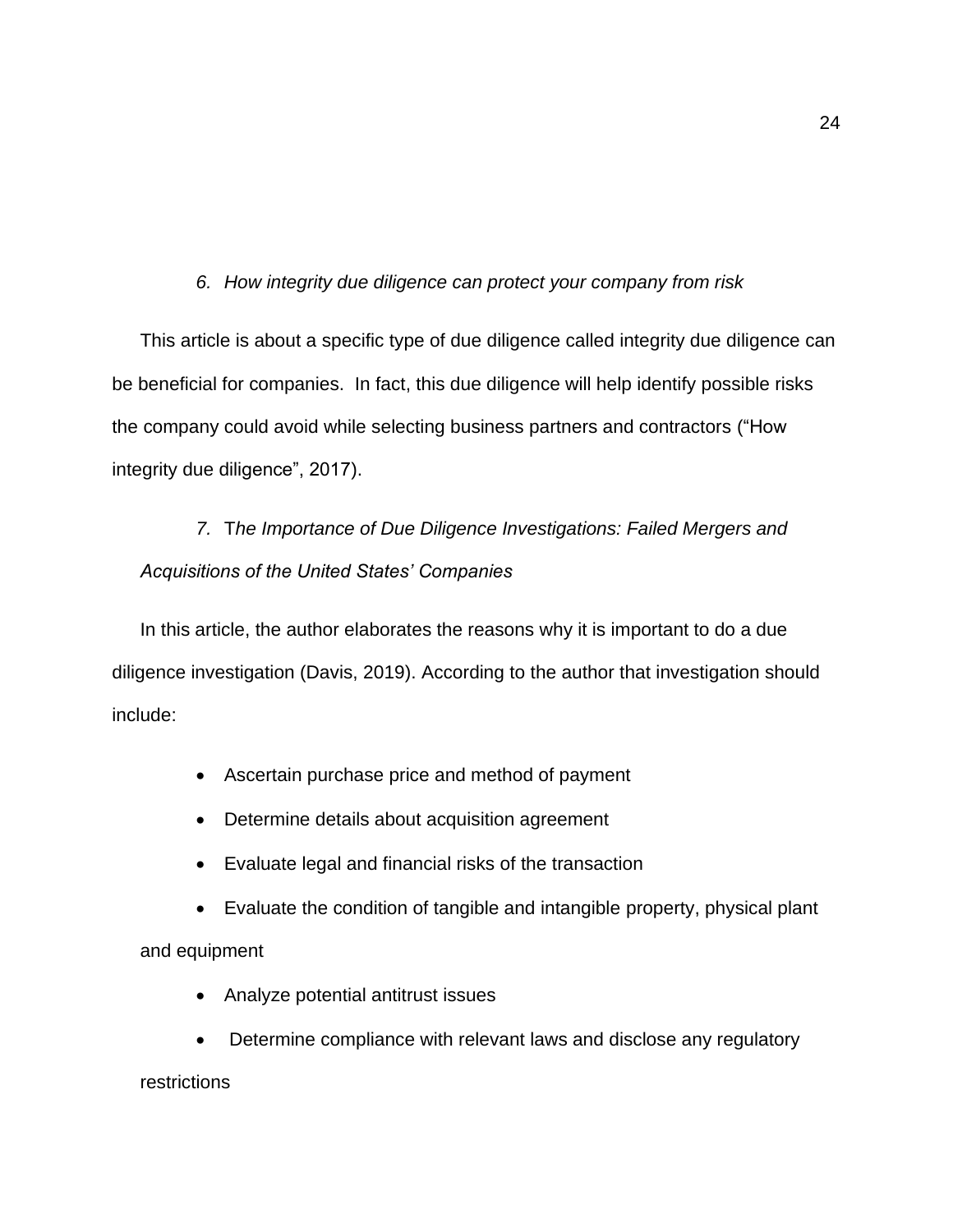• Discover liabilities or risks that may be deal-breakers

# *8. Understanding the Importance of Due Diligence*

This article underlines the importance of due diligence. In fact, implementing due diligence is critical because it will help save time and money, ensure the quality of financial information, ensure adequate information is provided during the sale and purchase transaction (Hayes & Aue, 2016).

# *9. 5 Types of Due Diligence Services, and Benefits*

The author of this article provides 5 most used types of due diligence and theirs benefits ("5 types of due diligence", n.d.).

• Financial due diligence identifies the companies' assets and potential liabilities

• Operational and IT diligence is used to make sure operations and current technologies are operating efficiently and effectively

• People due diligence will focus on evaluating, in acquisition for example, the old organization structure and the new one. It also focuses on employment contracts

• Regulatory due diligence will review if the companies comply with regulatory requirements within its jurisdiction

• Environmental due diligence will ensure that companies are following

environmental laws and policies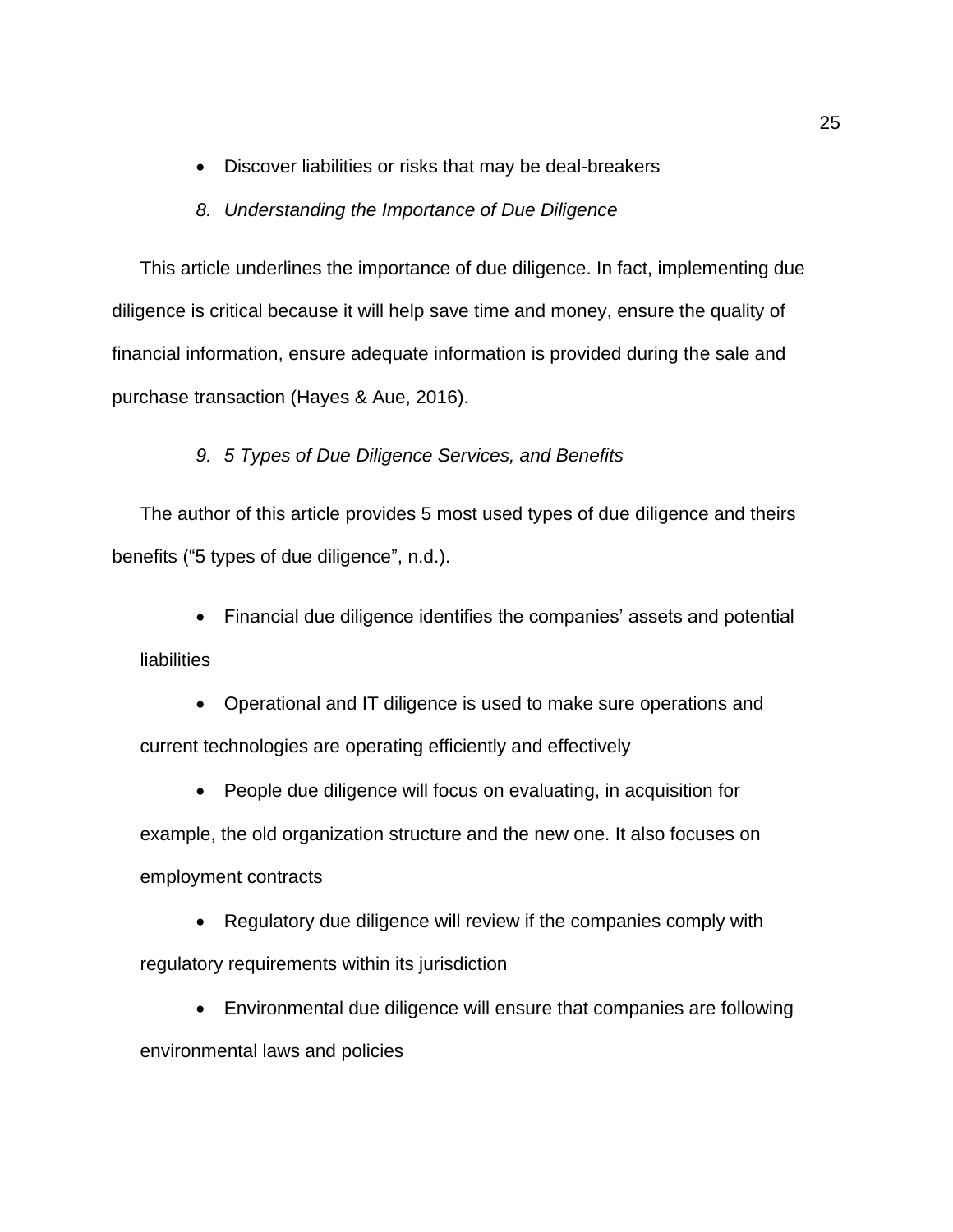*10. Due diligence in mergers and acquisitions April 15,2019 by Brandon Downs*

This article is about the steps involved in due diligence and its importance in the process of mergers and acquisitions. Due diligence is important because, when properly implemented, it will lower the risk of unexpected legal and financial problems (Downs, 2019).

• Gather the team responsible for due diligence that include a team of legal and financial experts

• Gather important documents needed that includes details checklist to follow for an adequate implementation

• Information review to clarify possible concerns and request additional information if needed.

• Establish the purchase agreement

*11. The benefits of effective financial due diligence, December 5th, 2018, by Moore and Smalley*

This article is about the benefits a properly established financial due diligence. Financial due diligence will focus on the historical financial performance but also on the forecast financial performance for the company (Moore, 2018). It is important to do a financial due diligence review. The source of the information used for the review includes: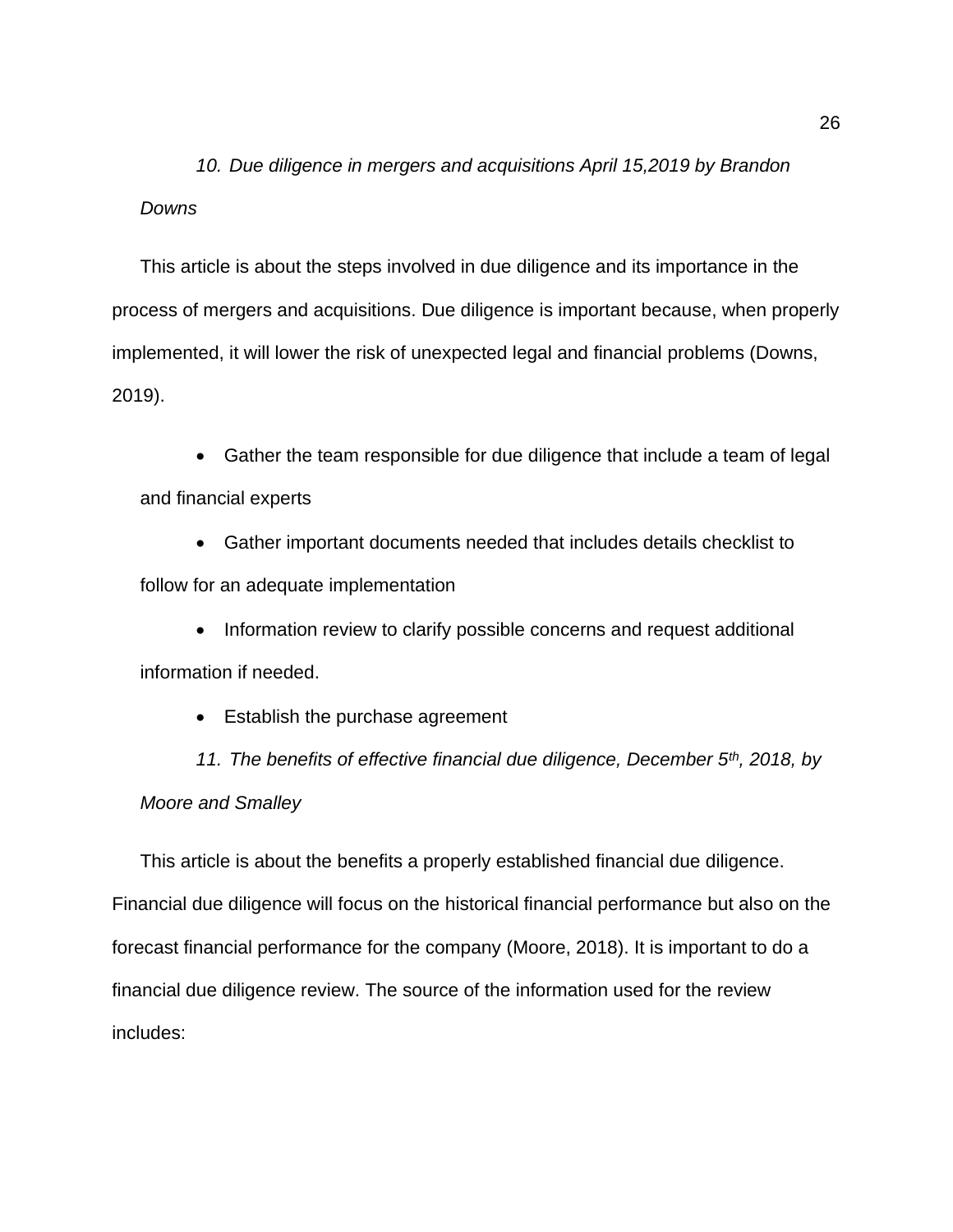- Historical financial data
- Current financial data
- Forecast financial information

That review should provide the necessary information needed by the company to avoid costly consequences.

#### **Background Related to the Problem**

Insufficient due diligence or lack of due diligence in security is a costly issue and should be addressed in order to raise awareness in organization, about the impact it can have on the success of the company. At this point of the study, it appears clearly that insufficient due diligence or lack of due diligence is a considerable security problem.

That issue can have many repercussions for companies who take it lightly. The next step of this study will be to demonstrate the importance of due diligence and its benefits for the organization, the drivers of insufficient / lack of due diligence and possible solutions related to those issues.

# **Importance and Benefits of Due Diligence**

As Rebecca Herold stated in her article *Multi-dimensional enterprise-wide security*: Due diligence, "due diligence should not only be a check box" (Herold, 2006). This sentence translates into the fact that top management should not limit their actions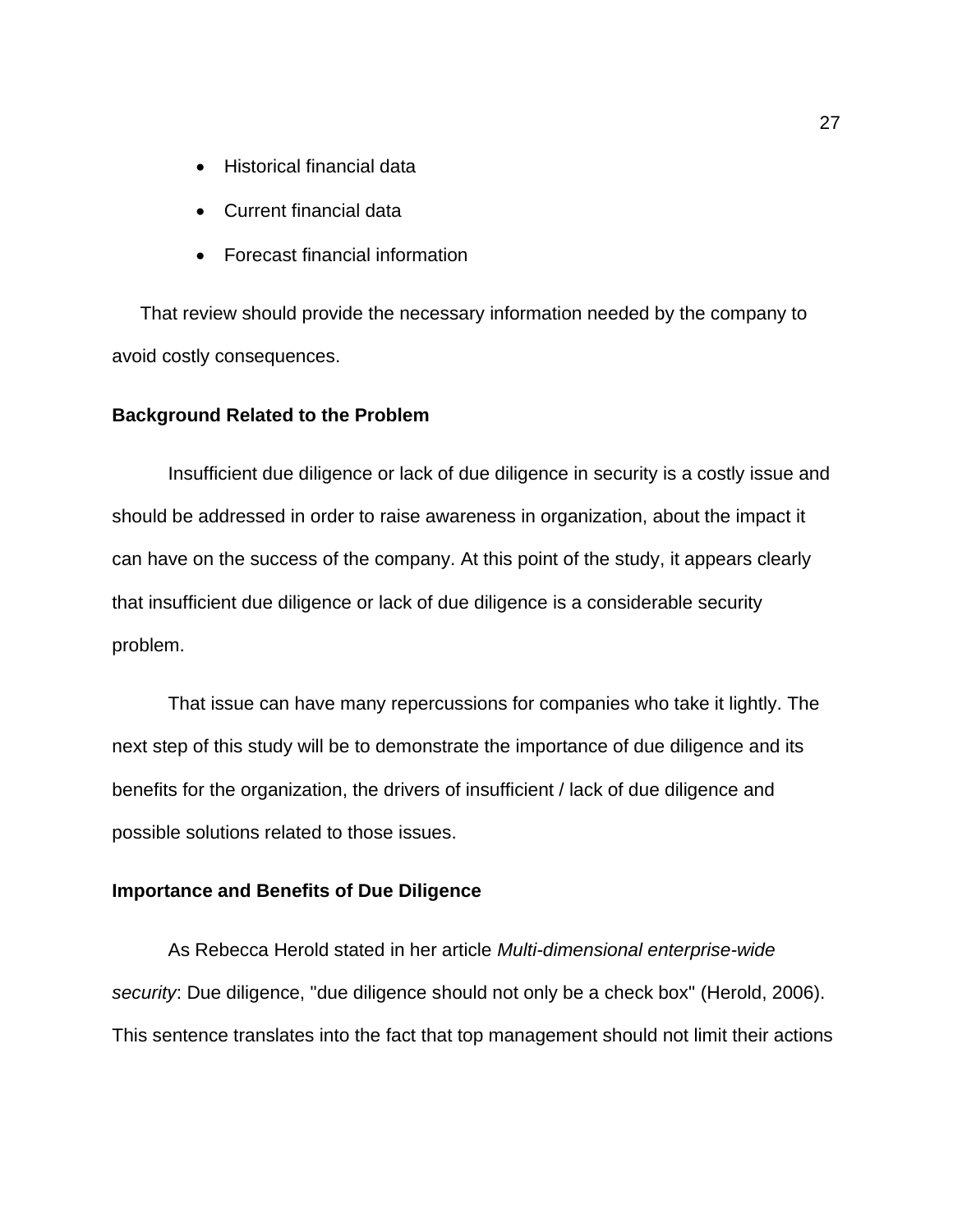by only writing and posting securities and privacy policies and procedures, but they should implement them, do follow ups and fix any gaps in the program.

Implementing due diligence in a company is a crucial step for the success and stability of the company. In fact, due diligence helps organizations understand the risks related to security and gives them a better understanding of their needs; therefore, they can avoid overspending and wasting resources.

Having Due diligence implemented in a company is also beneficial because it makes it easier to identify, security wise, who oversees key actions such as, incidence response procedures, encryptions and who is monitoring security on the client side and the provider side.

The list of benefits that a company can gain from implementing due diligence and practice it, is exorbitant ("Due diligence: from business", 2014). However, below is a list of few of the benefits. Due diligence helps:

- Promote security
- A company to follow laws and regulations, compliance
- Identify the key information about clients or third party, shareholders beneficiaries and board members
- Cover risk assessment and risk management
- Provide proof of identity of different participants.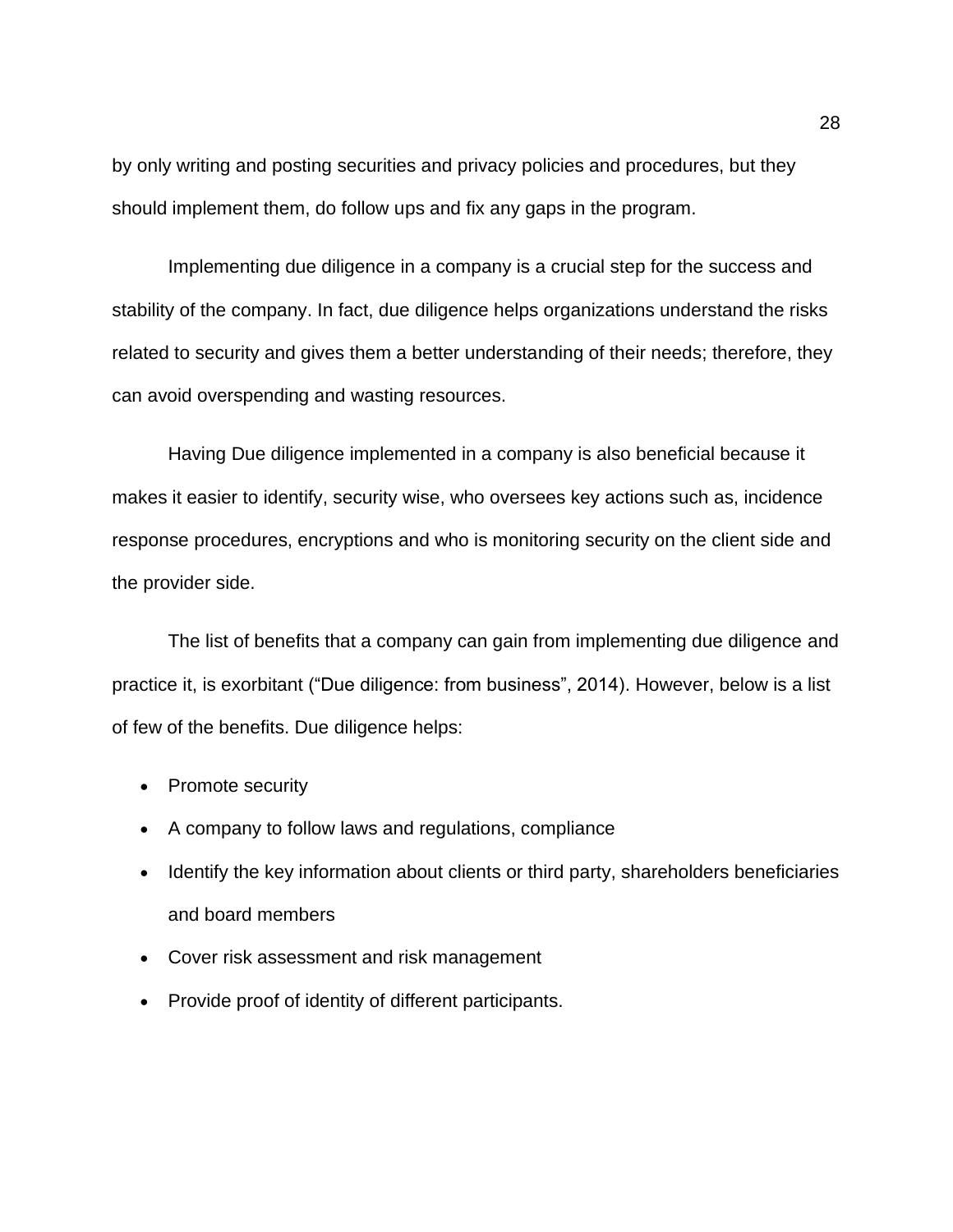#### **How to Properly Implement Due Diligence**

Based on exciting research on due diligence, there are various ways of implementing it. However, some points are essential in implementing due diligence, and those steps are common in most studies. The steps that are presented in this part of the study, were retrieved from FreePint*, Due Diligence- from Business Burden to Business Benefit, and* are almost the same in other studies ("Due diligence: from business", 2014). The proper way to implement due diligence is as follow:

- 1. Trial, test and benchmark proposed due diligence services to help determine how they complement or replace resources
- 2. Ensure due diligence services are scalable and flexible enough for you to implement and adapt to regulatory change
- 3. Assess the availability of management intelligence and audit data to help track and demonstrate robust compliance and ROI
- 4. Build in regular reviews with stakeholders to ensure due diligence processes align to changing business requirements
- 5. Build in regular reviews with due diligence service providers to reflect above and provision of new features and content.

# **Drivers of Insufficient/Lack of Due Diligence**

The root causes of Insufficient/lack of due diligence in security are various. Insufficient due diligence can result from a mistake made or an action taken by the personal of the company, top level management or even a third-party contractor.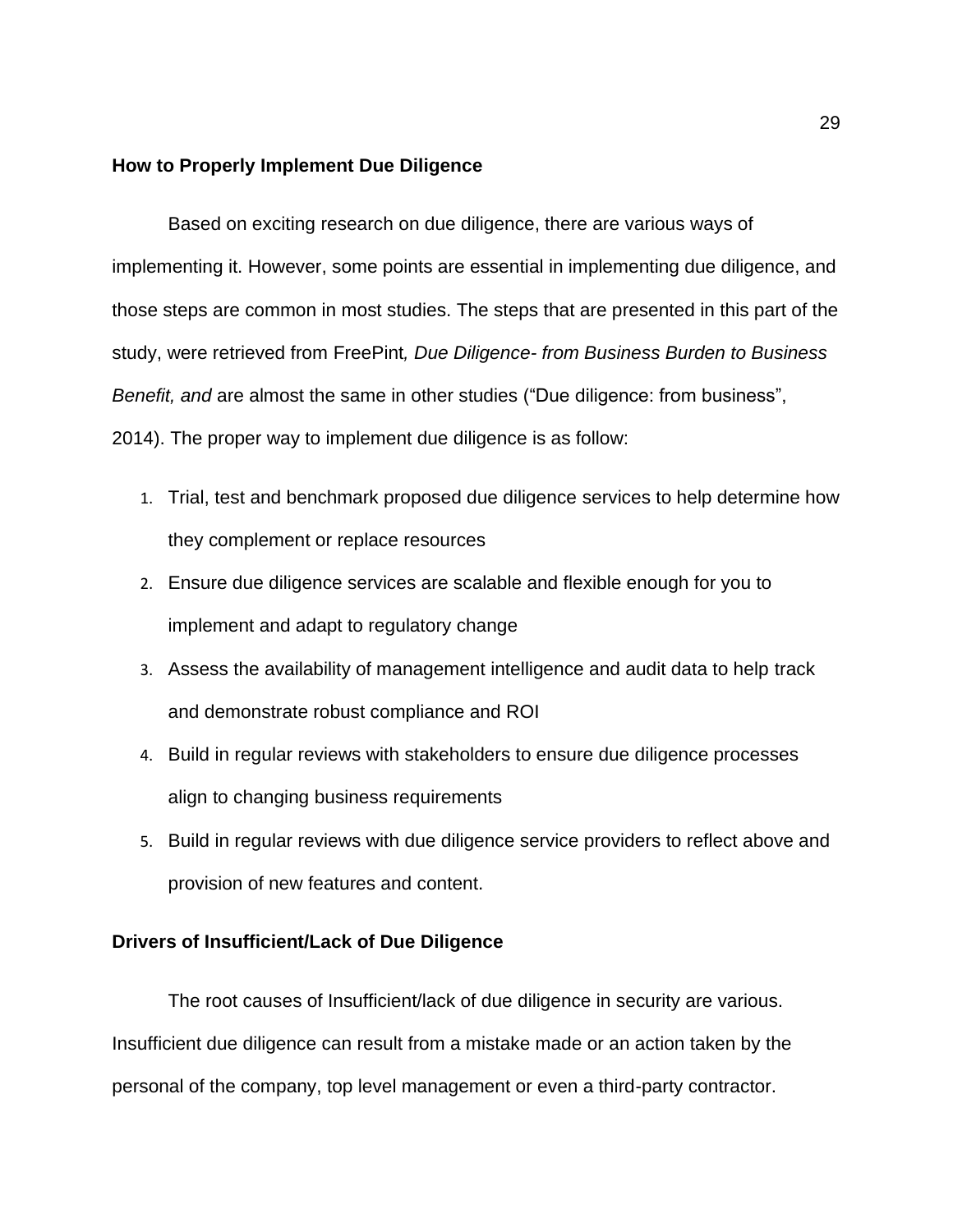Security should be the main concern in all steps of the development plan in organization.

In fact, it is important to evaluate all parties involved in the development of the organization and know which part each of them is playing. Identifying key participants will make it easier to know where the issues are coming from and find adequate solutions. The list below reflects some drivers of insufficient due diligence and different explanation corresponding to each one of them.

# **Lack of attention**

This happens when employees or key people in the organization do not pay attention to their actions. For example, those employees will leave passwords access cards or important information unattended or expose on computers or on the desk for everybody else to see it. Sensitive information should not be left in the open for anyone to have easy access to it.

Passwords for instance, should be stored in a secret file, for example, and not on the desktop or on sticky notes or lose pieces of paper that are left on the persons' desk. Those type of actions are mistakes that can affect the company's confidentiality, integrity and availability which can constitute a security issue and lead to loss of revenue and customers.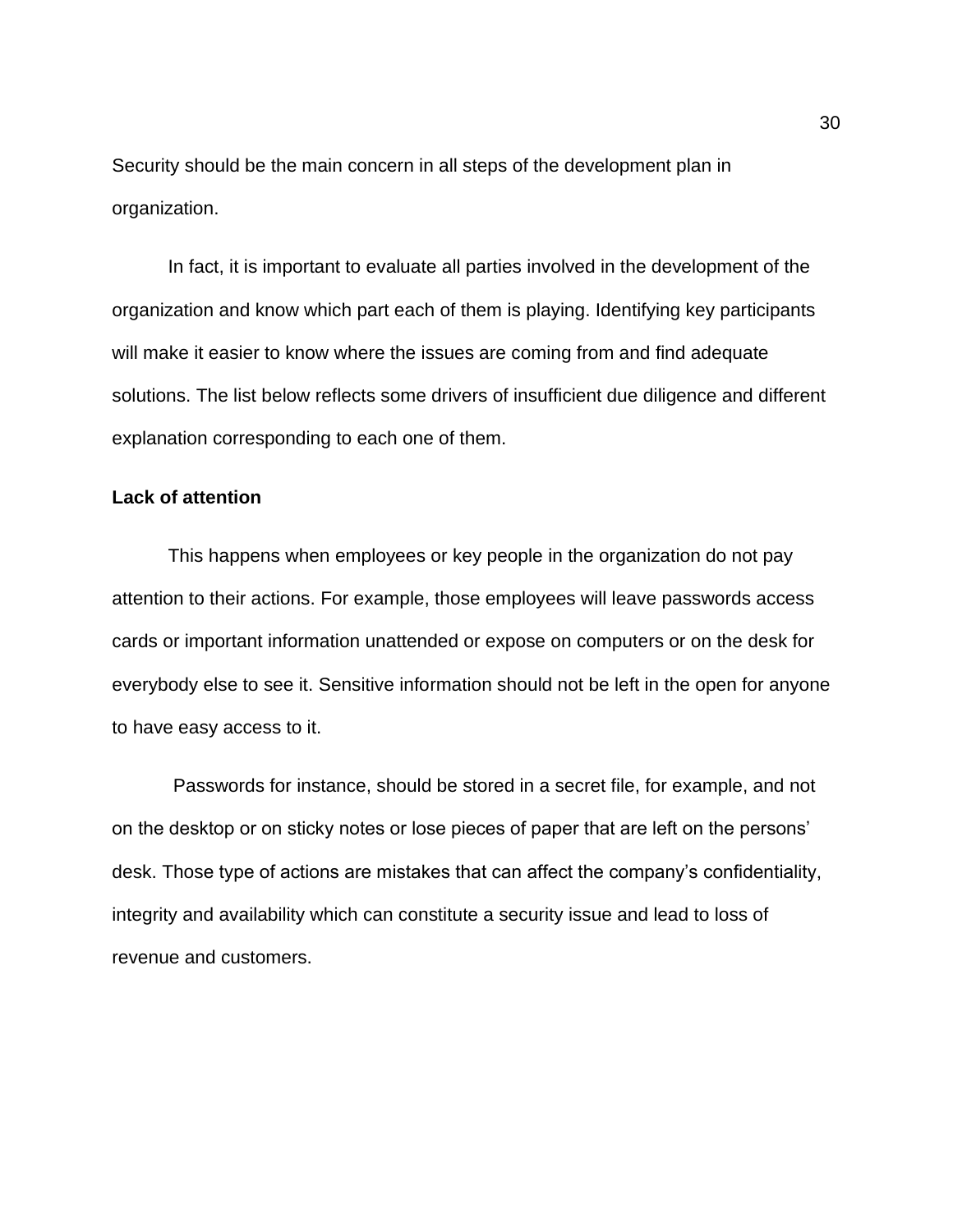#### **Lack of experience**

Experience is a skill acquired because of practicing something for some time. Not having experience on how to operate a specific technology can be very dangerous for the company because of possible errors that can occur leading to possible losses or leakage of important data. Since getting experience on a topic comes from practicing that topic, employees should train more on how to operate different tools needed to complete their job.

The training should be done on a timeframe long enough so that the improvement of the employee can be seen over the time. There should be mentoring, or shadowing establish in the company so that new recruits can gain experience by working with the employees that have been in the company for a considerate amount of time. An employee that lack experience will always make errors until something is done to help gain experience.

# **Lack of identifying key employees**

When a company doesn't know who its key employees are, in other words, when the company cannot identify who is supposed to work on a specific technology or have clearance to access certain document, it can lead to security issues. In fact, if key employees are not identified, anyone can have access to sensitive information and consequently anyone can infiltrate the company and leak sensitive information.

In fact, distinction between each employee level of operation should be establish. For example, it is important to know who has clearance access the operations room,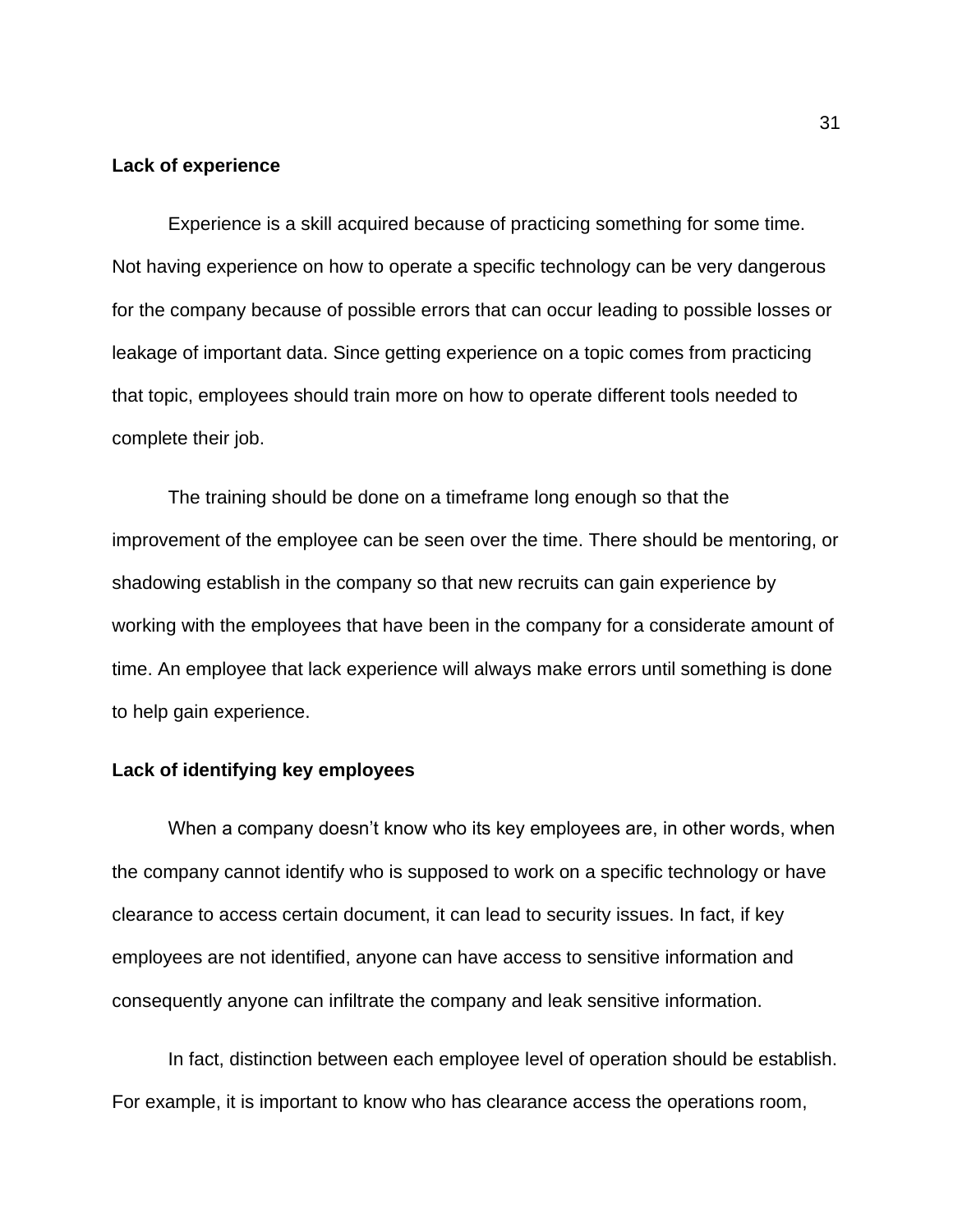where the servers are located and who can only have access to the common areas of the company. Establishing that distinction will make it easier to identify and narrow it down to find the culprit if there was to be a leak in the company.

# **Lack of communication about hidden projects**

Communication is a very important tool in the success of any project. Lack of communication about hidden projects can constitute a danger to the company. When those hidden projects are not communicated to the IT technician, they cannot take adequate measures to ensure that security is update and protect the organization's data.

Even though some project need not to be revealed to the whole company until its completion, it is important to let the IT technician know about the project since the technician is the one that can put up firewalls and upgrade the security level to accommodate the new project. Lack of communication about hidden projects can prevent the technician to properly do the job required to protect the data.

#### **Lack of knowledge**

When a new product or service is created, there should be necessary actions taken to educate the personal on how to use it and how it works. Failing to do so will lead to a lack of knowledge of the product or service. When a new technology or tool is implemented, the proper training on how to use it or develop it, should also follow to avoid lack of knowledge.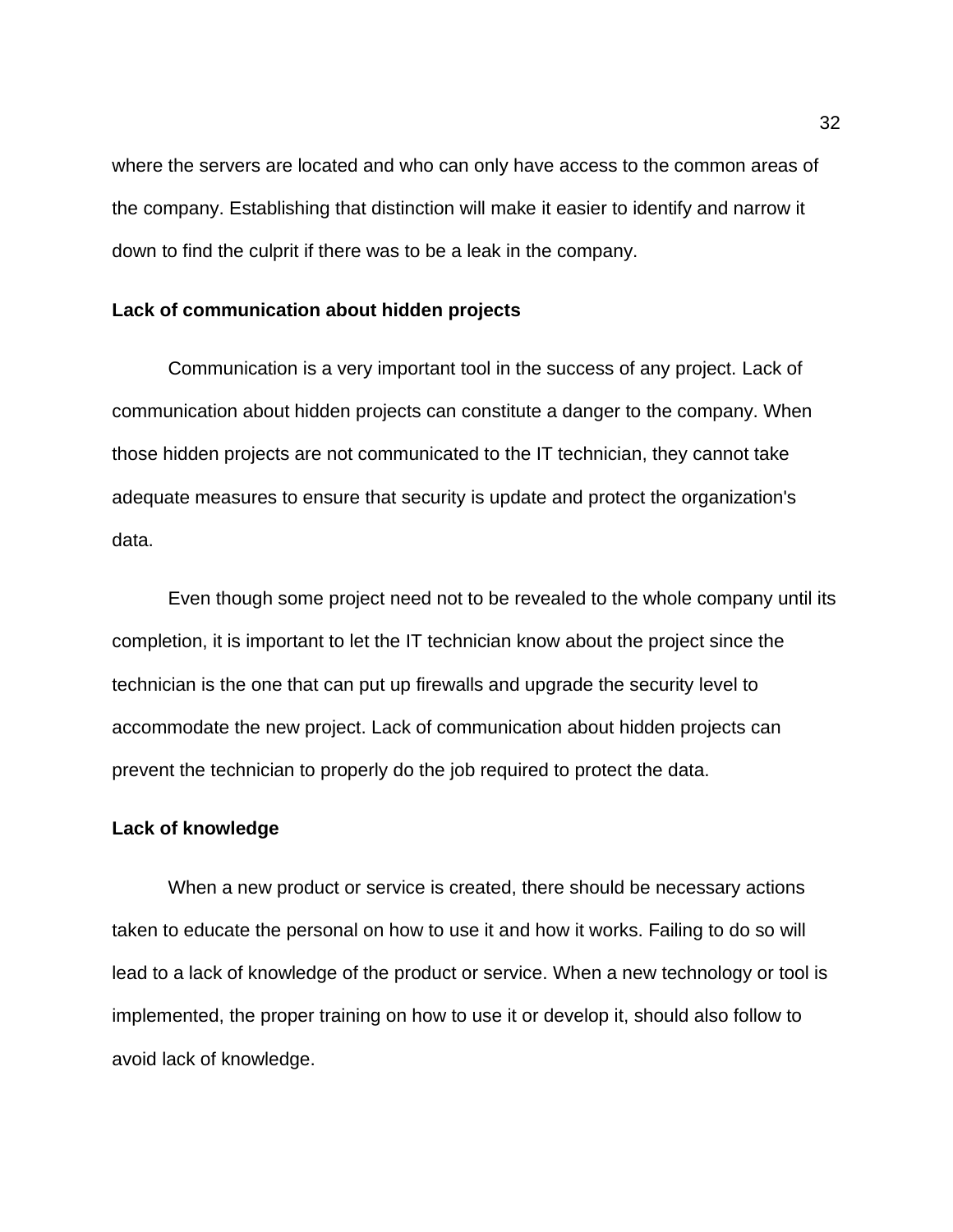Lack of knowledge happens when the people in charge of designing the project are unfamiliar with the actual technology they need, to develop the project. That is because there is no step by step on how to design the project, or there are new ways of designing it and the designer does not know about. Employees should be better educated on the technology they will have to use for the project they are working on.

# **Lack of resources**

The organization might not have enough resources to properly conduct security check for its data and ensure that it is not stolen or tampered. Lack of resources can lead to a poor implementation of due diligence. It should be the company top priority to gather all necessary resources to increase or at least have the minimum-security level needed.

A company that lacks the necessary resources to ensure that the proper security is established, will have difficulties implementing due diligence, therefore will be at risk of facing insufficient due diligence or lack of due diligence in security. It will be wise to always make sure that the necessary resources are available to conduct the proper security checks to prevent loss of data and important information.

# **Weak policies**

Organization should have strong security policies. Having weak policies can constitute a threat for the company. Top level management should up their security and policy standards. Security standards and policies should match the business level of the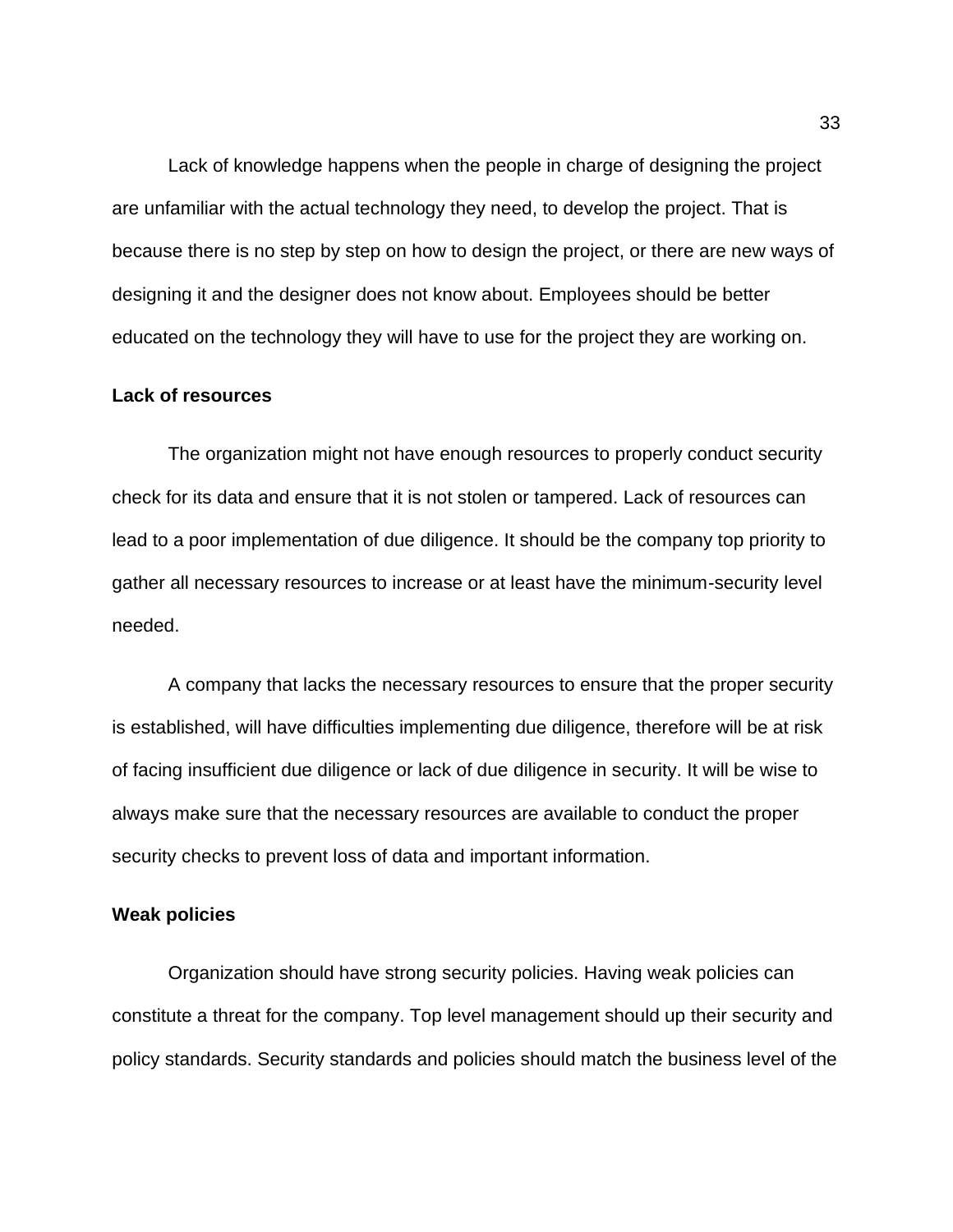organizations. This means that the policies in a fortune 500 company should not be the same as the one in a smaller company.

When the policies are established, standards should be implemented and used to reach policies objectives. There should be some mandatory controls and requirement for each level of the organization. For example, if a policy is established and there are no actual ways to control that policy, it become weak and therefore easy to bypass by employees. Mandatory controls and requirement should be used to strengthen the policies to avoid insufficient due diligence.

# **Third party technology**

When using a third-party technology, it is often hard to evaluate the security level for that third party and ensure proper communication to meet customers' requirements. There is so much verification and control that an organization can do when requesting the service of a third party.

Also, most of the time the organization will assume that the third-party technology is already secure and that all necessary measures were taken to ensure that the technology meet security requirement. For instance, most businesses use third party technology to introduce a new product to their customers.

In some banks for example, a customer can use third party technology or application to quickly transfer money to another customer that has the same application. Even though the bank will be part of that transaction, the bank does not have complete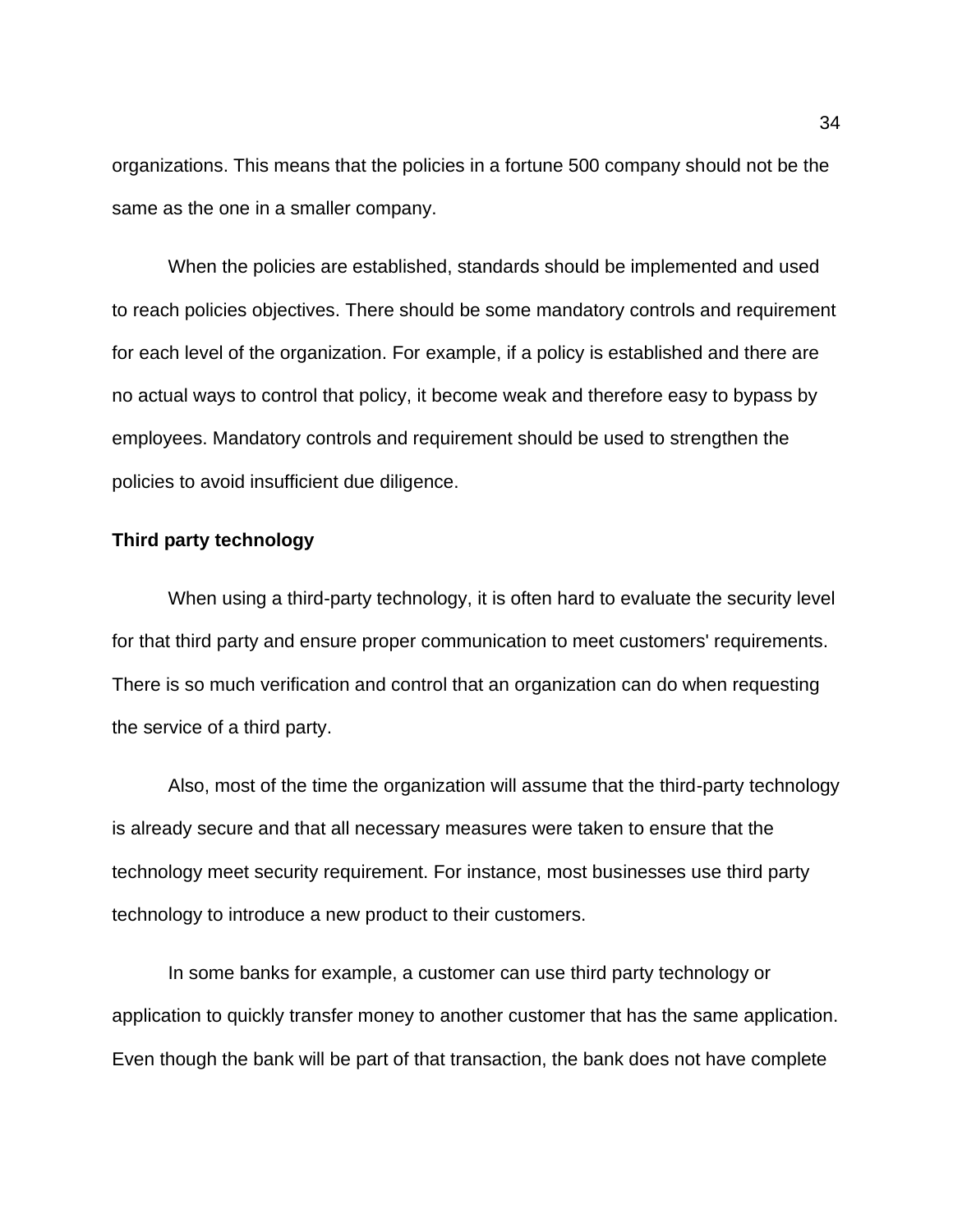control of the security of that application. The use of third-party technology can create insufficient due diligence or lack of due diligence.

#### **Lack of planning**

Maintenance, updates and follow ups are necessary for any company using technology in the development of their business. It is important for an organization to plan, set aside specific times and resources to updates and general maintenance of software or any technology used. When the organization does not plan to do follow ups or schedule maintenance of the technology it can create security issues, because the technology will not be up to date and will not be able to fight against newer threats.

Technology is always evolving and with that, the security threats that goes with it ("What are the 12 biggest", 2016). Hackers are becoming more and more agile and can find a way to access almost anything. Consequently, organizations should also get ready to counterattack those attacks by planning regular updates and maintenance. Lack of planning from the organization will lead to an increase of security threats and will make it difficult to eradicate the problem of insufficient due diligence.

#### **Poor management/lack of management involvement**

Poor management can lead to security issue because, the managers will not take the appropriate measures to ensure the security. Management is supposed to give direction and oversee the evolution of the organization. That role also includes making sure that security protocol is followed by both the management team and the employees.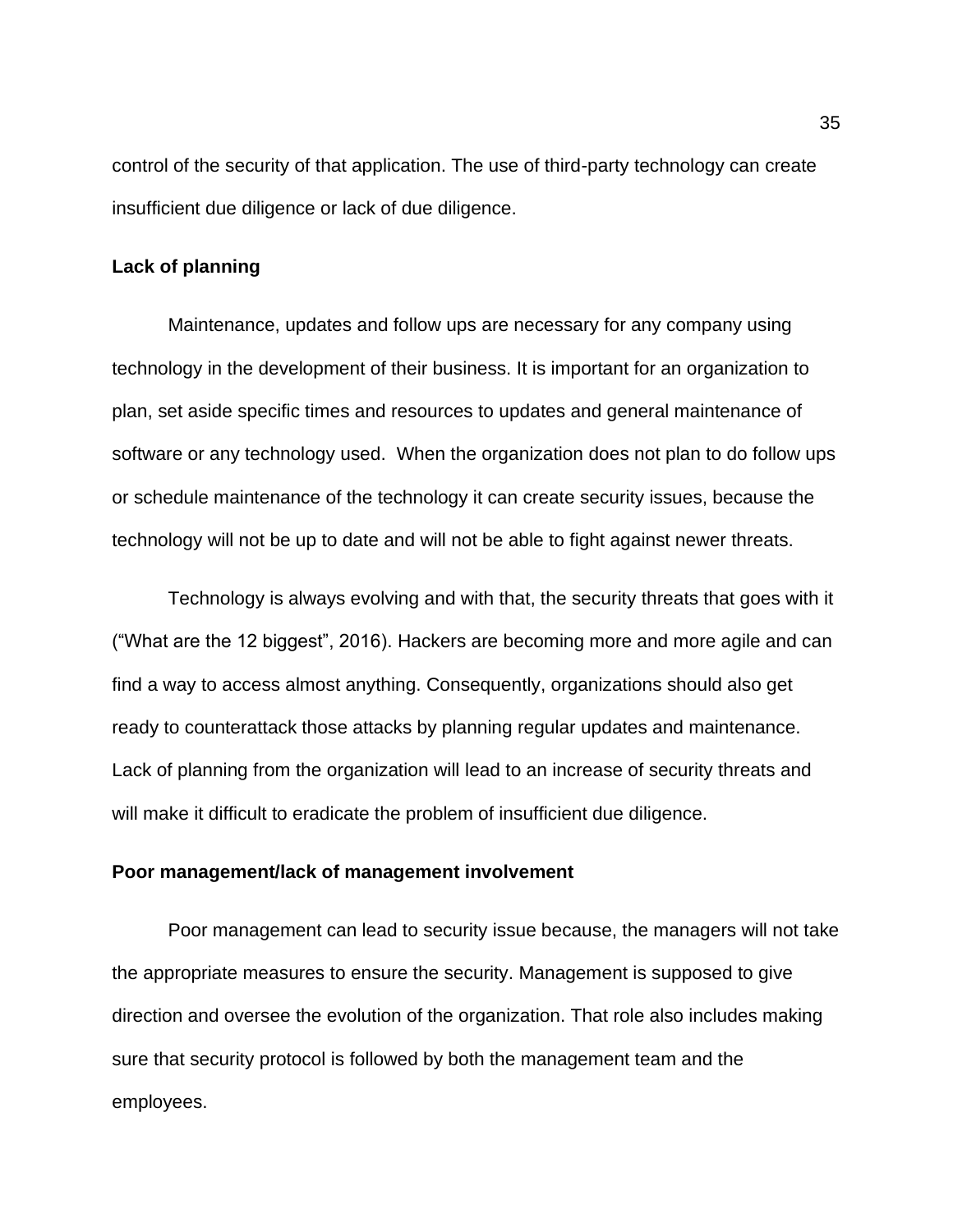When management is not involved, there will just be delegation of tasks and not direct involvement in the development process (International Due Diligence Organization (IDDO), 2018). Management should be first in line to show the employees how it's done and be involved in the implementation of security procedures. Lack of management involvement can lead to insufficient due diligence.

# **Rush in decision making about security provider**

Rushing into deciding is never a good idea. It lost of the time leads to poor or bad decision making. Not taking the time to conduct researches on the security provider the company wants to work with can lead to the organization taking fewer steps to ensure that the service they are using is safe for the company and potential customers.

Before choosing a security provider, the company should always conduct the appropriate evaluation, background check and reviews needed. The security provider should pass all the security tests and have all the features needed by the company to ensure the desired level of security; in the product they are offering.

#### **Lack of familiarities with the security technology**

Technology is always changing. Therefore, whenever a new security technology is introduced in the company, the employees should receive the proper trainings related to that new technology. The trainings will help them get familiar with the new technology. When, workers are not familiar with the technology they can make mistakes on how to use and how to secure the technology.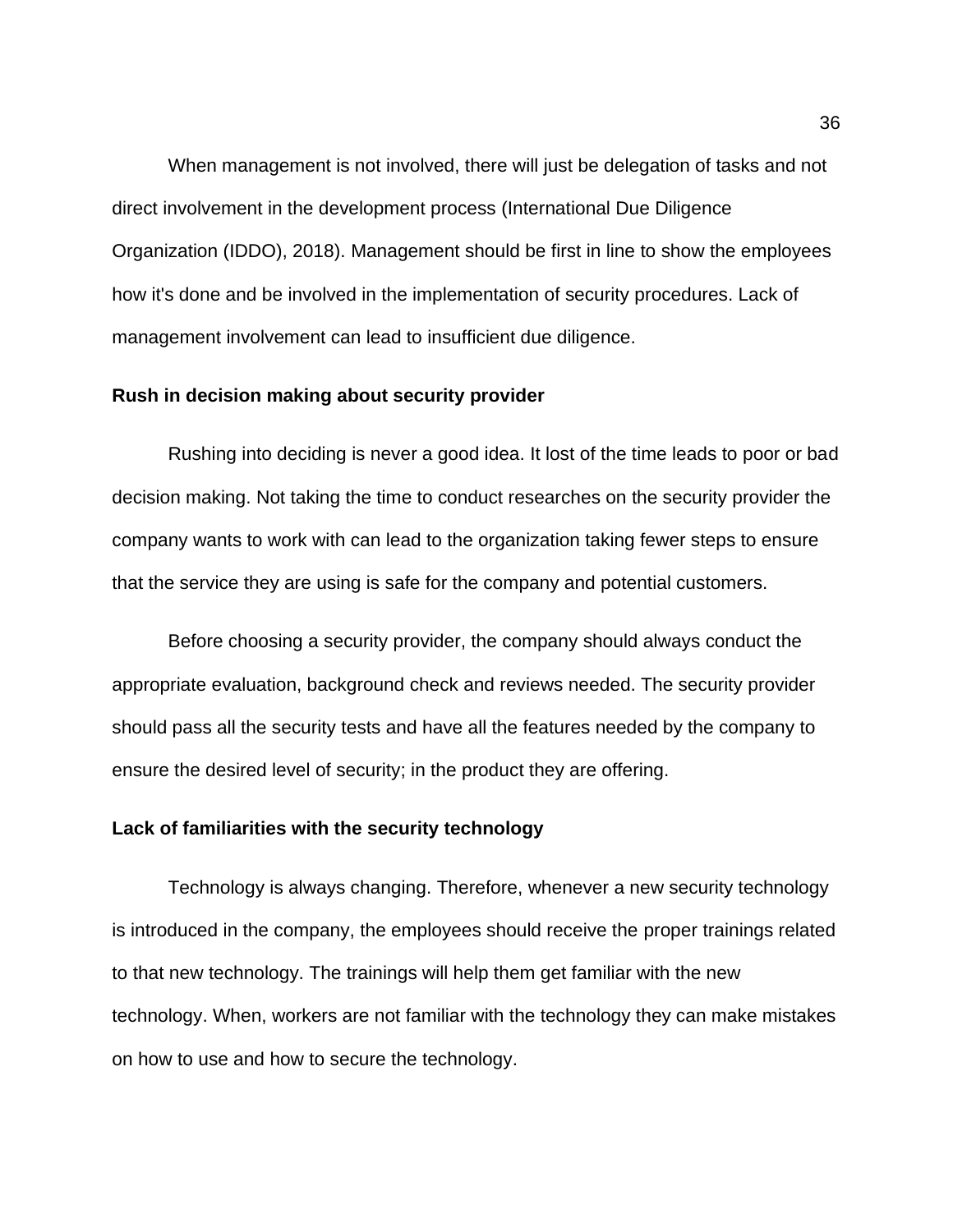It is important for all members of the company to be familiar with the security technology to avoid unnecessary consequences. In fact, the best way to avoid insufficient due diligence will be know the tools that are being used to minimize mistakes and costly consequences for the organization.

# **Turnover of security policy makers, or enforcers (Experiential knowledge)**

Experiential knowledge is only acquired through experience gained over time. Knowledge is not carried over to the newcomer in the company. Therefore, if the person that is specialized in a specific subject leaves the company, then the knowledge is gone with that person because experiential knowledge is not transferable.

For example, when a person who acquired experience in a technology used for data security, retires, quit or is fired, that person takes with them an important knowledge that cannot be thought in the short period of time dedicated to the turnover. That time frame can be a window of opportunity for hackers to attack the security system of the company. To avoid, insufficient due diligence in that case, measure should be taken to have a better turnover of security policy makers or enforcers.

## **Possible Solutions and Recommendations**

Now that the root causes of insufficient/lack of due diligence have been identify, the next step will be to make some recommendations about possible solutions regarding the issue (Pandey, 2015). The recommendations and possible solutions presented in this part of the paper are based on the drivers of insufficient due diligence discussed above.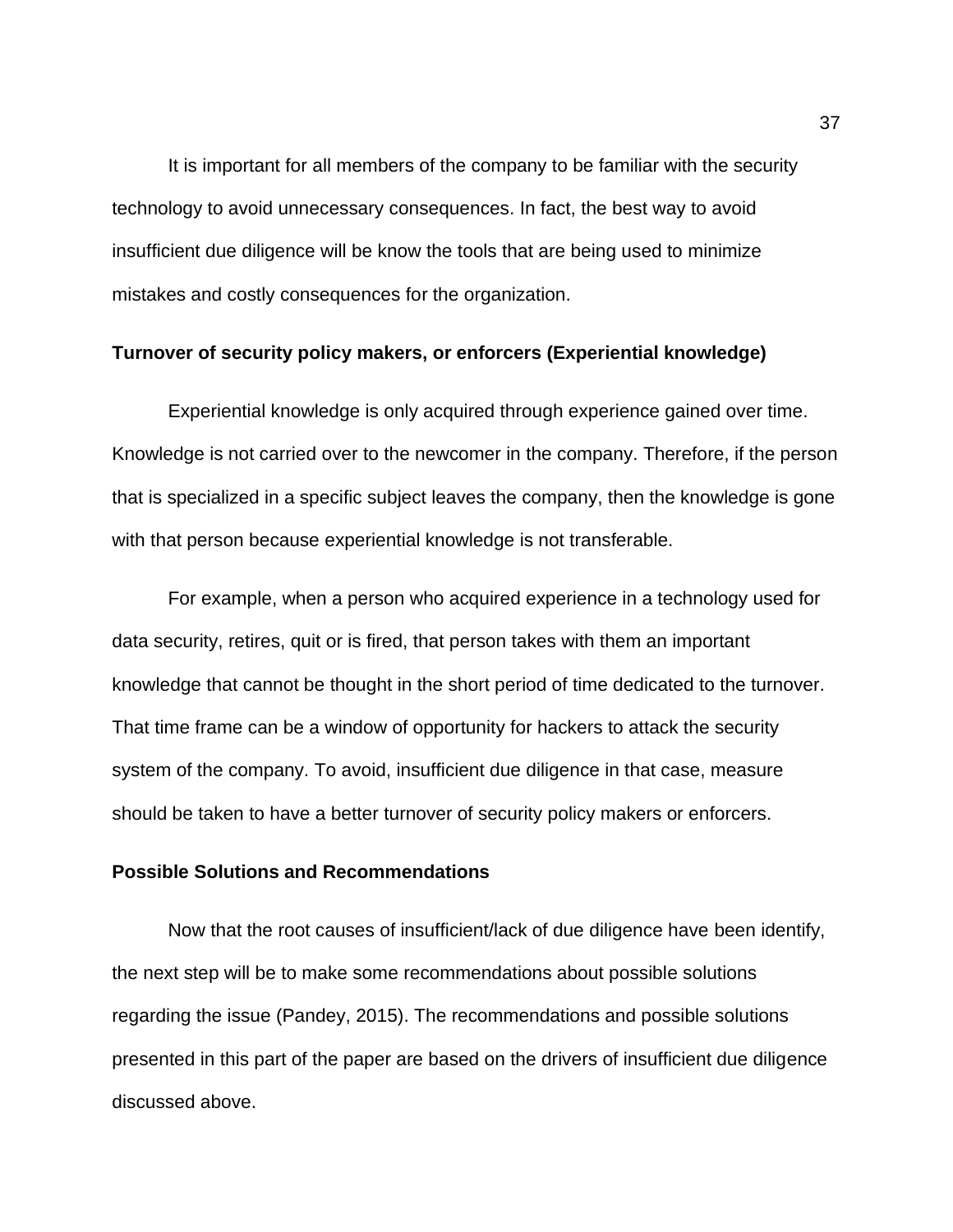Based on the information collected, it appears that the issue is created by all participants in the organization. In fact, everyone from the highest level of management to the employees in their cubicles, plays a part in insufficient/ lack of due diligence. Consequently, the solutions should also start from the top of the company.

Possible recommendations that could solve the issue are as follow:

• Develop a training and awareness program. Through the training, employees will learn how to become more careful with sensitive information and know the different actions to take in case of an incidence occurring because of their lack of attention. The training will also help raise awareness among workers about possible security threats and learn about the use of new technologies to avoid mistakes or misuses.

• Implement a program that will focus only on educate about security, information privacy and compliance. This program will clarify the dos and don'ts of security and privacy and clarify possible grey areas regarding laws and regulations.

• Top level management should ensure that policies regarding security, compliance and ethics are reinforced. Those policies should not be written only for because they need to be written, but they should be put in practice; and that is the responsibility of top-level management. Management should always participate and show their support to those programs, to lead by example and encourage the employees to also participate and take it seriously. To do so, management should have a good understanding the policies and program themselves before implementing them.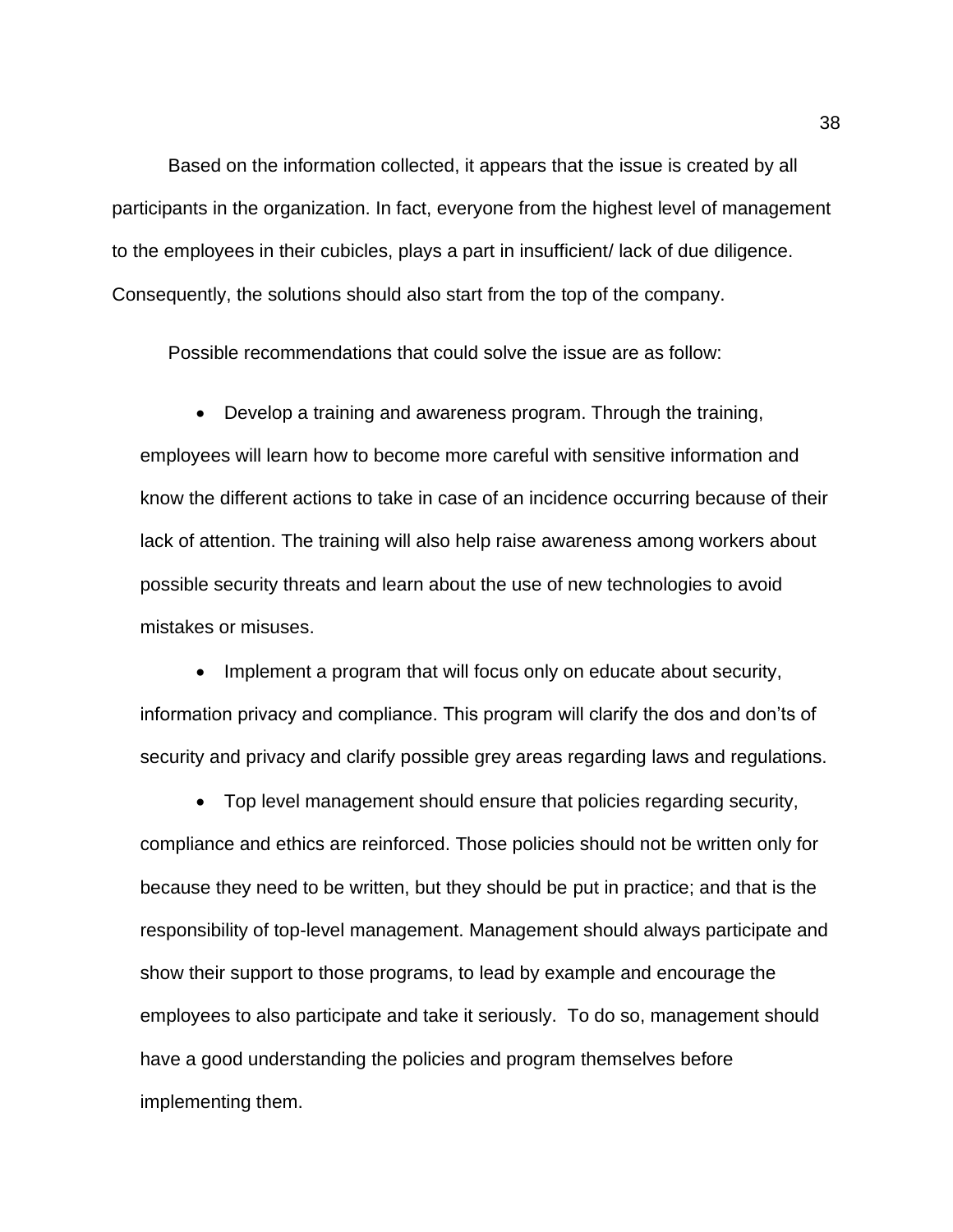• Highest management should implement Information Security Management System (ISMS) because it is an approach that, when implemented, demonstrate due diligence and therefore, gives credibility to the employees of the company, reassure the clients, and partners organizations. In addition, management should identify and know all keys employees, meaning who oversees what and when, and ensure that maintenance of the technology used is done frequently to minimize risk of threats.

## **Summary**

Chapter two was to show that there are in fact existent research on lack of due diligence and insufficient due diligence topic. Those research show that insufficient due diligence can constitute a costly issue, however there are multiple solutions that can be applied to avoid such costs. The chapter also elaborated more on the background of the problem by demonstrating the importance of the issue and how to properly implement due diligence to avoid it being lacking in security. It was also important to identify the drivers of insufficient due diligence in security and propose some recommendations on how to solve it.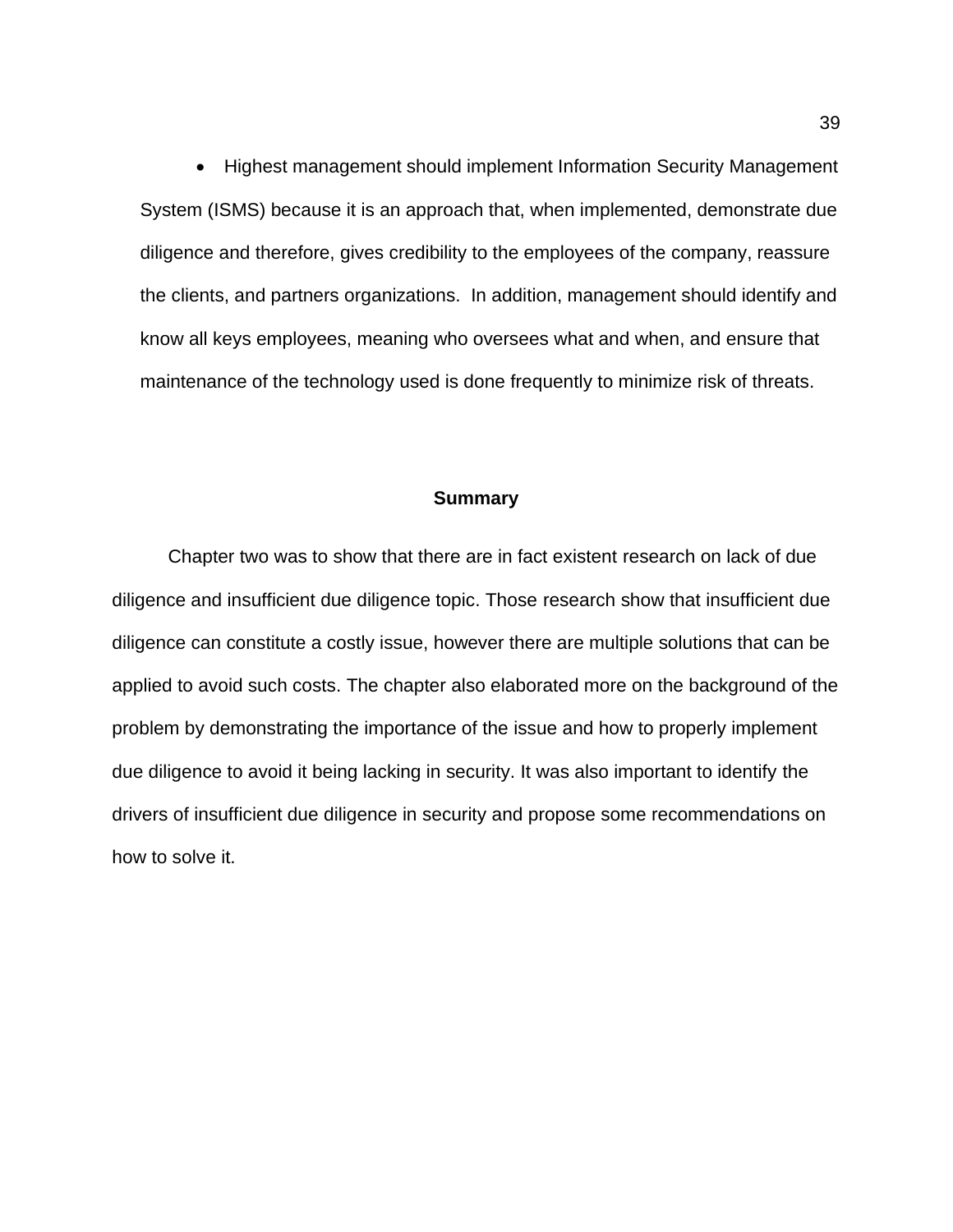#### **Chapter III: Methodology**

# **Introduction**

At this point of the paper, it is important to acknowledge that insufficient due diligence is an existing problem that need attention. The problem of insufficient due diligence has been properly analyzed and multiple solutions were provided for a proper implementation of due diligence. Those solutions provided do not always reflect how to properly use them for each one of the problems created by insufficient due diligence. The following part of this paper will elaborate on the proper method that should be followed to solve the problem mentioned in chapters 1 and 2.

# **Design of the Study**

A qualitative approach will be followed for this next step of the paper. This approach was selected because it will allow to use a scientific method of observation to gather non-numerical data. This is the adequate type of research for this study because it will allow the use of meanings, definition, concepts and description of terms to emphasize how to reduce or completely avoid insufficient due diligence.

Also, to clearly identify the proper due diligence implementation, a taxonomy will be elaborated. The following taxonomy will show the classification of different types of due diligence and how to implement them. This taxonomy is to provide a clear understanding of the fact that due diligence exists, and it is a process to follow to minimize or eliminate insufficient due diligence.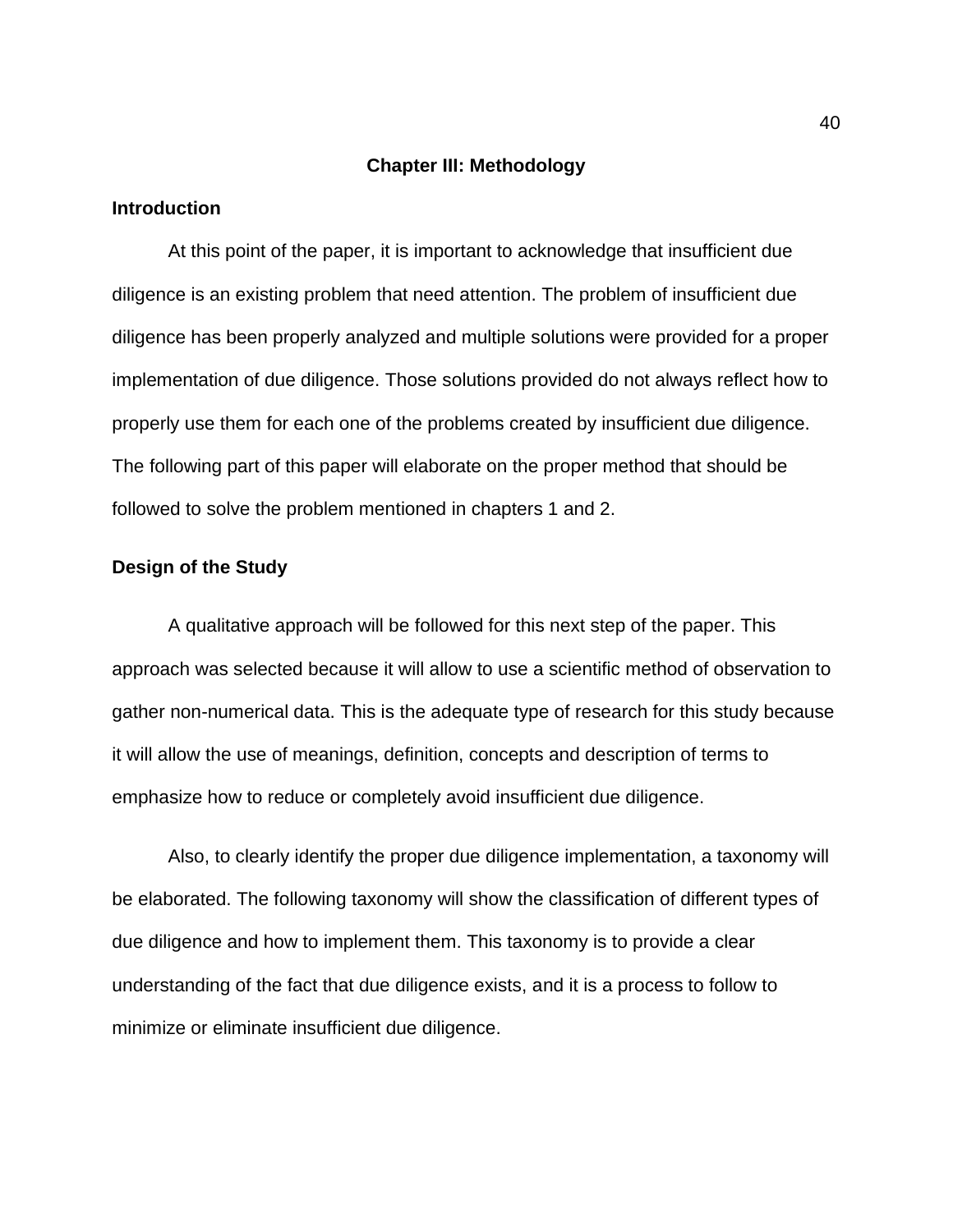In fact, during acquisitions and mergers for example, companies will be able to go down the list and make sure that all types of due diligence are examined during the establishment of their businesses. Companies will be able to know that they must evaluate all the third-party institutions and vendors from which they will need services to develop their businesses. Companies will be able to establish risks assessment internally, externally and even for remote security to ensure that transparency is present.

That risk assessment will be done by collecting and evaluating necessary documentation available in companies. Companies will need to go through those documentation thoroughly. Finally, at the end of each assessment, it is important for the companies to audit and review the information gathered to ensure that nothing was quickly overseen, so that companies can avoid hidden surprises and additional cost.

The taxonomy bellow shows the way to properly implement due diligence. When followed it will allow companies to reduce their costs and increase revenues. Companies will also be able to maintain integrity and a good reputation with their customers. This taxonomy is a map to success. In fact, this taxonomy is set up to provide a clear path for companies to follow to avoid or reduce insufficient due diligence. The first branch in the taxonomy show a list of different types of due diligence.

Listing the types of due diligence will help raise awareness among companies about the existence of more than just one type of due diligence. It is important to raise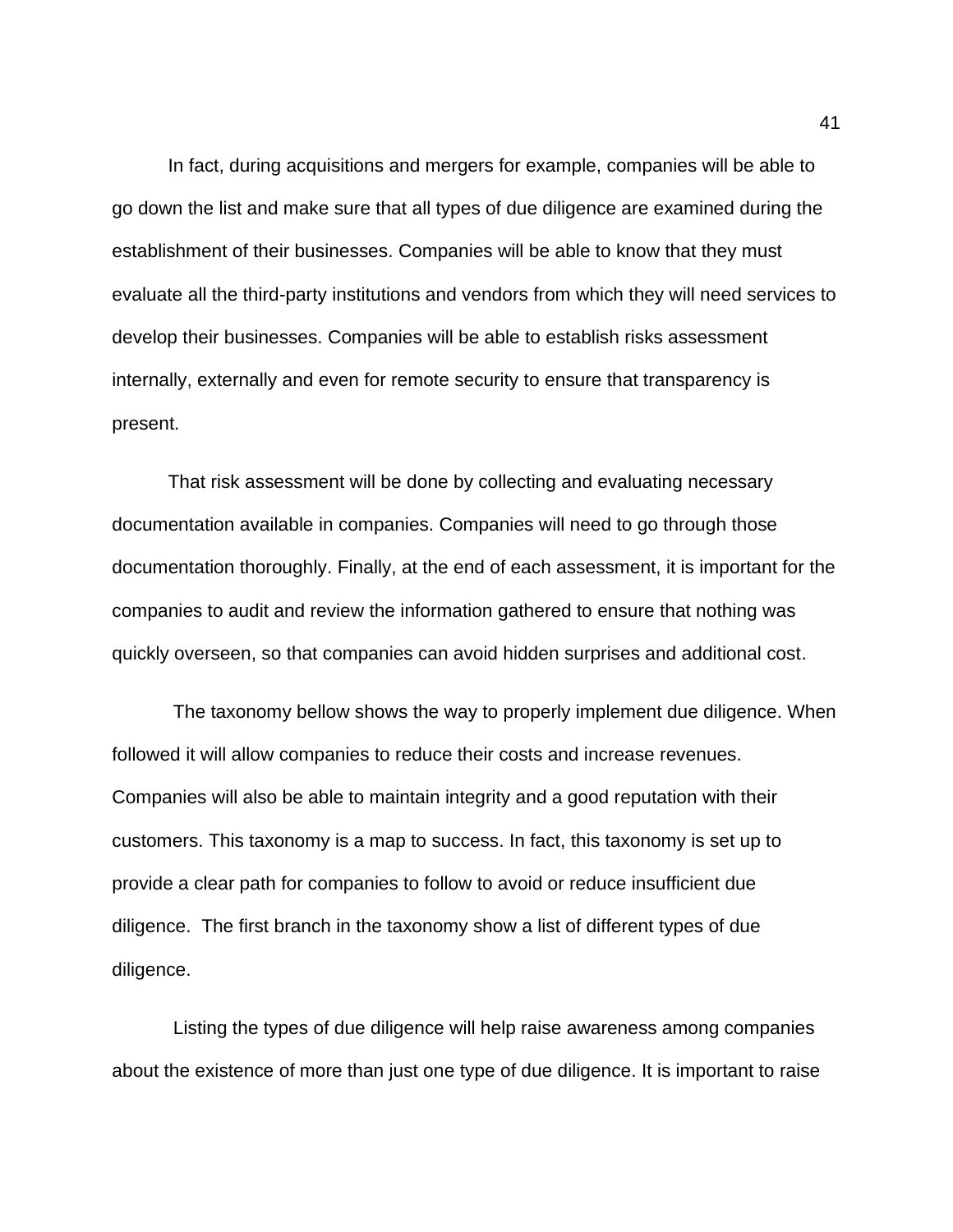awareness about the existence of more than just one type of due diligence, because most companies do not realize that there are different types of due diligence that exist. In fact, knowing the types of due diligence that need to be implemented will make it easier for leaders to know which direction to take to eliminate insufficient due diligence. It is always easier to have something to follow when going through implementation of due diligence. The taxonomy will be divided in section for better analysis of each part.

The goal of the taxonomy is to provide a support to leaders in their decisionmaking during acquisition and mergers. In fact, having a visual aid on the step-by-step actions to take will help reduce insufficient due diligence and can only be beneficial for leaders and their companies. Following the visual aid, will help companies minimize mistakes. Leaders will be able to go down the list to ensure that every due diligence step is followed and applied properly. Once that is done, insufficient due diligence will be eradicated from companies.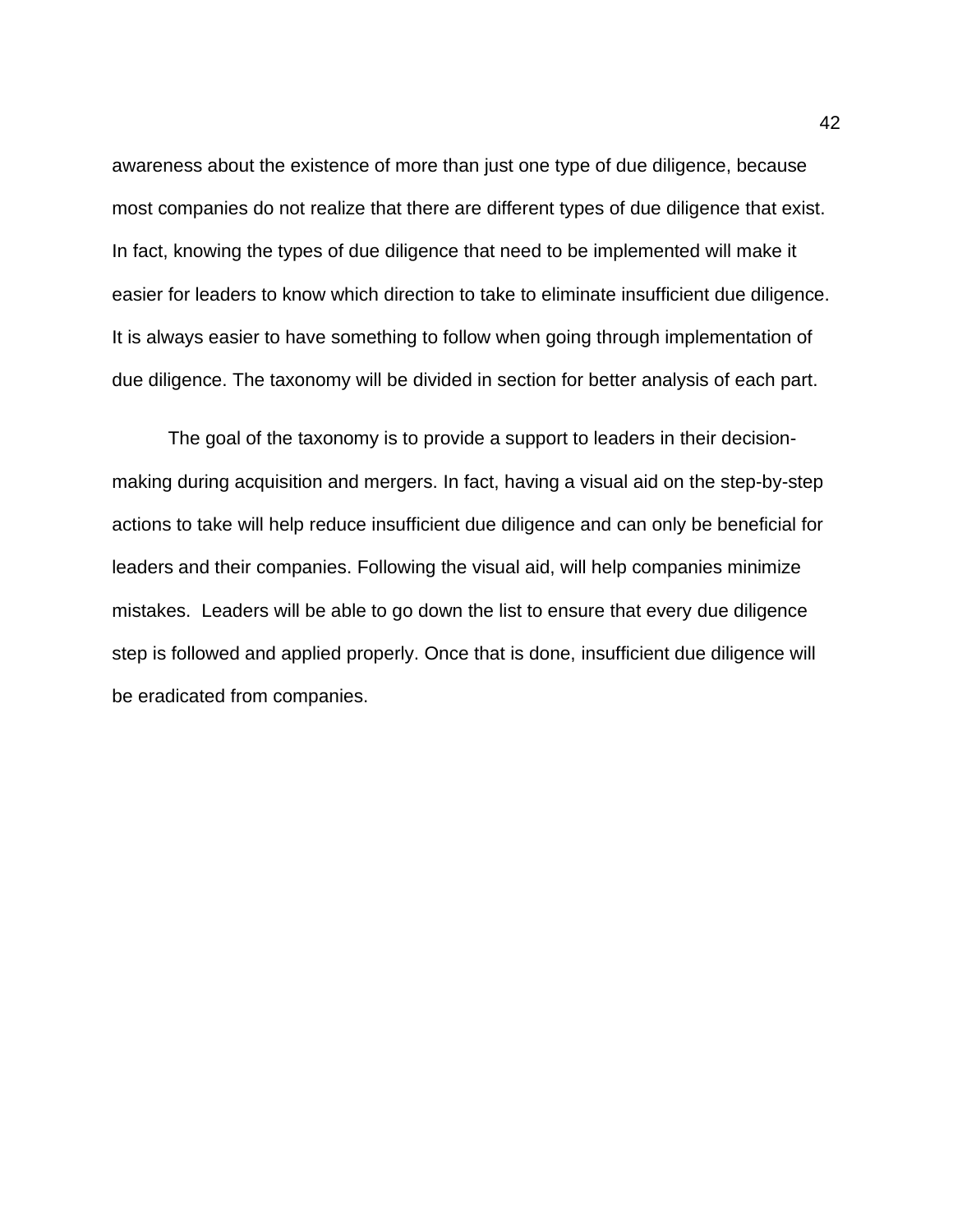# **Figure 1**

# *Taxonomy of proper due diligence*

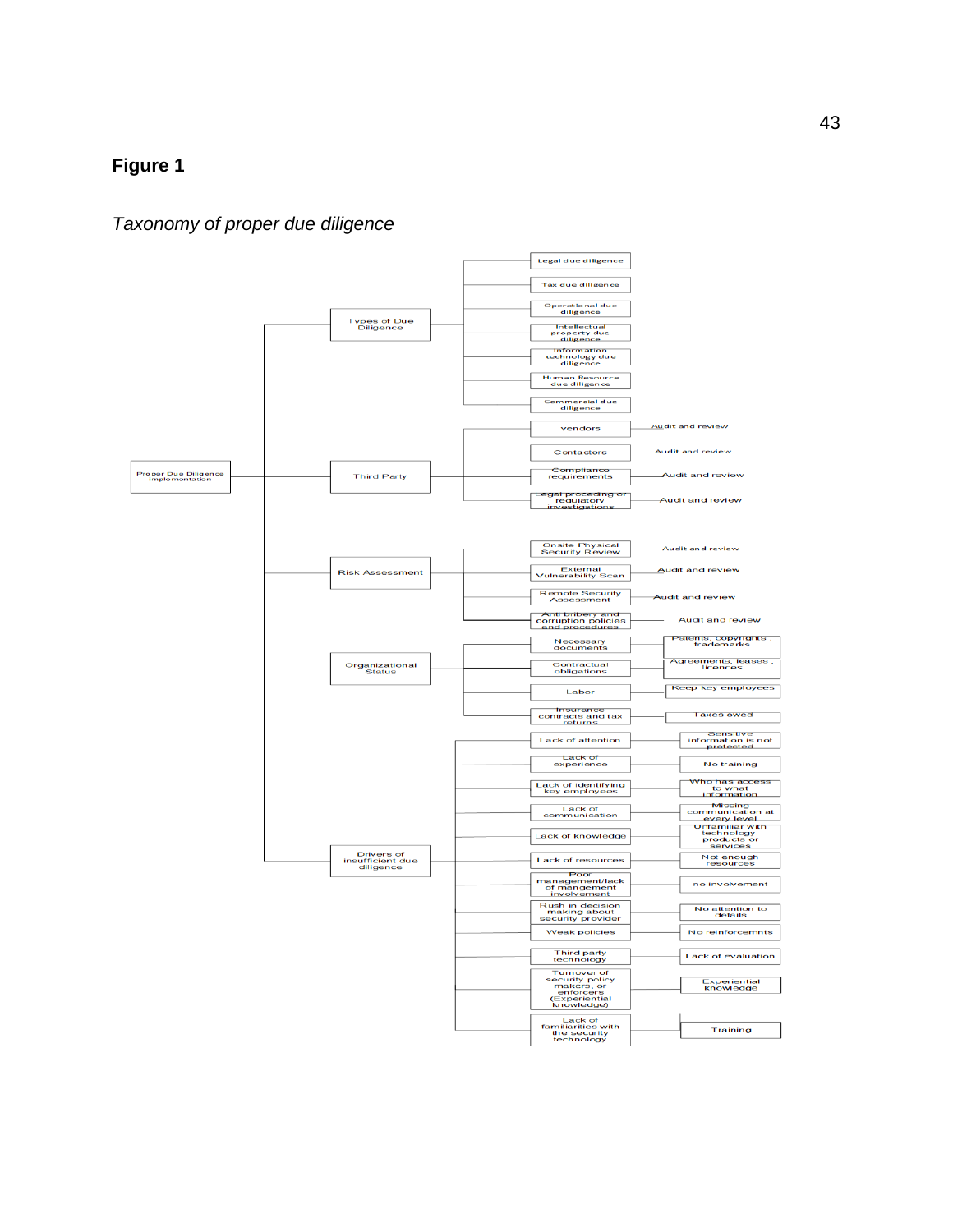This taxonomy shows the different types of due diligence that should be implemented by companies. The overall taxonomy is divided into multiple layers. The layers of the taxonomy are then developed into different branches. The taxonomy starts with, the types of due diligence, followed by due diligence on third parties used during mergers and acquisitions.

The next branch on the taxonomy will be allocated to risk assessment due diligence, followed by organizational status due diligence. The last branch of the taxonomy will be about the drivers of due diligence. That branch will provide the reasons for which insufficient/lack of due diligence exist in companies. Due diligence should exist at every level of development and every aspect of the company.

It is important to know about the existence of those different types of due diligence to better understand them and take adequate measures to implement them. Ounce awareness is established about the existence of the different types of due diligence, it become easier to analyze them and apply them. Raising awareness about the existence of different types of due diligence will contribute to reduce or eliminate insufficient due/lack of due diligence in companies.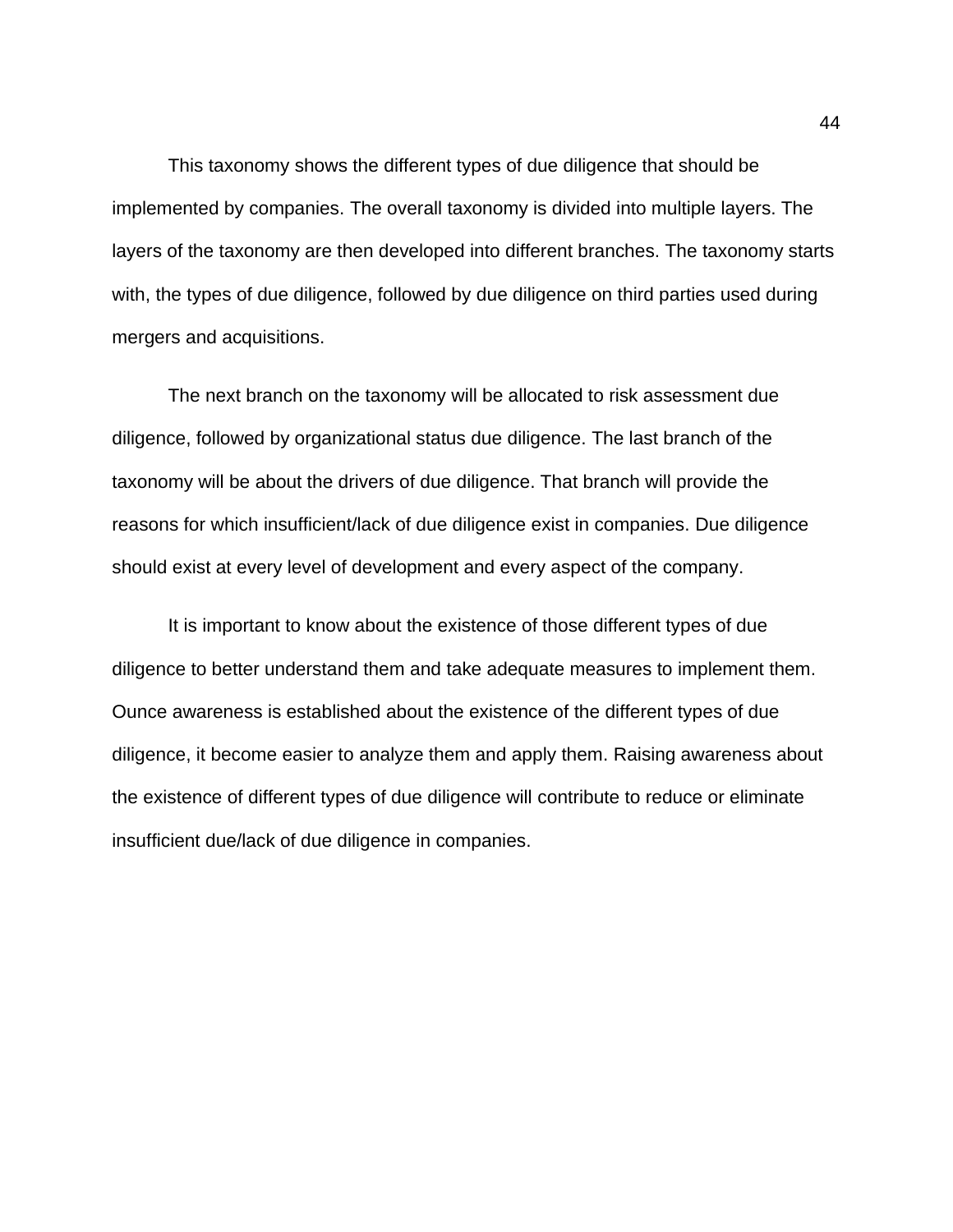# **Figure 2**

*Taxonomy of types of due diligence*



The next section of the taxonomy will focus on due diligence about third parties used by companies. The taxonomy about third party will provide deeper understanding of third parties that are involved in the company's development. In fact, before engaging into acquisitions and mergers, companies should ensure that they gather all the necessary information regarding vendors, the different contracts, make sure that compliance is met and finally ensure that all legal procedures are followed.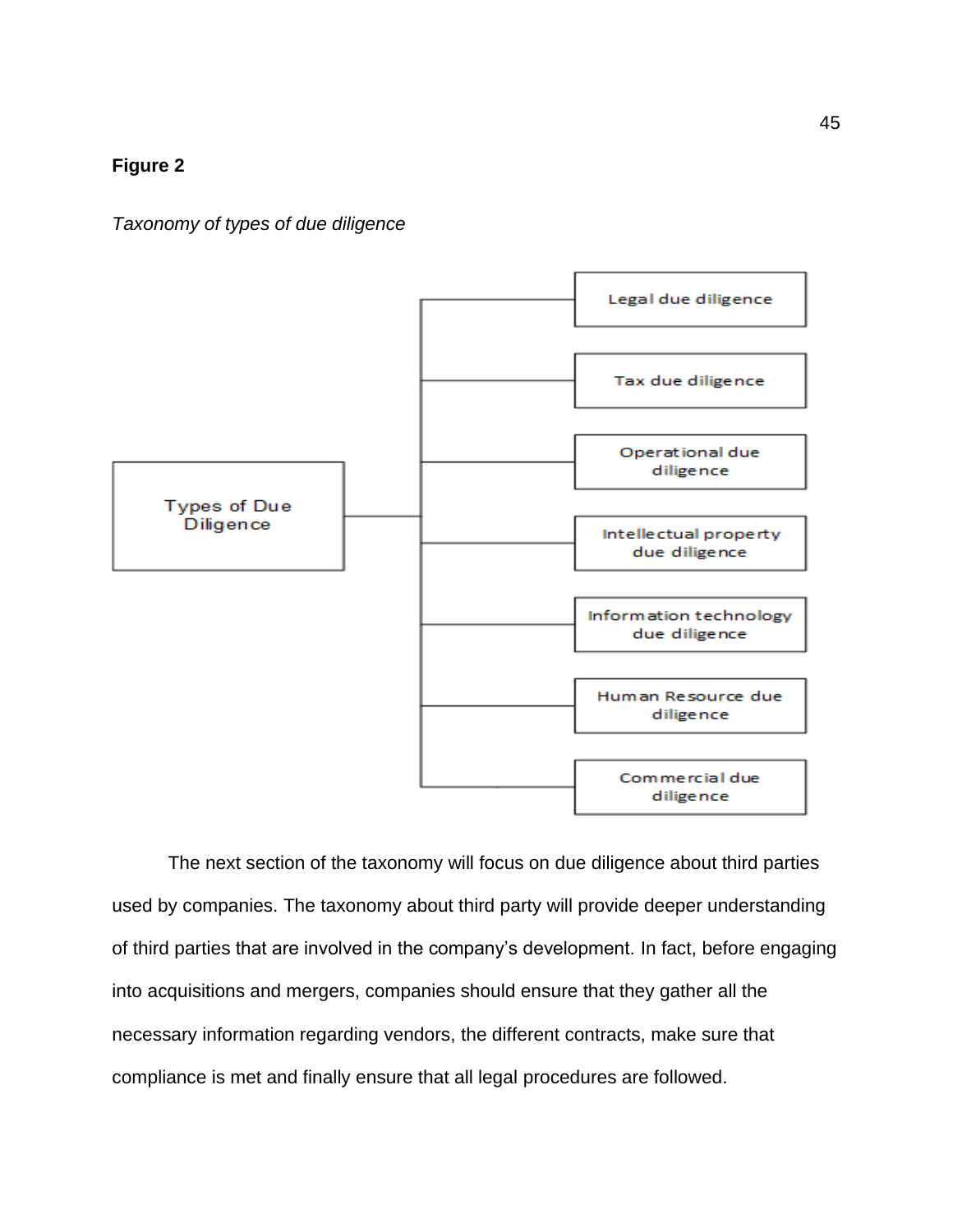Vendors will have to be thoroughly evaluated to ensure that they are following due diligence. The different contracts that will have to be signed, need to be analyzed and reviewed to ensure there was no hidden clause. Companies will also need to ensure that the third parties they will be using are meeting compliance requirements and are compliant with rules or standards required to meet due diligence.

The last branch of this taxonomy will help companies ensure that legal proceeding or regulatory investigations are properly conducted and followed to meet due diligence. After conducting due diligence at each branch, it is also important to always conduct audit and review the information gathered at the end of each due diligence. Double checking the information by conducting audit and review will help reduce the margin of error.

# **Figure 3**



*Taxonomy of third party*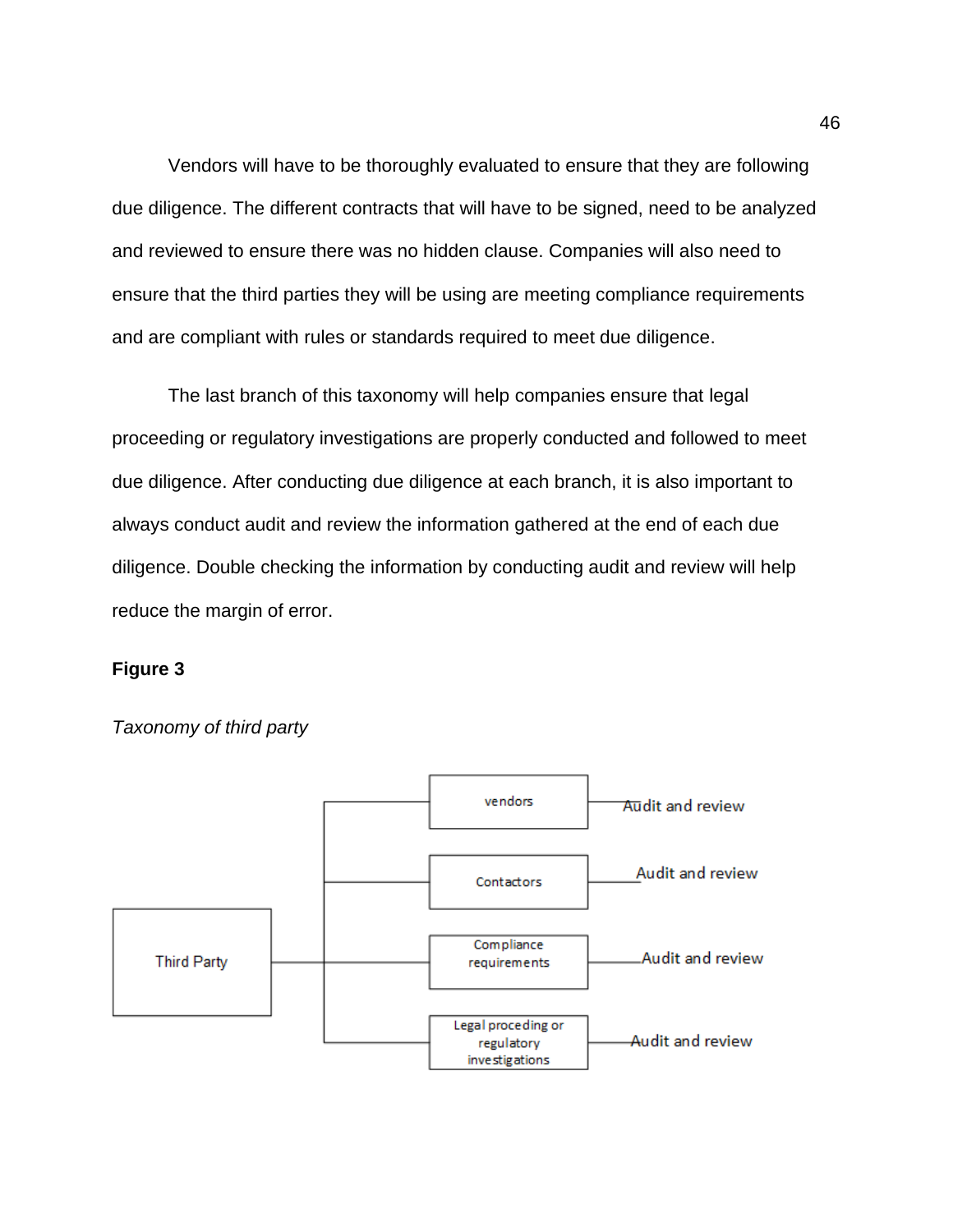Every company should always evaluate risk during mergers and acquisitions. In fact, going into mergers and acquisition without conducting risk assessment can lead to costly consequences for companies. Risk assessment is a very important step in conducting due diligence because it will allow companies to be aware of potential risks and therefore take the required measures to resolve or prevent those risks.

The following taxonomy will help in evaluating risks by evaluating security and vulnerability of the environment. In fact, companies will need to conduct onsite physical security review to ensure that employees are safe and work areas are free of risk for employees and the company. Next, companies should conduct due diligence about external vulnerability by scanning all potential external factors that could constitute a vulnerability for companies. Most companies use third party to provide remote security, therefore it is important to conduct a remote security assessment to minimize risk.

Finally, companies will need to make sure that anti bribery and corruption procedures are already in place and are being executed. In fact, it can become costly for companies if proper due diligence is not implemented to prevent bribery and corruption from taking place. After each evaluation, audit and review should always be conducted to ensure that no information was overlooked and correct possible errors if needed.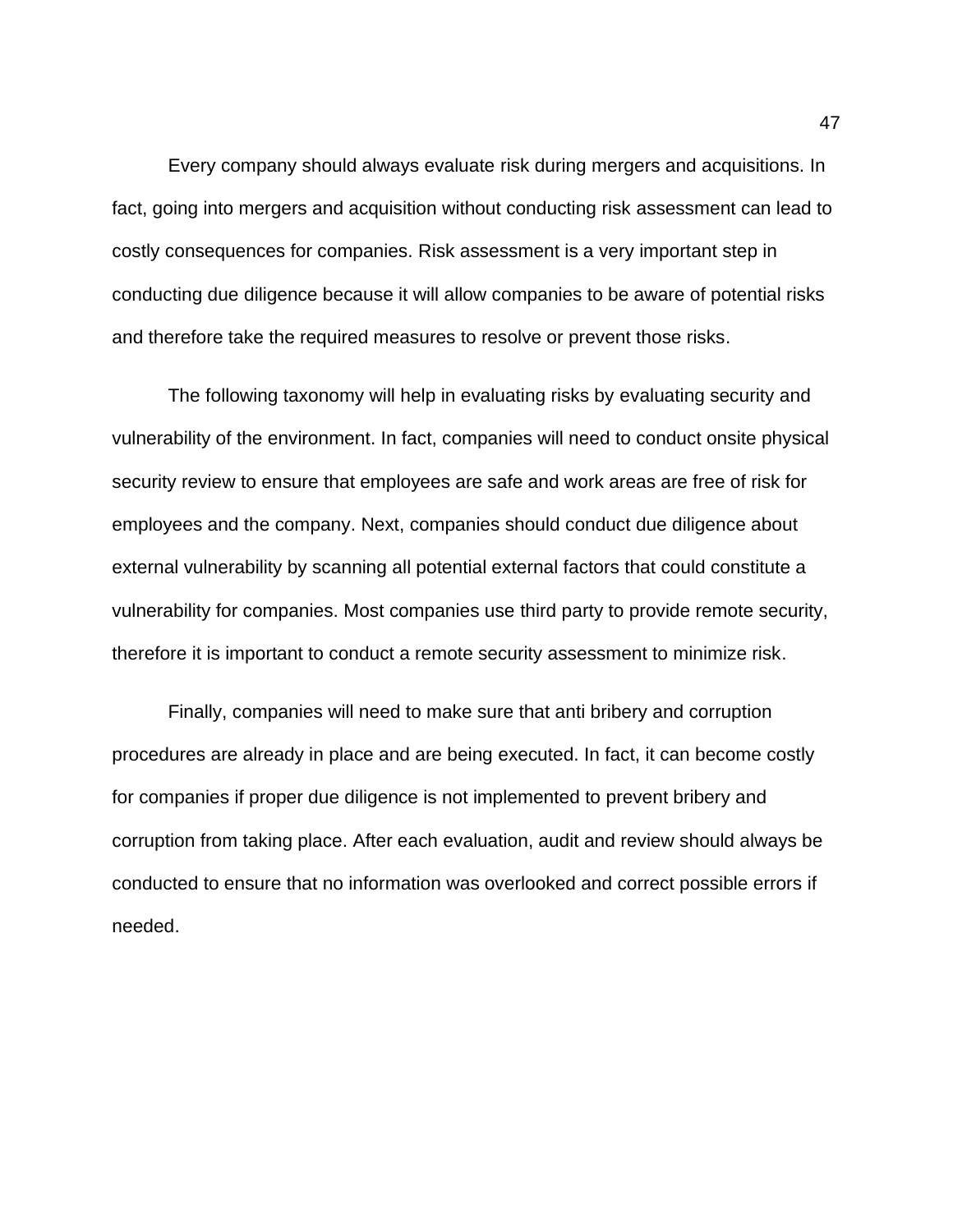# **Figure 4**

## *Taxonomy of risk assessment*



The following taxonomy will allow organizations to gather the necessary documents and contracts about the third-party organizations they desire to do business with. In fact, companies will need to access documents like patents, copyrights and trademarks to ensure that everything is up to date and meeting due diligence requirements. It is also important to review contractual obligations such as agreements, leases and licenses to make sure there is no hidden issues that could result to costly consequences for companies going into mergers and acquisitions.

Conducting due diligence on companies' labor will help in identifying and retaining key employees. In fact, during acquisitions and mergers, companies will benefit in conducting proper due diligence about labor. That will help them maintain employees that are key to the success of the company. Keeping those employees will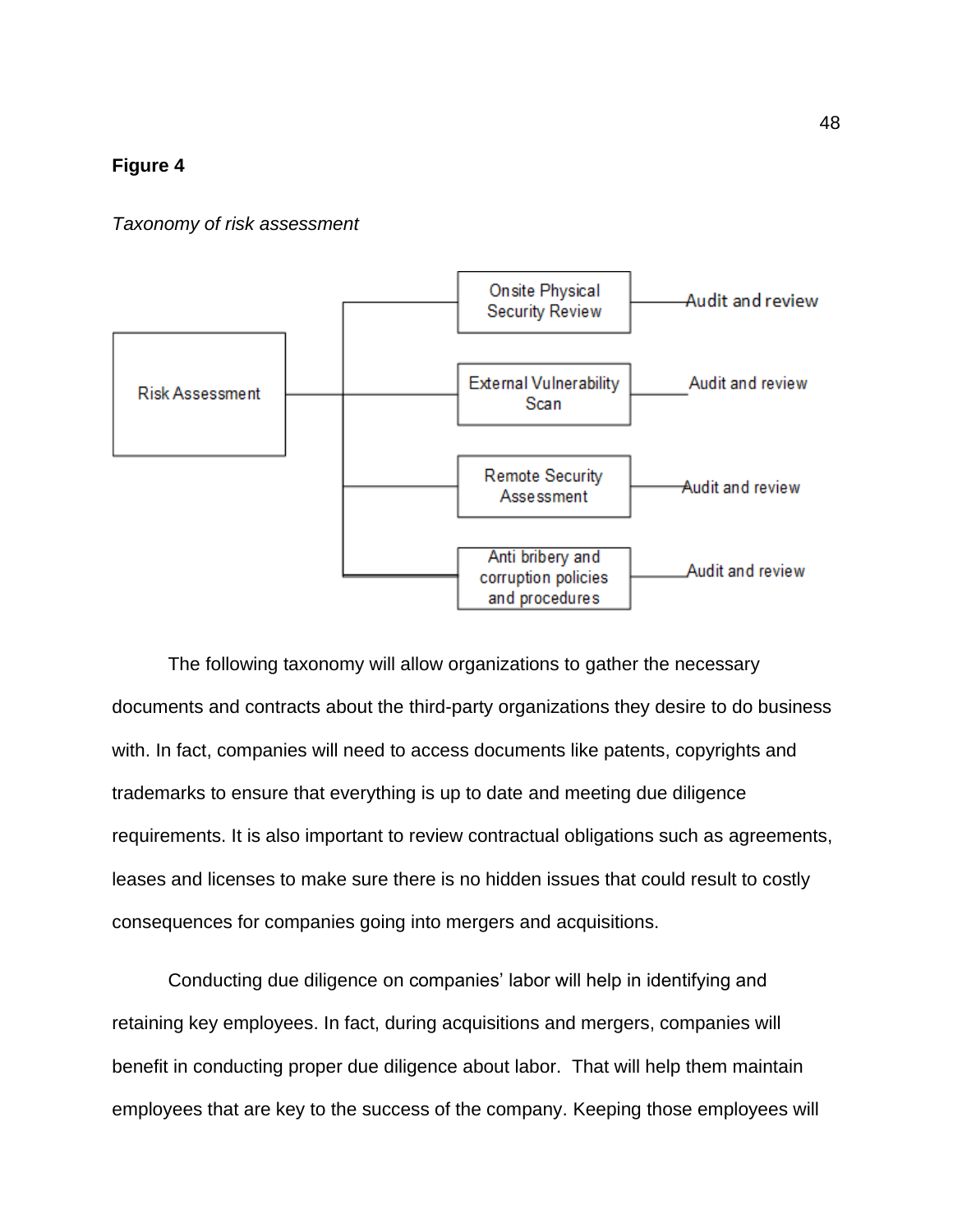help reduce error margins, cost of hiring and training new employees. Key employees already have more background knowledge about the company; therefore, it will be useful because it will allow companies to move faster during their development.

Finally, companies will need to conduct due diligence on insurance contracts and tax returns to verify that there were no taxes owed before going into acquisitions and mergers to avoid any possible surprises. After evaluation and assessments companies will know where to direct their focus to eliminate insufficient due diligence.

# **Figure 5**



*Taxonomy of organizational status*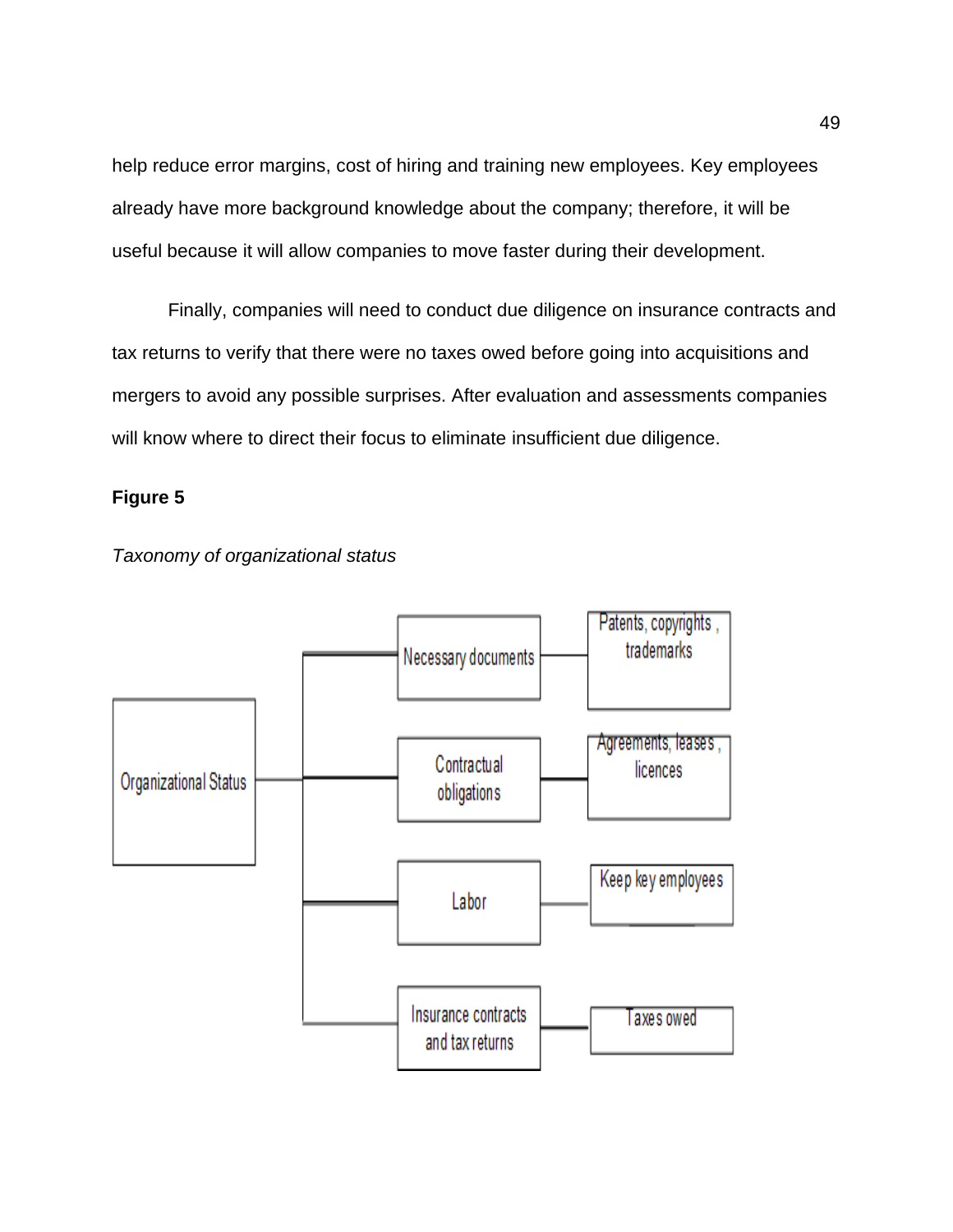This part of the taxonomy is about the drivers of insufficient due diligence. A list of possible drivers was established to provide companies with an idea of possible drivers of insufficient due diligence and the possible causes linked to those insufficient due diligence. In fact, insufficient due diligence could result from lack of attention from employees or top management of companies, lack of attention could lead to sensitive information not being protected and therefore leading to costly consequences.

Lack of experience is another driver of insufficient due diligence. When employees do not have adequate experience and training about a subject or the job they are performing, it could lead to insufficient due diligence. The next driver will be lack of identifying key employees which could be caused by not knowing who has access to what information. Information flow and access should be closely monitor.

Lack of communication due to communication missing at every level and lack of knowledge, such as unfamiliarity with technology, products or services could cause insufficient due diligence. The lack of resources to properly train employees and lack of involvement from higher management are considered drivers of insufficient due diligence.

Companies rushing into decision making when considering which security provider to go with, could lead to insufficient due diligence. The cause of this lack of due diligence is when companies are not paying attention to details when selecting their security providers. Other drivers of insufficient due diligence are weak policies caused by lack of policies reinforcement, and third-party technology that are not reliable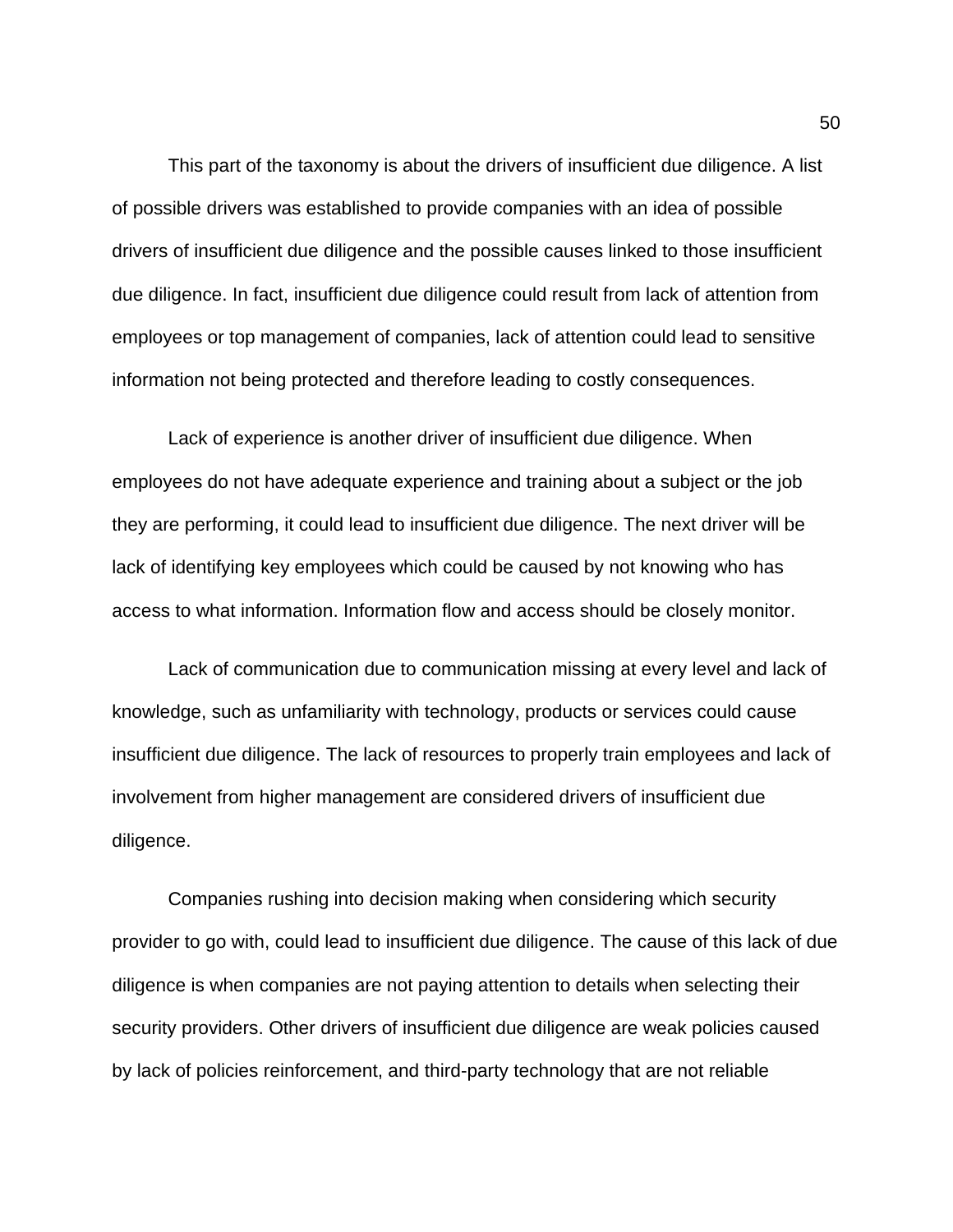because of lack of prior evaluation of those third-party technologies before using them. Another driver of insufficient due diligence will be a high turnover of security policy makers or enforcers which can cause loss of experiential knowledge. The last driver of insufficient due diligence on this taxonomy will be lack of familiarities with security technologies caused by not enough training available.

# **Figure 6**

# *Taxonomy of drivers of insufficient due diligence*

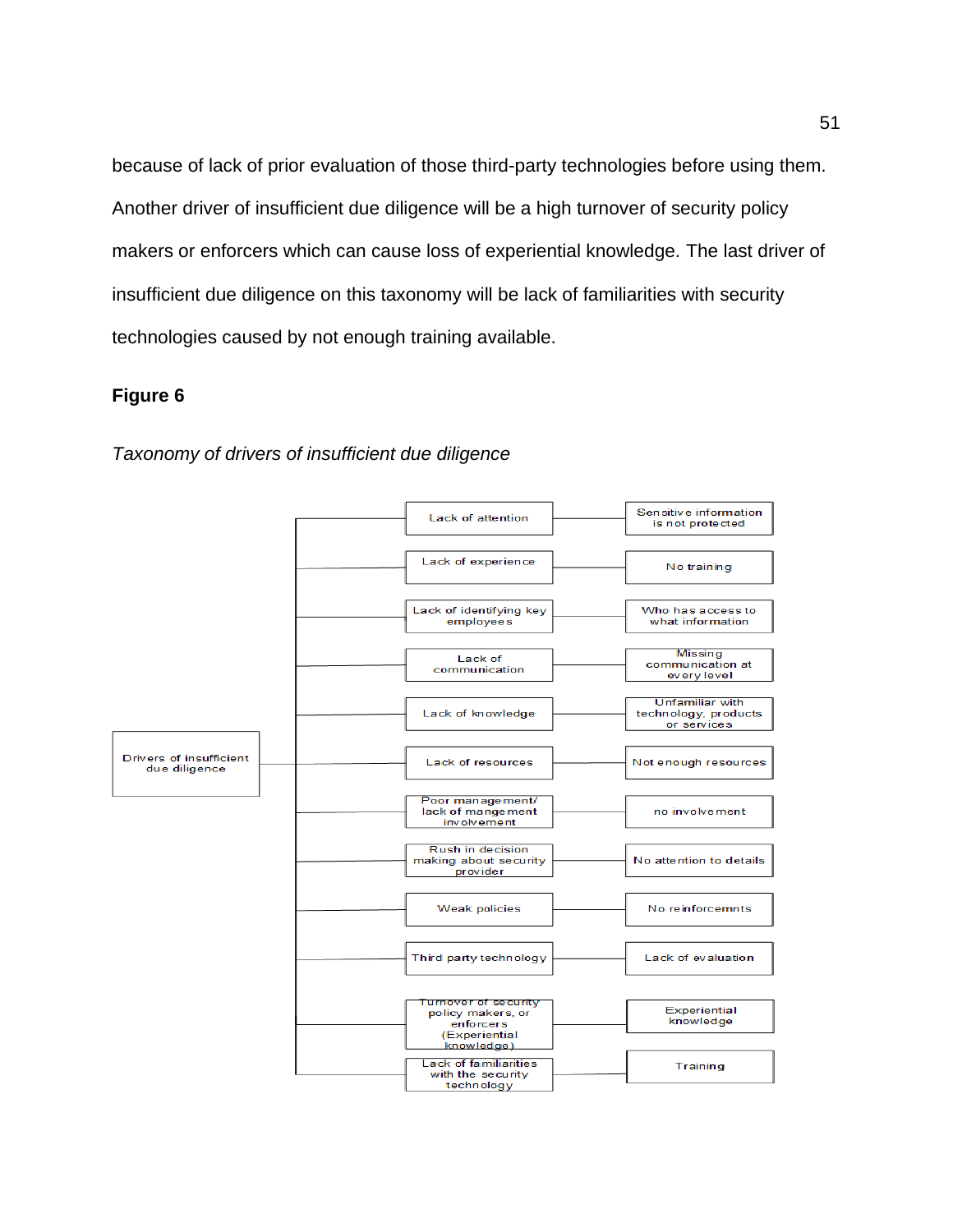# **Data Presentation**

The main purpose of this chapter is to establish a list of possible ways to raise awareness about insufficient due diligence. In fact, raising awareness about the existence of insufficient due diligence will help in resolving that issue. Companies will have to acknowledge that it is an existing issue, so that proper solutions could be established. That list will be in the form of a checklist that will provide the steps to follow to ensure due diligence is being followed or to correct insufficient due diligence.

The list below reflects the checklist to follow to prevent insufficient due diligence. The checklist will be divided in two categories. The first category will accentuate ways to raise awareness in organizations, the second one will focus on how to establish a security process to safeguard information and the last category will provide ways for due diligence implementation to stay constant.

# **Ways to Raise Awareness**

Listed below is a succession of ways to raise awareness in organizations about the importance of due diligence (Hayes, 2016) which will help in reducing or eliminate insufficient due diligence.

- Seminars
- Quarterly meetings

• Mandatory compliance initiated by the company for the employees and management team

• Educational classes and training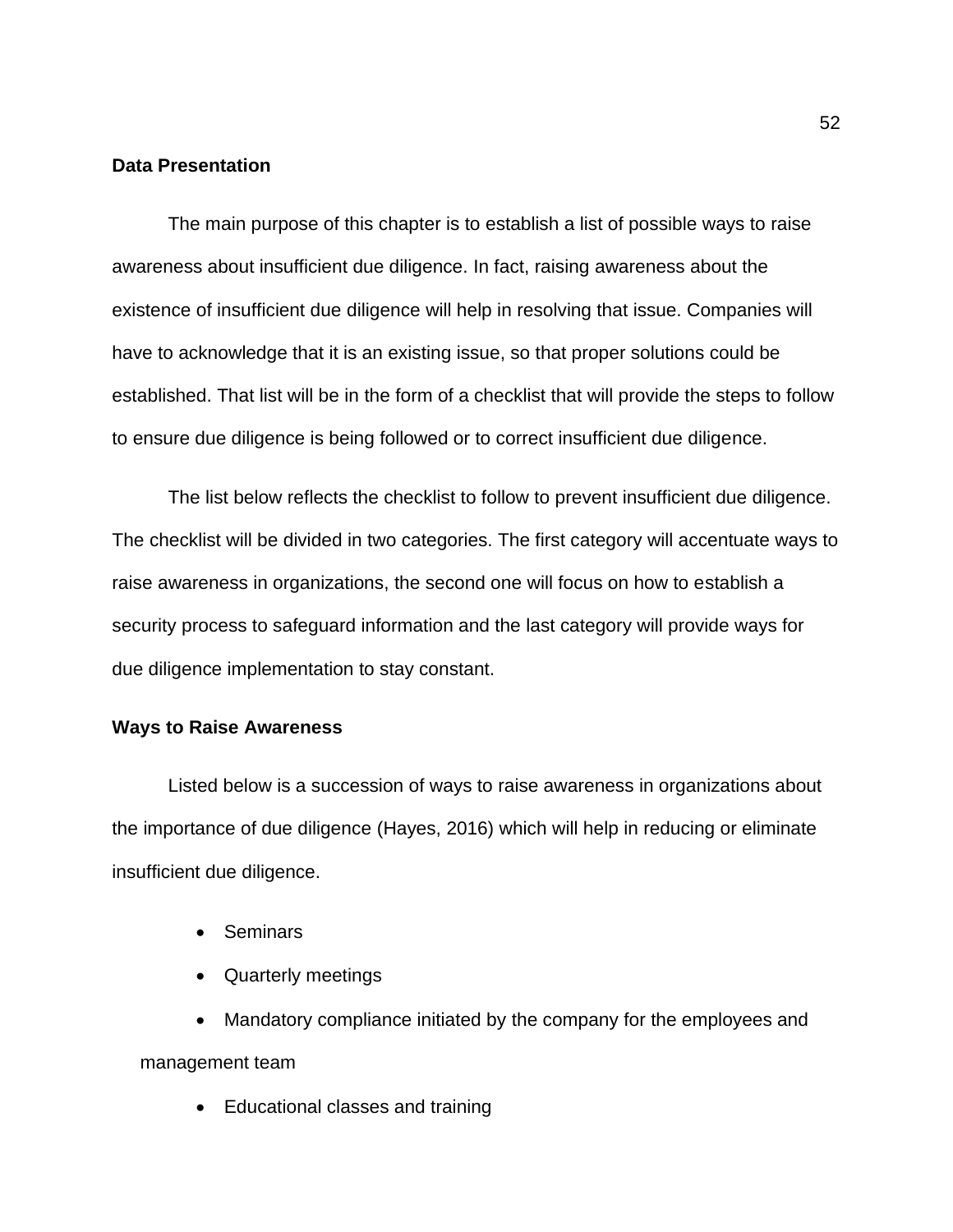- One on one review and evaluation
- End of year evaluations
- Available information resources
- Coaching and mentoring
- Educational games and activities

# **Definition of Terms and Goal of Practice**

## **Seminars**

A seminar can be defined as a conference, a meeting or a training with a purpose of education ("what is a seminar", n.d.). It can be in the form of a class during which lectures, will be giving to employees by management. Those lectures will usually be about new changes in products, services and security that will have to be implemented and followed to meet certain requirement. The goal of seminars will be to provide better insight and understanding of a subject.

#### **Quarterly meetings**

Those meeting will take place usually every three (3) months. The main purpose of those quarterly meetings will be to go through statistics and review the results for the time that has passed. Those results will be used in the evaluation of employees' performances, to ensure that everyone is meeting the required set goals to meet due diligence (Wick, 2012). Finally, during quarterly meetings, it will be a good time to educate on new ideas that could be used to reduce insufficient due diligence and to set the tone and expectations for next quarter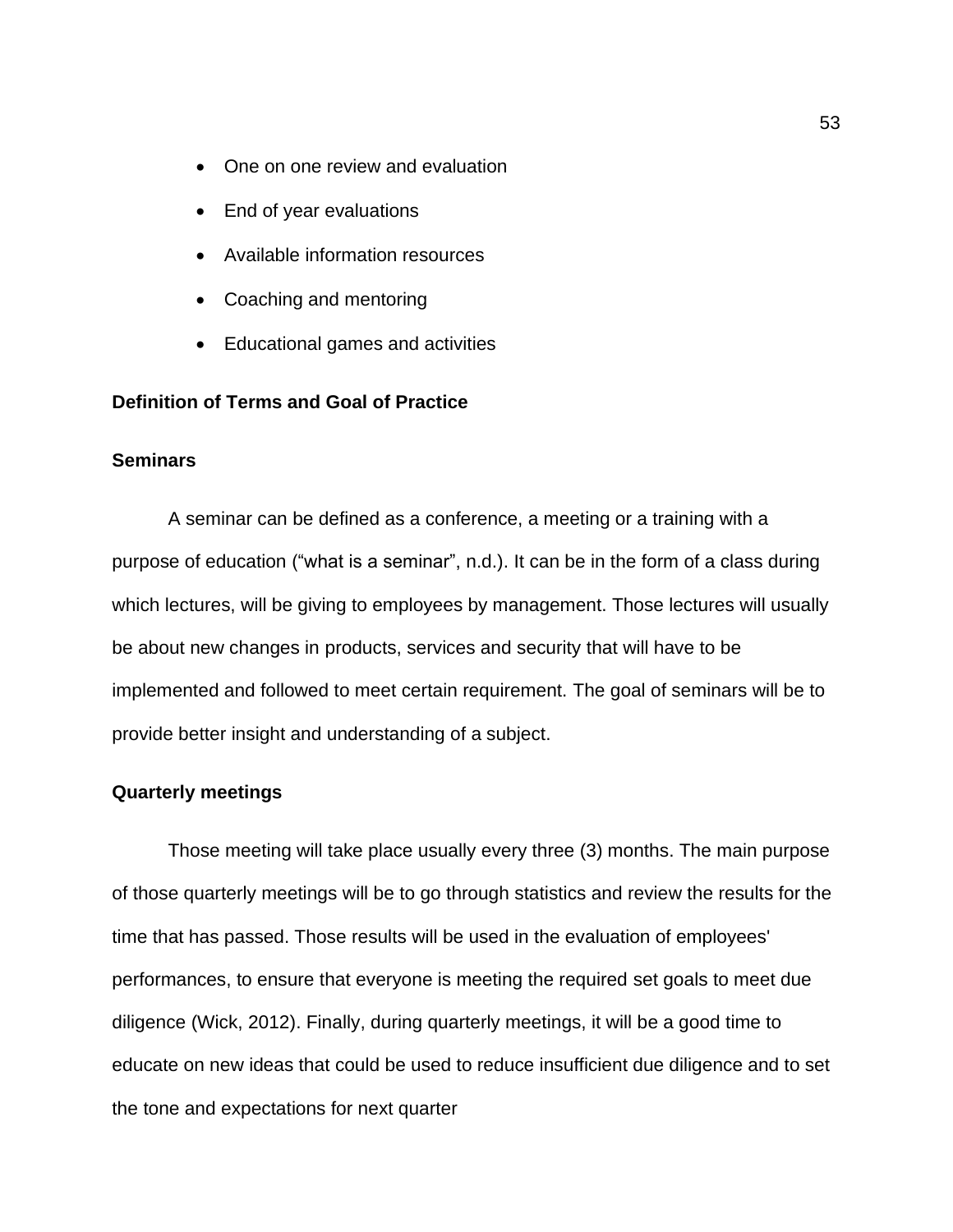## **Mandatory compliance**

Mandatory compliance will be initiated by the company for the employees and management team. Compliance is the fact of complying with set of rules or command with the goal of limiting or avoiding security issues. Mandatory compliance will have for goal to ensure that rules are followed to avoid insufficient due diligence.

# **Educational classes and training**

This method will be used to educate and train employees on updated due diligence that should be followed to minimize or avoid errors. The goal here will be to ensure that everyone is aware of changes and in trained on how to implement those changes. Providing educational classes and training will be the best practice to fill in employees with the knowledge needed for them to practice adequate due diligence and by the same mean avoid insufficient due diligence.

#### **One on one review and evaluation**

Conducting a one-on-one review and evaluation will be very beneficial for employees and the management team. In fact, this allocated time with each employee will be a good opportunity to evaluate their monthly progress, their adherence to due diligence and make necessary constructive critics and adjustments to reduce and eliminate insufficient due diligence.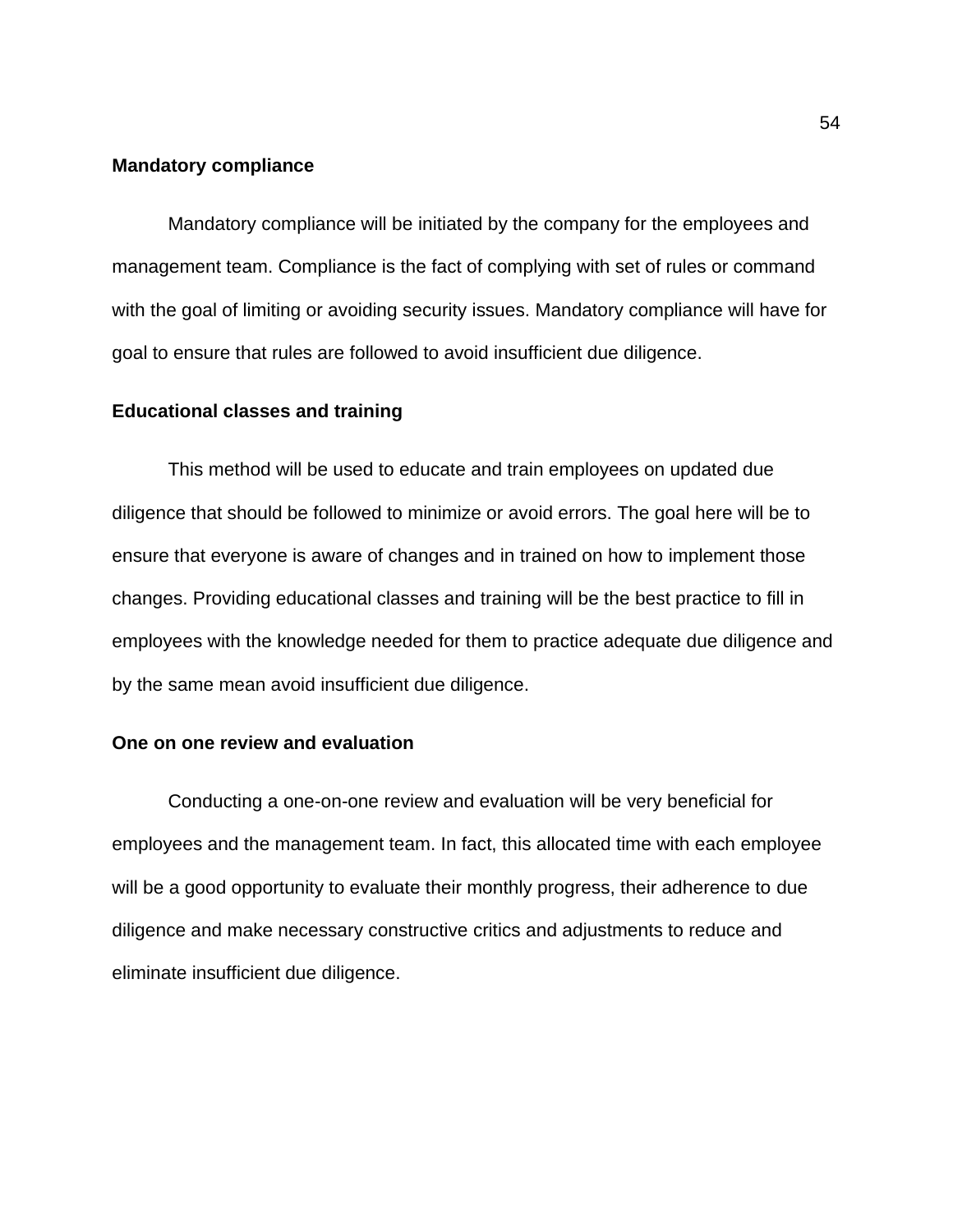## **End of year evaluations**

This evaluation is mostly to draw a summary of the yearlong progress. It will be the time to reflect on the good and bad decisions taken during the year. The idea here will be to make a comparison between actions that contributed to a good implementation of due diligence on one side and on the other side on those that led to insufficient due diligence. That evaluation will also be used to improve performance for the years to come.

# **Available information resources**

One key solution to avoid insufficient due diligence is to ensure that when there is an update regarding a product or service, that information is made available as soon as it is updated. Making the resources available to employees will reduce the error margin. Employees will be able to refer to the information available to them to be able to follow due diligence. When resources are made available, there should not be a raison why they would not be used to avoid insufficient due diligence.

#### **Coaching and mentoring**

Due diligence should be introduced from the very beginning. In fact, new employees coming in the company should go through some mentoring and coaching session right from the beginning. Also, the people in charge of coaching and mentoring should be able to communicate correct information to the new coming. It is basically the foundation for a good implementation of due diligence.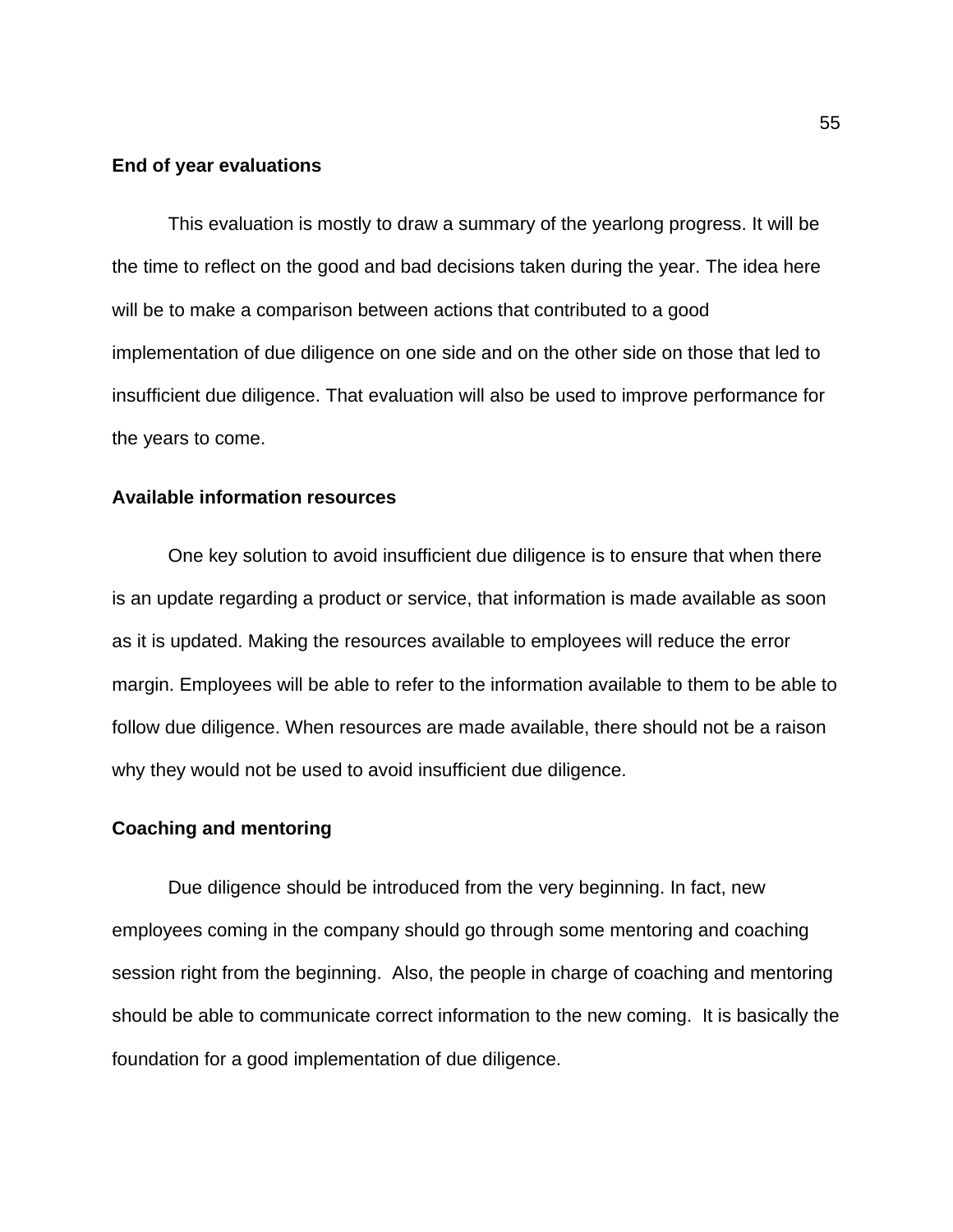#### **Educational games and activities**

Learning is always easier when it is in a form of games and activities. Those games and activities will allow employees to interact with each other but also to learn about new products, services. The goal is to educate on due diligence while making the process bearable by using games and activities. The information delivery will flow easily, and it will be easier for employees to retain it.

# **Security Process to Safeguard Information**

To safeguards information, there a few steps to take. Those steps will be illustrated in two different figures that will be used to explain how information could be safeguarded. It is important to know who has access to what information and know how access to information is granted.

• Know who has access to what information

It is important to ensure that information is accessed by the correct person. In fact, a system should be established to identify who has clearance to access sensitive information and who does not. This system will be beneficial because it will allow to easily trace down possible culprit in case of data breach for example. It will also prevent data tempering or unauthorized access to data. In fact, some access to data will be restricted to only certain employees. Employees with preset clearance will be able to access the information.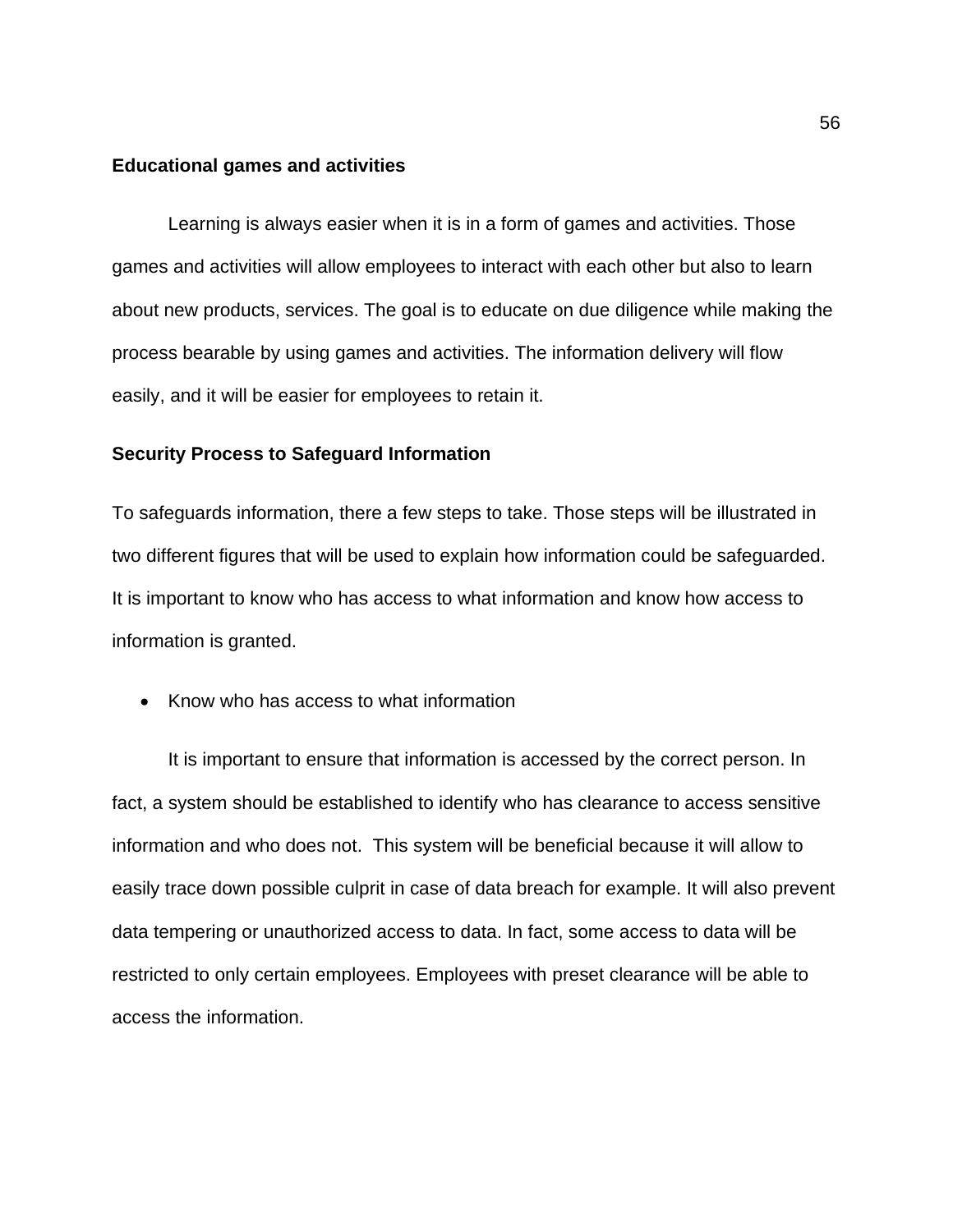• How access to information is granted

Figure 7 illustrates the process by which an employee goes through the process of accessing information. Generally, employees will be given a tool, either a badge, access cards or codes, to be able to enter certain area at work or access information. That tool will be set up so that it only gives access to the employee to only certain areas at work. That is a due diligence practice, ensuring that access to information is controlled.

In this scenario, the employee has an access card that will be scanned to access the employee database. The person will then have to enter their credentials, which must be a match with the one contained in the company database. Once the match is established, the employee will then be able to access the information requested.

# **Figure 7**



*Process by Which Information is Accessed*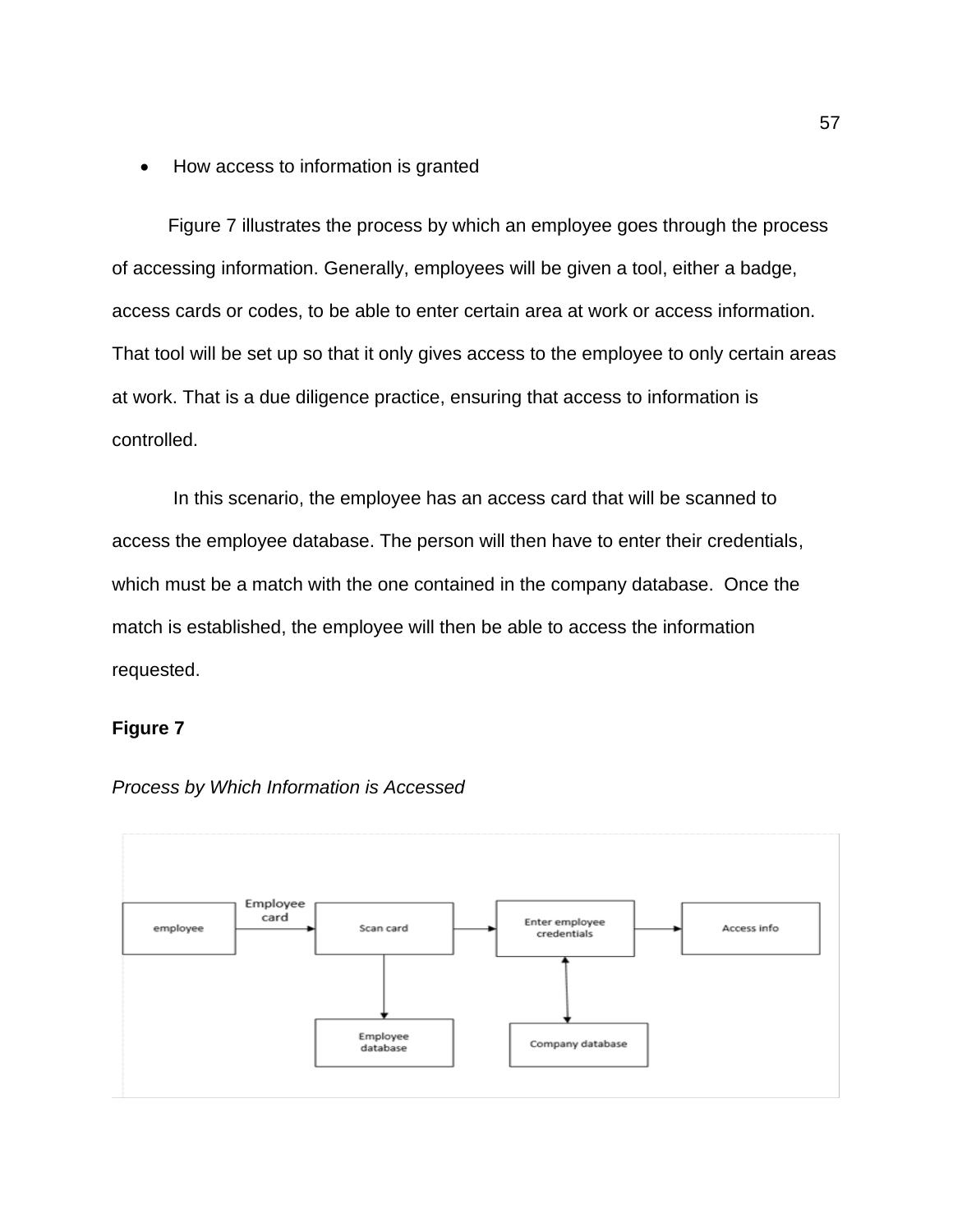Figure 8 will be used to illustrate how information access is granted based on levels of security. In this case, employees will still have an access card; however, the level of information that can be access will be different. In fact, in one hand, when the employee that is set up to access information at level one swipes the card, the access will be granted, and that employee will be able to access the information.

In the other hand, when an employee that is part of a different level, level two of security for example, scans the card, the access to information will be denied because the employee does not meet the requirements to access that type of information. This system is established to reduce or eliminate insufficient due diligence or lack of due diligence in companies.

# **Figure 8**



#### *Process by which information is granted*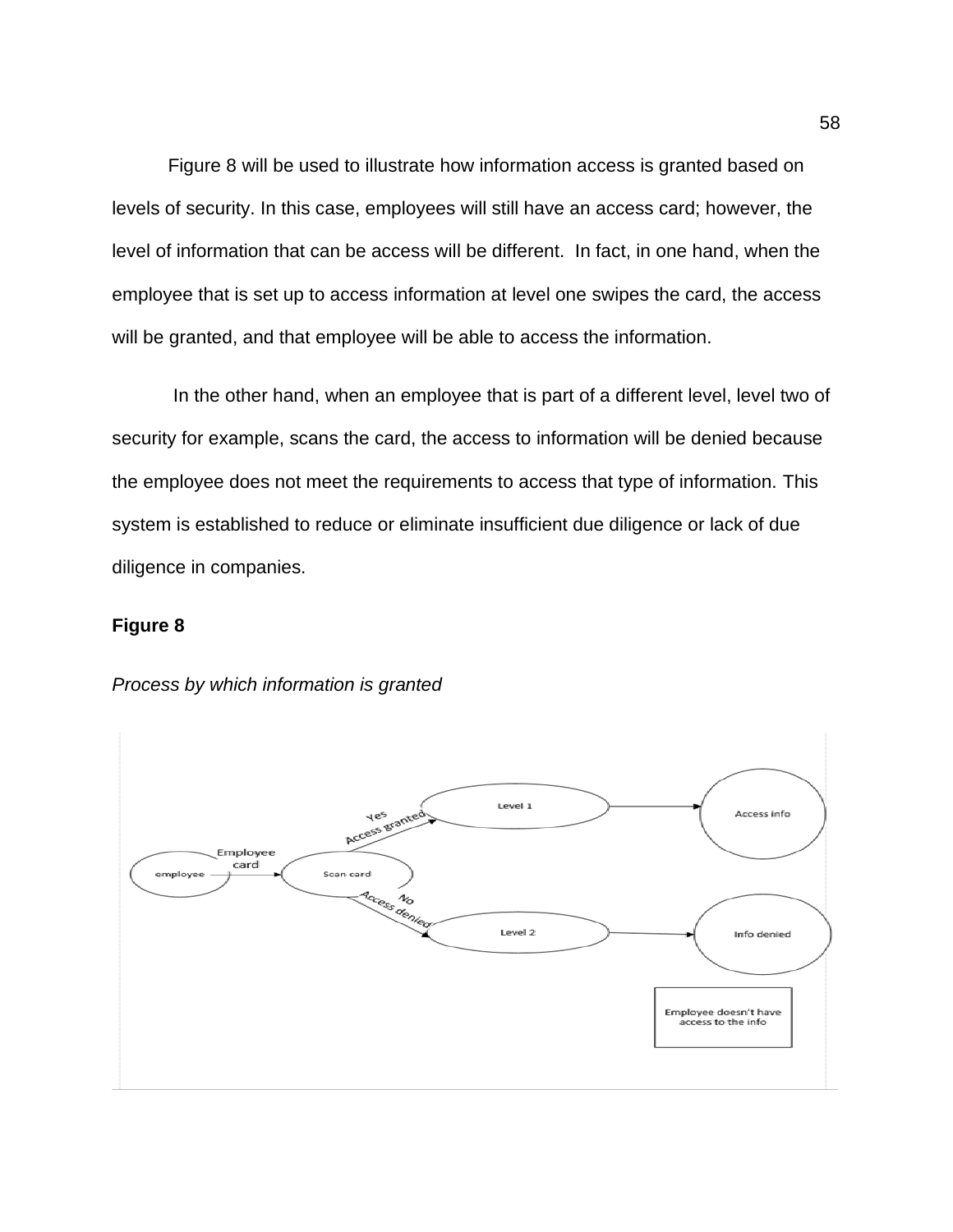Those established levels of security will make it easier to monitor and control data flow and access. It is beneficial because it will help reduce data tempering, data loss and will also help maintain data integrity. Also, in the case of incidents, it will be easier to identify the source because leaders will know who had access to which information from the beginning. Implementing this process will help promote due diligence in companies.

### **Constant Due Diligence**

Due diligence should be implemented on an everyday basis to avoid insufficient due diligence. In fact, practicing due diligence in everyday tasks and at every level of the company, will reduce the risk of errors and mistakes which will be beneficial for companies in the long run. Below are few ways to help maintain a constant due diligence.

# • **Monitor and remind**

This simply consist of making sure that due diligence is observed by having a monitoring system in place. The objective of Monitoring will be to ensure that employees are following security guidelines. It is also important to remind employees when needed to comply with due diligence. Employees could be reminded through personal or general communication. Monitor and remind will have for goal to reduce the percentage of margin of error and therefore promote due diligence practices in companies.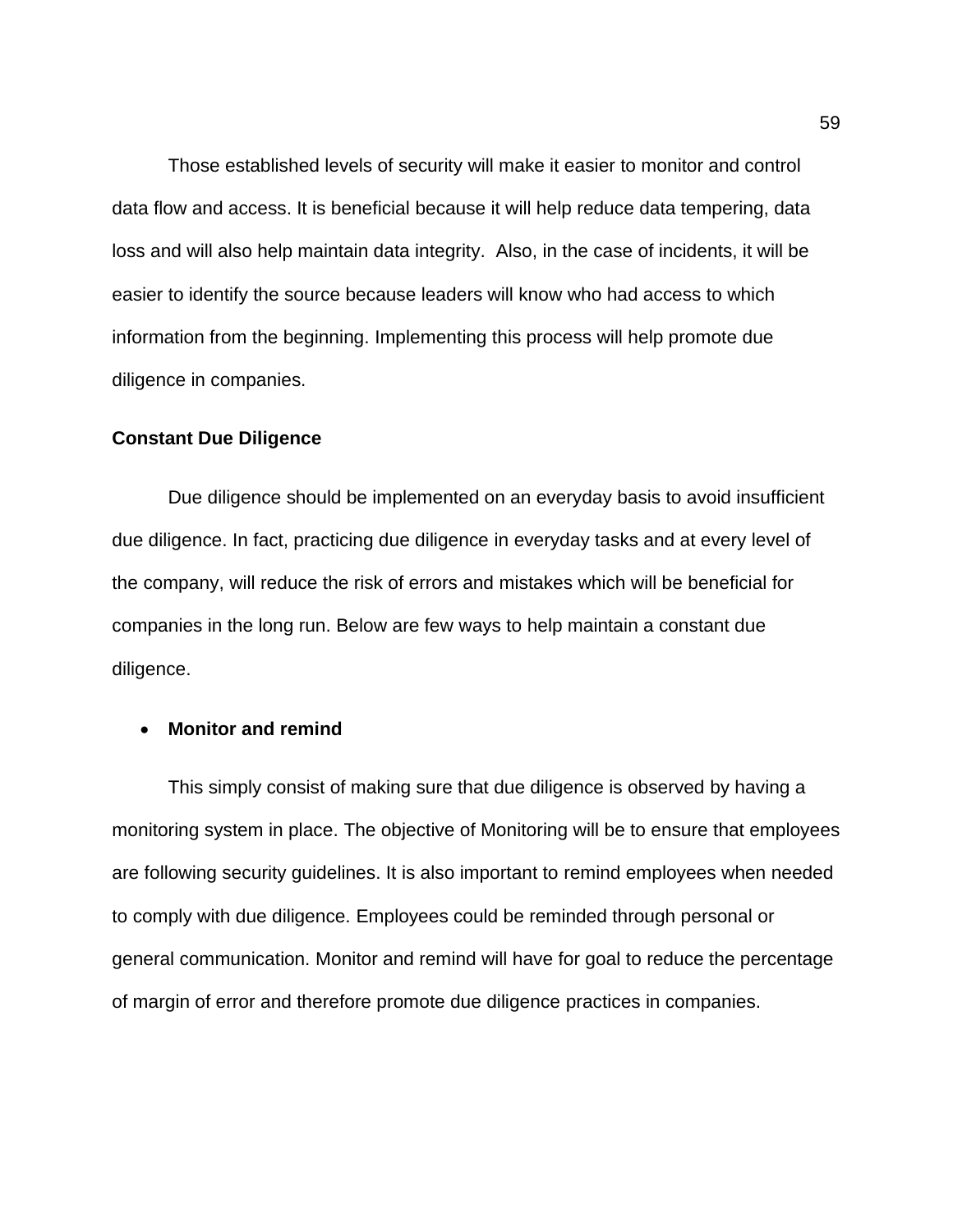#### • **Lock electronic devices**

It is important to always lock electronic devices such as computes or tablets that are used by employees to complete their tasks at work. Locking devices will ensure that no data are access or copied by individual that are usually not granted access to certain information. Information must be guarded and protected at every level and locking electronic devices is a preventive measure to reduce or eliminate insufficient due diligence.

# • **Correctives measures**

In cases where the rules established to comply to due diligence are not followed, correctives measures should be implemented when needed. In fact, correctives measures will be in place not to punish employees for their mistakes but to remind them that there are consequences for not complying with due diligence. Therefore, people will be more careful and insufficient due diligence will be avoided. Corrective measures should be set up so that they don't appear as aggressive and scary, but they should rather be perceived as a way to learn, encourage and apply due diligence.

## • **Desks must be cleared of important information**

Workspaces should always be free of notes and personal information. Desks and public spaces at work should be free of important information. It should be established, as a requirement that employees at the end of their shift, take the time to put away any documents that was used during their working hours. Important documents left in the open constitute a risk.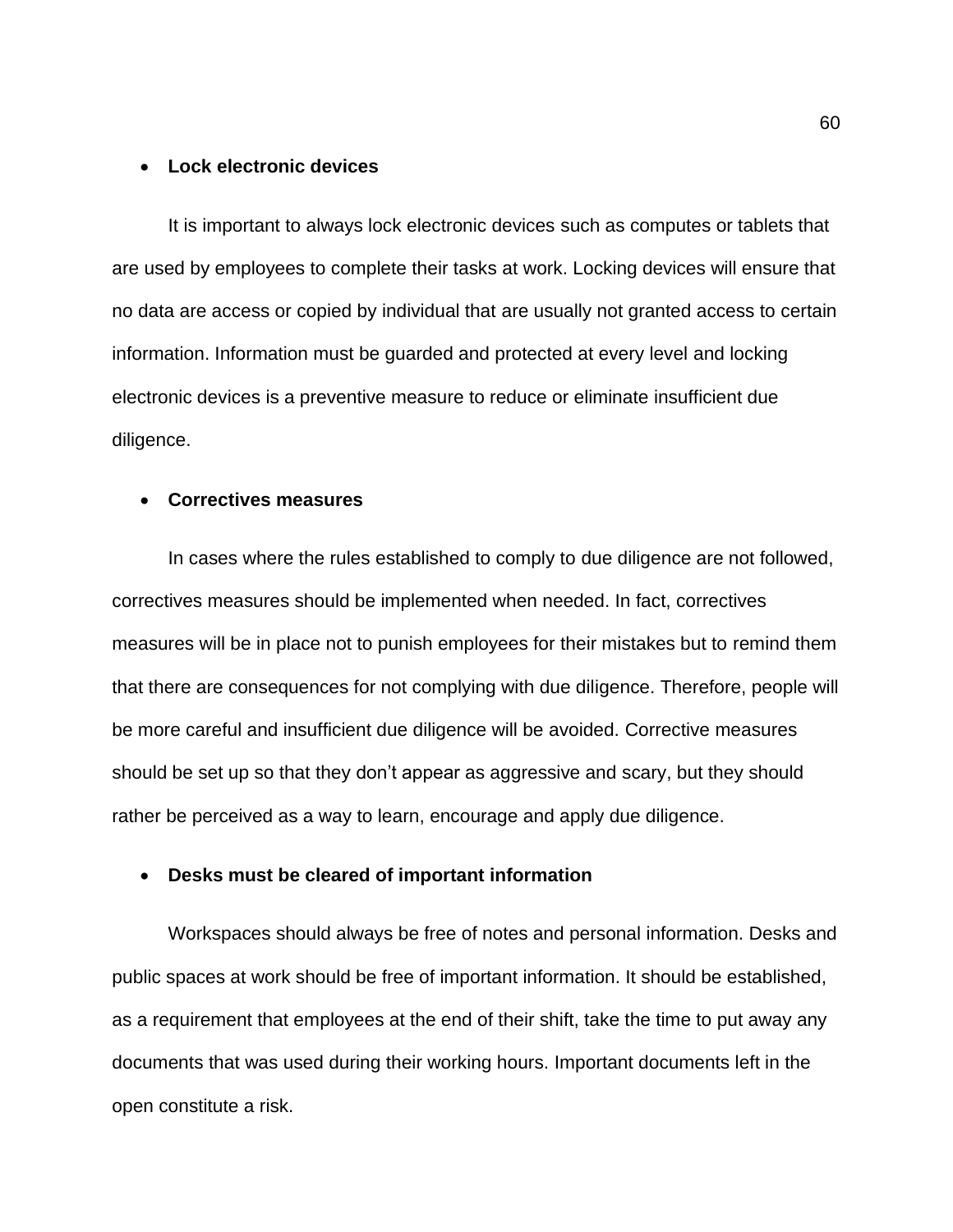In fact, those documents could become easily accessible by anyone outside of the company. There should not be any notes with customers' information, companies' financial account information, for example, left on the desk. This would constitute a high risk for information being stolen, and therefore contribute to the increase of insufficient due diligence.

## • **Prohibited use of personal electronic devices**

It is easy to capture and share data in a single click, with small electronic devices. Therefore, the use of cell phones or personal electronic devices should be prohibited in certain areas at the office. Prohibiting the use of personal electronic devices is a preventive measure to protect information. This will help reduce insufficient due diligence and improve productivity, since distraction will be minimized.

# **Incentives and Rewards**

It is important to establish rules and requirements with the goal of reducing or eliminating insufficient due diligence. However, those rules should not feel like a burden to employees. Employees should not feel fear or pressure when coming to work. Therefore, to better implement due diligence, incentives and reward should be also implemented to recognize employees, effort, dedication to the job, and meeting due diligence. Those rewards and incentives could be in the form of:

• Points for meeting compliance: Each employee could receive a certain number of points for practicing due diligence. Accumulated points could be exchange for work gadgets, gift cards, gifts or even personal days off.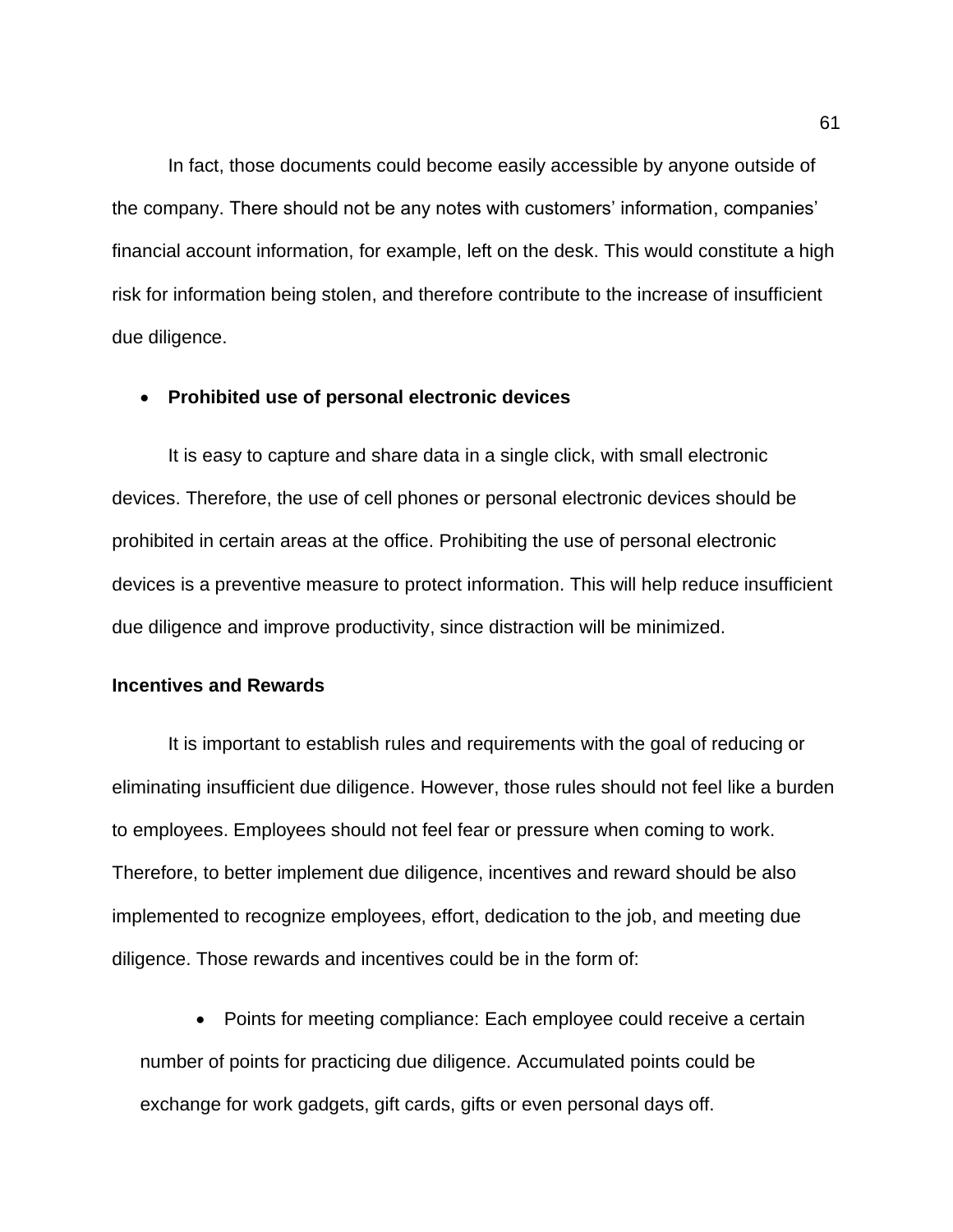• Reward for following due diligence: Employees that meet the requirements for due diligence could receive rewards and recognition for the good job they did. Having rewards in place will also motivate employees to always to their best and meet due diligence.

• Opportunity to move up the ladder: When goals and due diligence are met, it becomes easier for employees to meet the rest of the requirements needed to move up the ladder in the company. An employee that is promoting due diligence in their work is more likely to move faster up the ladder.

## **Elaborated Checklists**

These elaborated checklists could be followed to ensure that due diligence is met. The checklists will provide the actions to implement to reduce or eliminate insufficient due diligence. The checklists will be presented in a format of tables. Table number one (1), in one hand, provides a checklist that could be followed within the company. In fact, by following the checklist, leaders will be able to reduce insufficient due diligence.

The checklist in table1 is set up to provide a clear pathway to ensure that insufficient due diligence is eliminated. In the category of education and learning for example, the actions that need to be implemented to reduce insufficient due diligence will be seminars, mandatory compliance, educational classes and training.

Implementing those actions, will help solve the issue of insufficient due diligence by increasing knowledge and best practices. Leaders will be able to separate the issue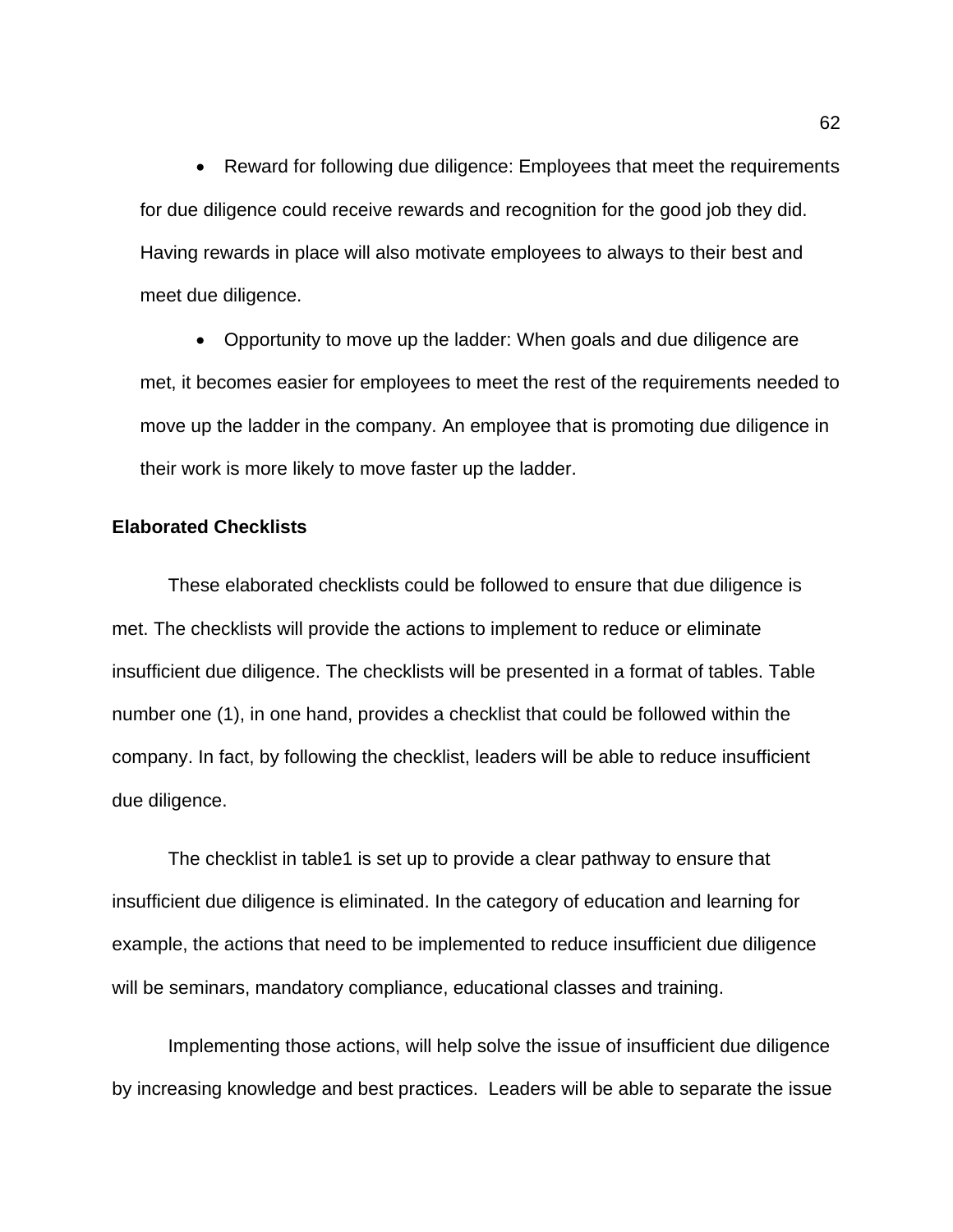of insufficient due diligence by categories and follow the actions that need to be implemented to resolve the issue.

# **Table 1**

*Checklist to Follow Within the Company*

| Categories           | Action implemented               | <b>Issue solved</b>  |
|----------------------|----------------------------------|----------------------|
| <b>Education and</b> | Seminars                         | Increase knowledge   |
| learning             | Quarterly meetings               | and best practices   |
|                      | Mandatory compliance             |                      |
|                      | Educational classes and training |                      |
|                      | One on one review and            |                      |
|                      | evaluation                       |                      |
|                      | End of year evaluations          |                      |
|                      | Available information resources  |                      |
|                      | Coaching and mentoring           |                      |
|                      | Educational games and activities |                      |
| Security and         | Monitor and remind               | Reduce and eliminate |
| fail-safe            | Lock electronic devices          | mistakes             |
|                      | Corrective measures              |                      |
|                      | Clear desks                      |                      |
|                      | Prohibited use of personal       |                      |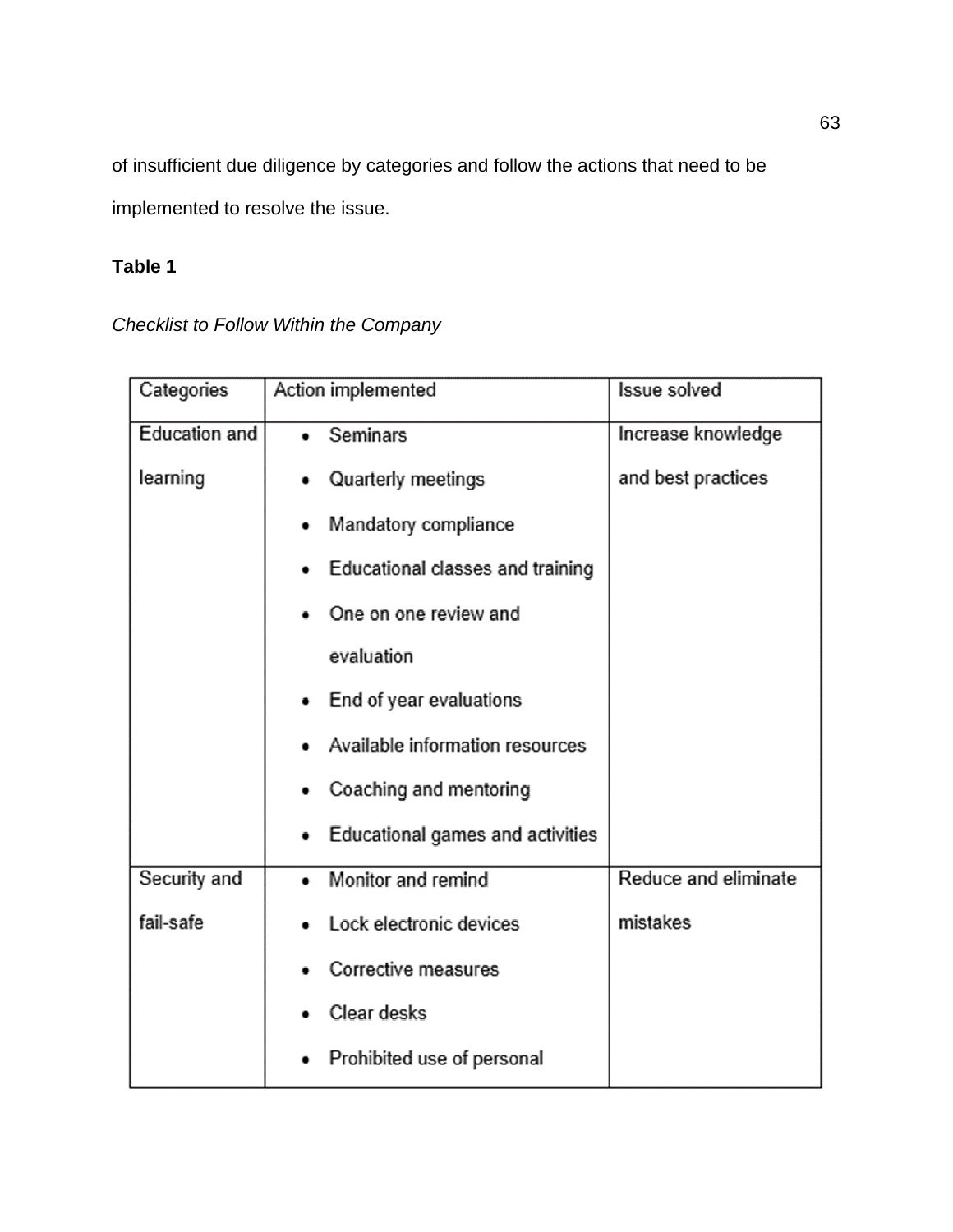# **Table 1 continued**

|        | electronic devices      |                       |
|--------|-------------------------|-----------------------|
| Reward | Incentives<br>$\bullet$ | Motivate and          |
|        | rewards                 | encourage the         |
|        |                         | implementation of due |
|        |                         | diligence             |

In the other hand, the elaborated checklist presented in table 2 is a checklist that should be followed outside of the company. In fact, companies should use that checklist to evaluate third parties for example. During acquisitions and mergers, companies should make sure that third parties meet the requirements for due diligence before starting a business with them.

The due diligence checklist, if followed, will allow companies to eliminate insufficient due diligence during acquisitions and mergers. In fact, one of the categories to be examined will be the category of transparency of services or products. In this category, the actions to be implemented will be to ensure services and products meet due diligence, know what due diligence needs to be followed to provide better prices and services, require that forms and documents be updated. When those actions are followed and properly implemented, companies will be able to maintain integrity and reduce margin error.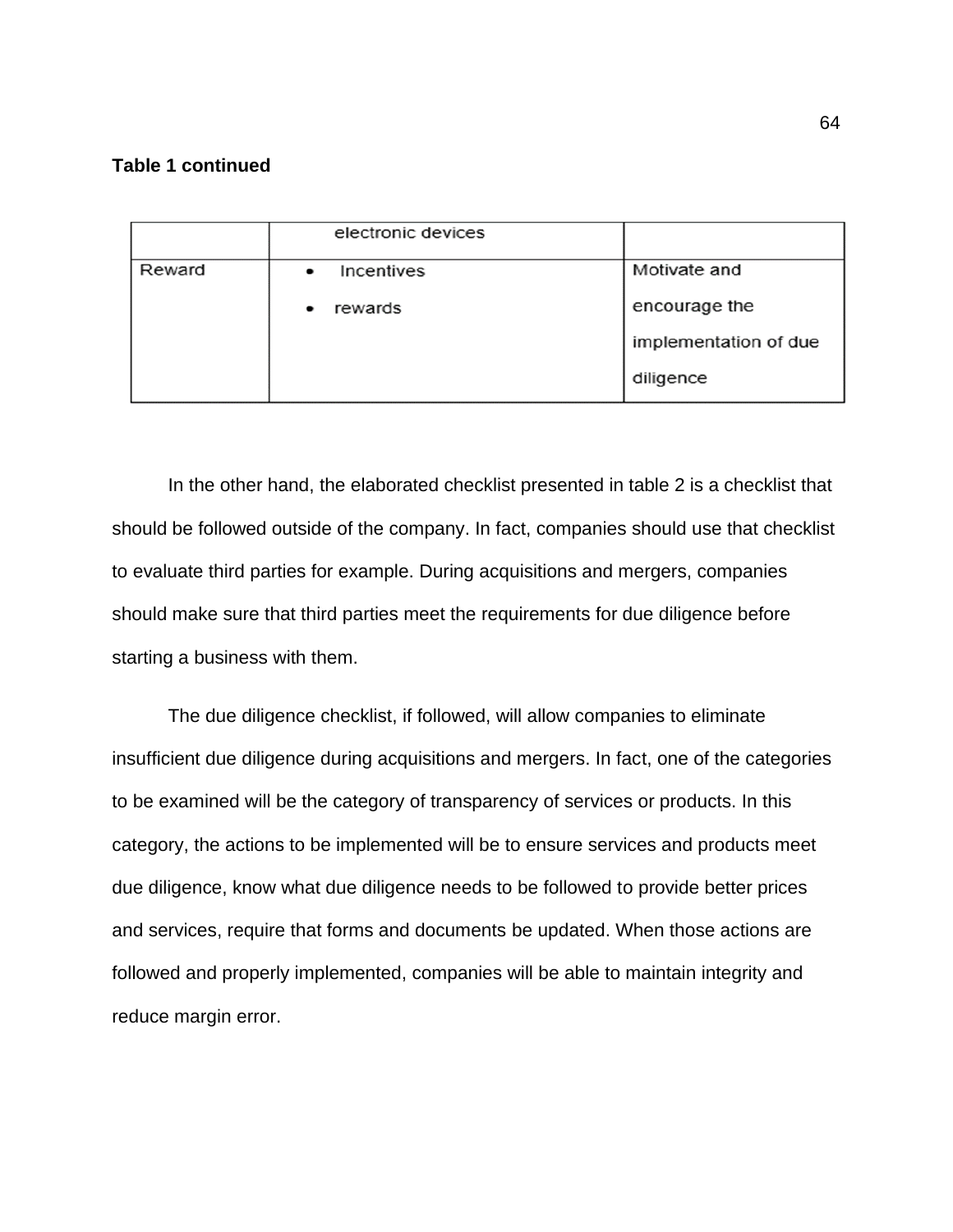# **Table 2**

*Checklist to Follow Outside of the Company*

| Categories                                       | Actions implemented                                                                                                                                                                                                                                                             | <b>Issue solved</b>                                                                                                                                  |
|--------------------------------------------------|---------------------------------------------------------------------------------------------------------------------------------------------------------------------------------------------------------------------------------------------------------------------------------|------------------------------------------------------------------------------------------------------------------------------------------------------|
| Transparency of<br>services or products          | <b>Ensure services</b><br>and products<br>meet due<br>diligence<br>Know what due<br>diligence needs to<br>be followed to<br>provide better<br>prices and<br>services<br>Require that<br>forms and<br>documents are<br>updated<br>No hidden parts<br>deliver what is<br>expected | Maintain integrity<br>$\bullet$<br>Maintain availability<br>Reduce margin error                                                                      |
| Evaluation and<br>examination of<br>stakeholders | Ensure<br>$\bullet$<br>stakeholders<br>(management,<br>employees,<br>service providers)<br>follow due<br>diligence<br>Evaluate<br>performance<br>Examination of<br>products and<br>services                                                                                     | Maintain reputation<br>$\bullet$<br>Provide better products<br>and services                                                                          |
| Government regulations                           | Follow regulations<br>Submit necessary<br>legal forms and<br>applications<br>Maintain up to date<br>administrative<br>documents                                                                                                                                                 | Less paperwork to go<br>through<br>Faster processing of<br>requests, saving time and<br>money<br>Less control and inspection<br>Requirements are met |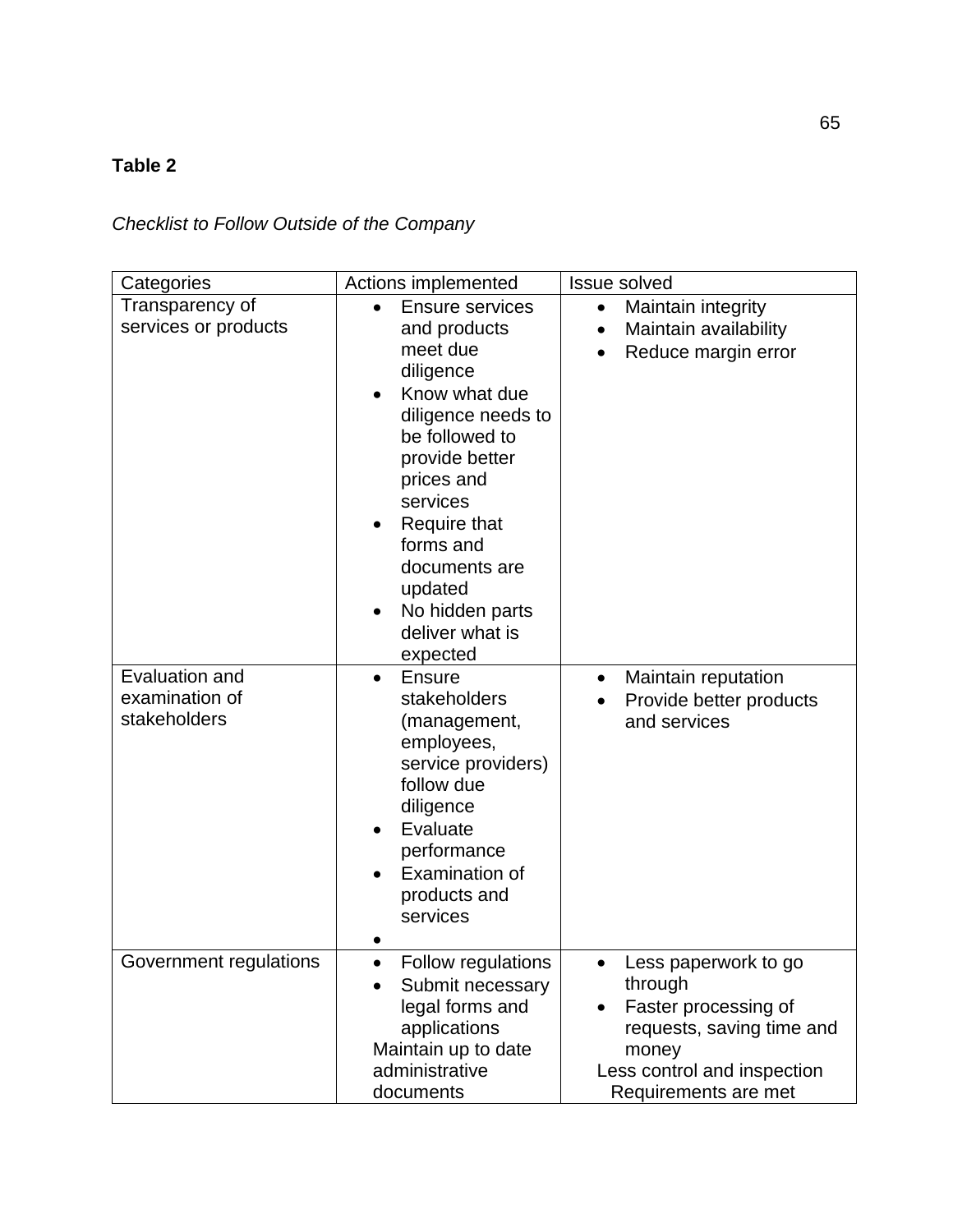The checklists were elaborated to provide a step-by-step tool for companies to follow to reduce or eliminate insufficient due diligence. The checklists were divided in categories to guide companies and to make it easier to utilize them. Each of the categories includes a list of actions that should be implemented to meet due diligence. Finally, when those actions are correctly implemented, they should help solve common issues related to insufficient due diligence and therefore allowing companies to implement proper due diligence.

# **Summary**

Chapter III covered possible ways to raise awareness about insufficient due diligence among members of the management team and employees of companies. This chapter also accentuated the fact that to eliminate insufficient due diligence, there must a certain type of control over information access and flow. Also, a checklist, against which companies can compare to ensure that they are following due diligence was established. Moving forward, the next step will be to demonstrate the consequences that insufficient due diligence can have on the companies.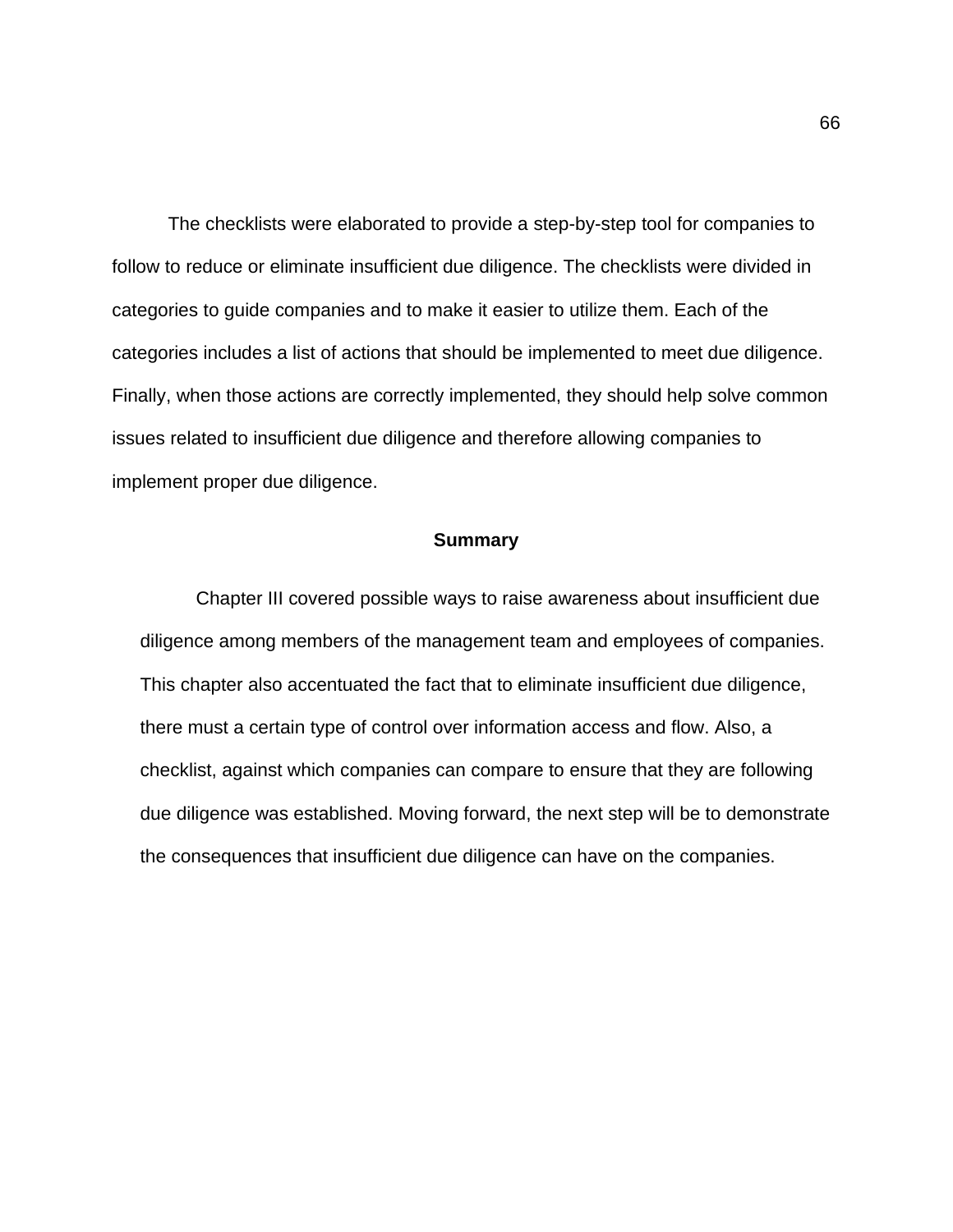## **Chapter IV: Data Presentation and Analysis**

# **Introduction**

Insufficient due diligence or lack of due diligence can have consequences that could be costly for companies at different levels. Companies can face consequences at the financial aspect, legal aspect and their culture and integrity could also be impacted. This chapter will focus mainly on underlining the impact insufficient due diligence can have and the costly consequences that it can constitute for the development of companies.

 The focus of this section of the paper will be on data presentation and analysis. The issue of insufficient due diligence or lack of due diligence is not well represented in research. In fact, there are not enough studies about the issue, in terms of numbers, and statistics on the impact of insufficient due diligence in companies. Therefore, this part of the paper will focus on qualitative data rather than quantitative data.

## **Data Analysis**

Insufficient due diligence can lead to costly consequences for companies. Those consequences can be organized in different categories. The categories that will be detailed in this part of the paper will be the financial consequences, legal consequences, integrity consequences and finally the workforce level consequences. The data analysis will provide a clear understanding of the consequences that insufficient due diligence or lack of due diligence could generate in companies.

67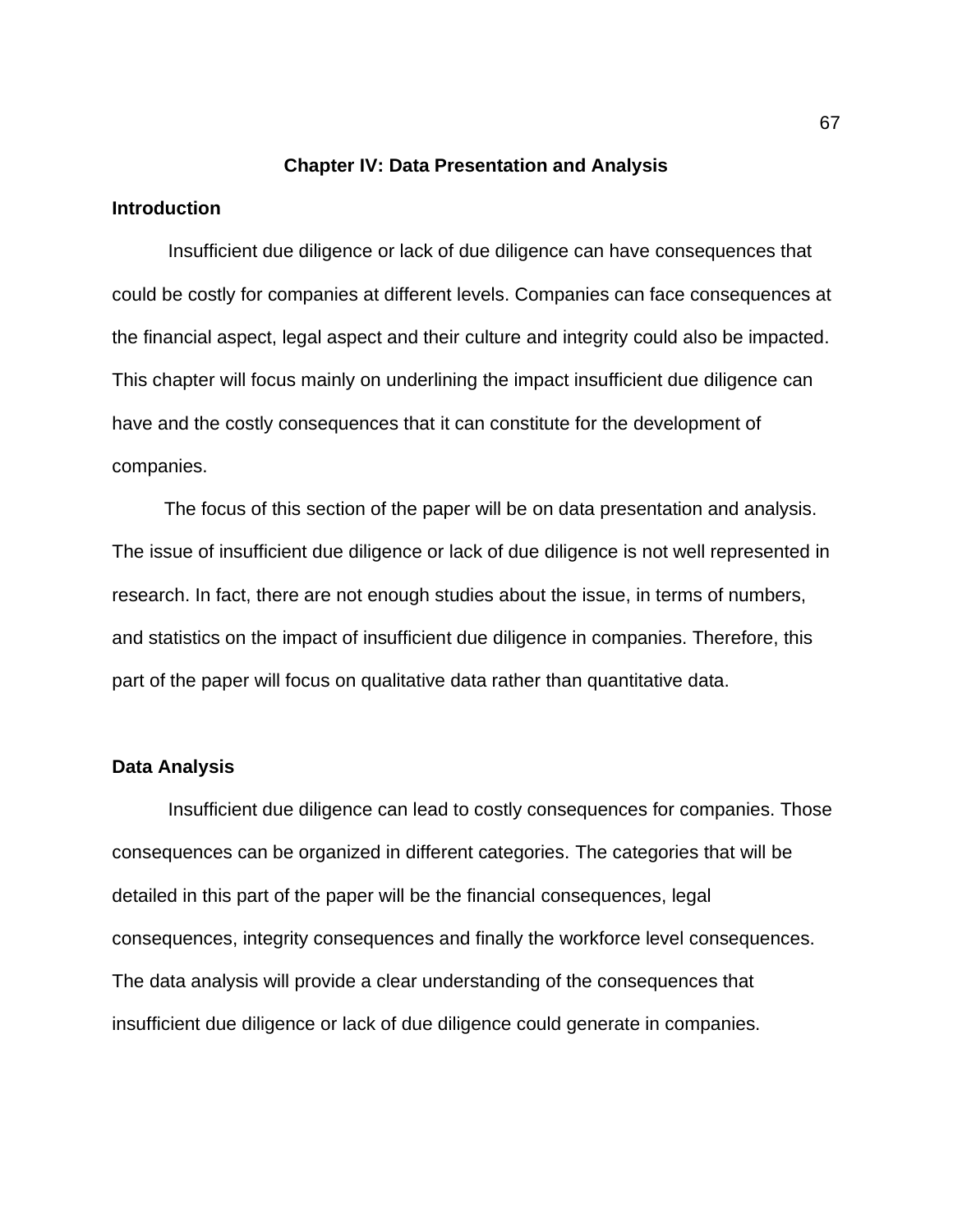### **Financial consequences**

Every time due diligence is not implemented, it can generate financial consequences for companies. In fact, whenever due diligence is missing from the composition of a product or services, it will take more resources to correct the mistakes generated by insufficient due diligence ("When due diligence fails": 2017). More labor will be needed to correct the mistakes which will generate more cost for companies. Consequently, cost will increase leading to decrease of revenue, which will not be beneficial for companies. In fact, the objectives of companies should be to reduce cost and increase revenue, but not the other way around. Other costs that could be generated by lack or insufficient due diligence, could be financial loss through fraud.

When data is not protected, for example, it can be tempered and stolen. Correcting that mistake due to insufficient due diligence will be costly for companies. Another financial cost could be coming from fines that are generated because of breaches of regulations for misuse.

#### **Legal consequences**

In some cases, insufficient due diligence and failure to implement due diligence, could be considered as a criminal act and will be punishable by law. There have been cases that lead to civil lawsuit due to breach of fiduciary duties. Not complying with due diligence will mean going through long period of time spent in courts, for companies, trying to find a resolution that will not be too costly for them.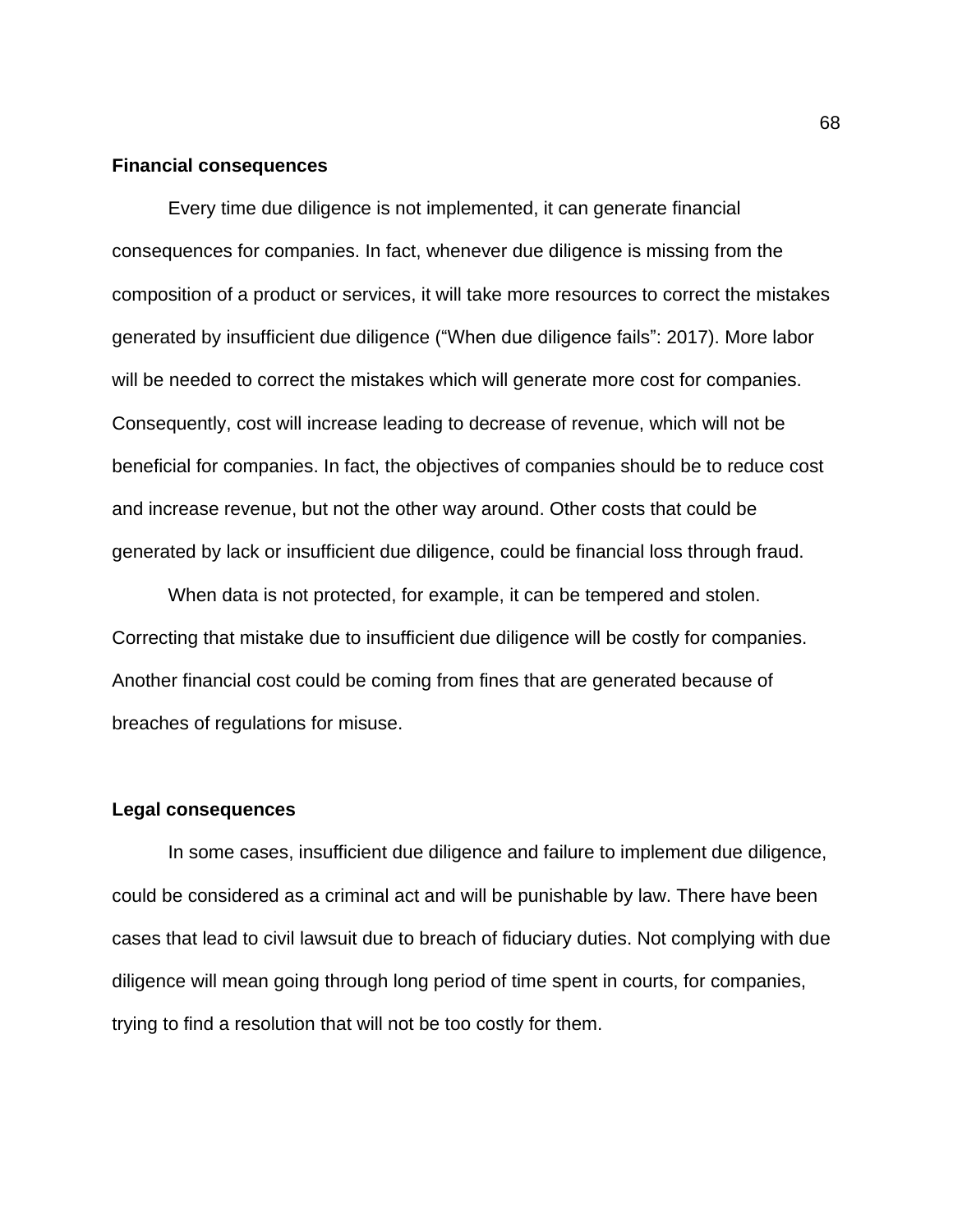## **Integrity consequences**

Companies' integrity in their services and products is very important. It is that integrity that will motivate the customer to come back to the service or product. The customers should be able to trust the products and services that are offered to them by companies. Insufficient due diligence will damage company's reputation.

In fact, not implementing due diligence can lead to loss or transfer of data, which will make the customer feel insecure about using their products or services. Also, there could be loss from theft of intellectual property. Implementation of due diligence is very important to maintain integrity and avoid unnecessary costs.

# **Workforce level**

Insufficient due diligence can lead to a reduction in workforce. There have been cases where employees were fired for not complying with due diligence. That will constitute another cost for the companies. In fact, letting go some of the workforce will imply going through the process of hiring new people and investing in training and getting the new employees ready to take over the one leaving for not following due diligence. Therefore, it will be a smart move for companies to establish due diligence from the beginning with the workforce.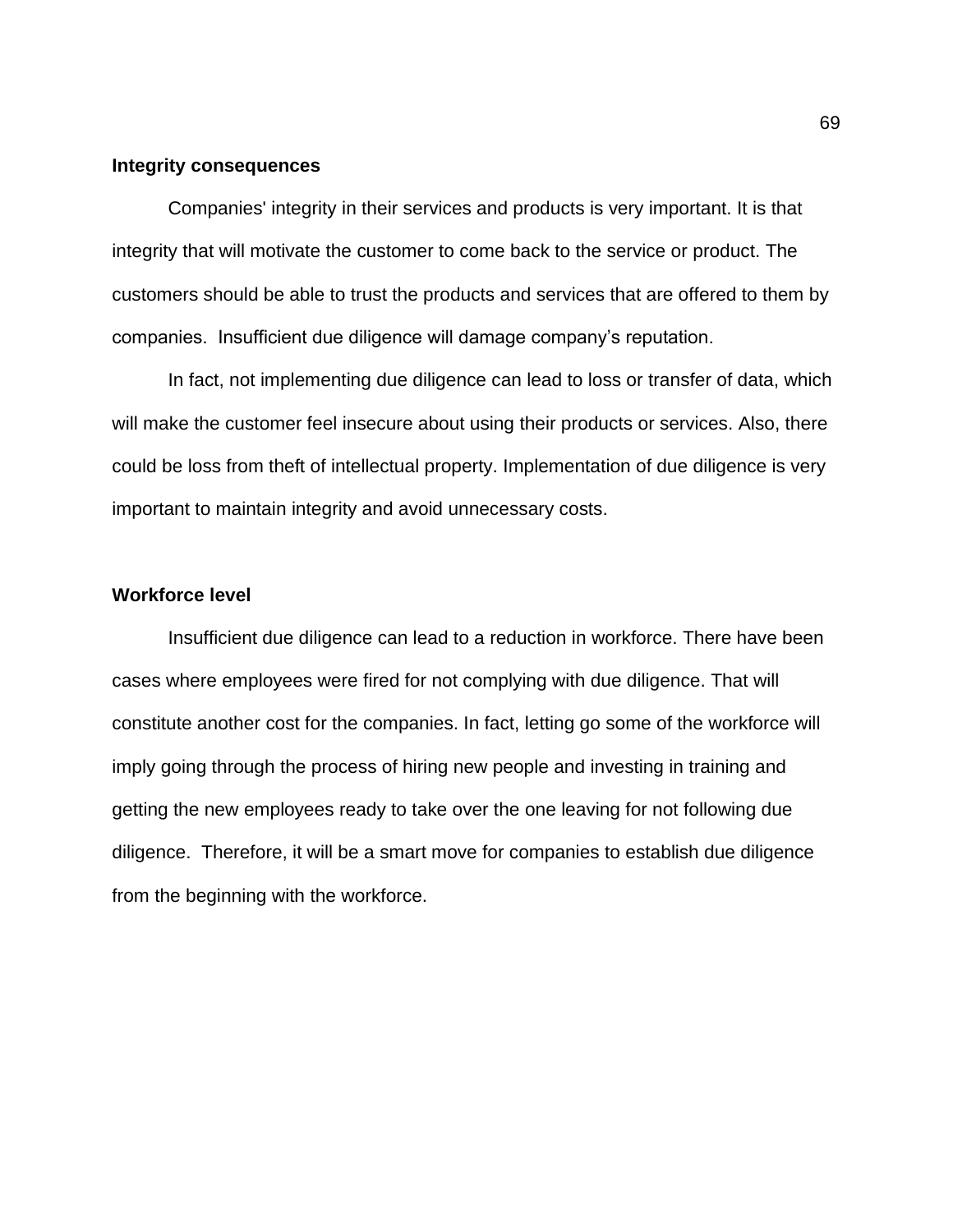## **Summary**

The focus of this chapter was on consequences generated by insufficient due diligence. In fact, insufficient due diligence can create costly consequences for companies. Lack of due diligence can be very costly for companies at different levels. The consequences could range from losing customers and intellectual property to facing legal problems such as civil lawsuit.

 This chapter proved once more that there are no benefits for companies that are not following due diligence, only costly consequences. A load of information was provided during the development of this paper. The following chapter will summarize what has been discussed, the results found so far, draw necessary conclusions and finally make some recommendations.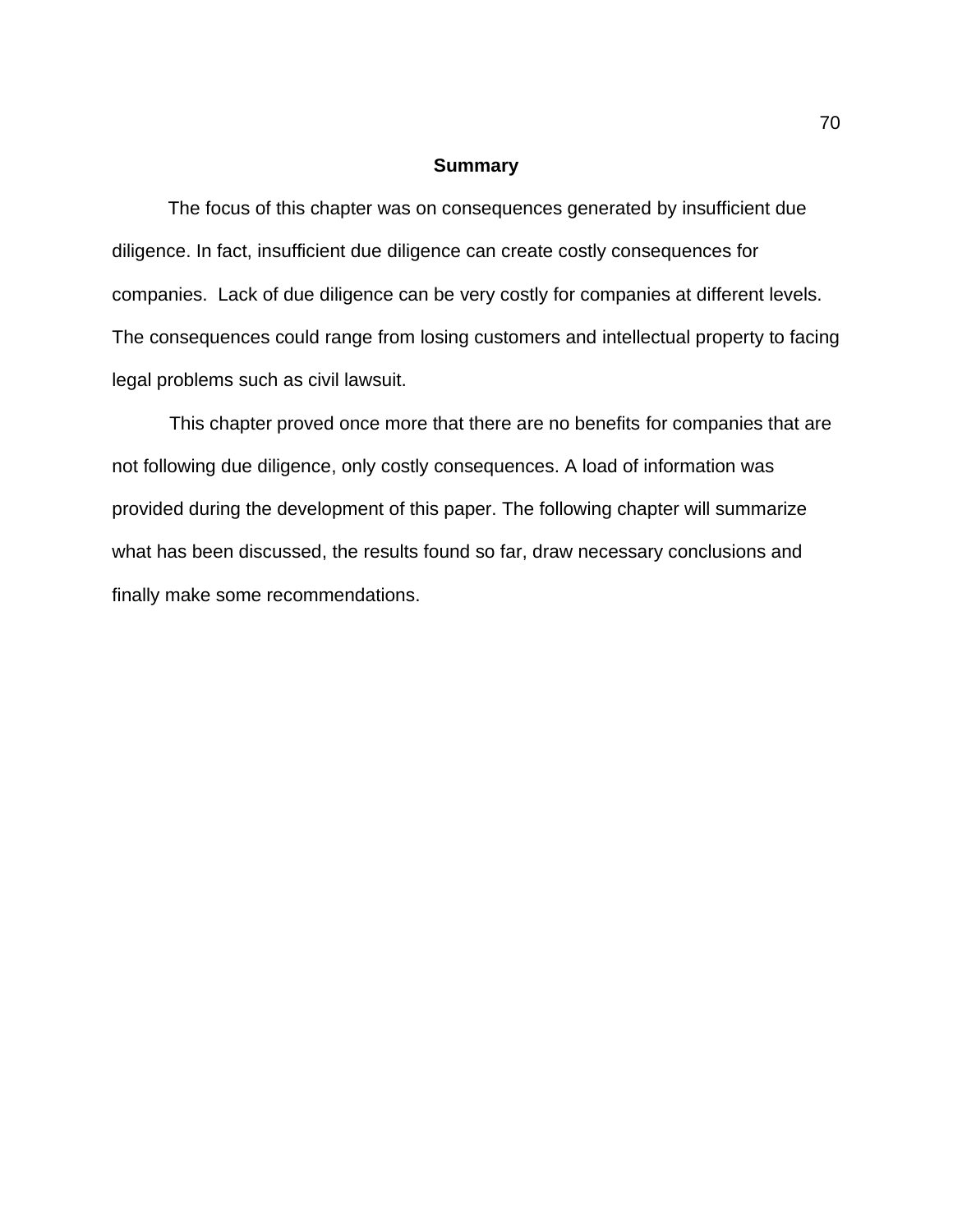# **Chapter V: Results, Conclusion, and Recommendations**

## **Introduction**

This chapter constitute the last part of the paper. This paper was elaborate to raise awareness of the existence of insufficient or lack of due diligence. In fact, in one hand, the paper provided elaborated information to confirm that insufficient due diligence constitutes a security and privacy issue and point out its costly consequences.

In the other hand however, possible recommendations were made on how to resolve the issue of insufficient due diligence or lack of due diligence. The paper provides a literature review that provides a background of insufficient due diligence, shows the existence of the problem but also possible ways to eradicate the problem when due diligence is properly implemented.

# **Results**

The overall methodology and study of the paper provided the steps to follow to properly implement due diligence and therefore eliminate the existence of insufficient due diligence in companies. In the development of the paper, steps to follow in order to properly implement due diligence, were provided. These steps were presented on different levels, which are: steps within the company and with third parties outside of the company.

The results obtained from the study reflect that, the solution to insufficient due diligence or lack of due diligence is for companies to properly implement due diligence

71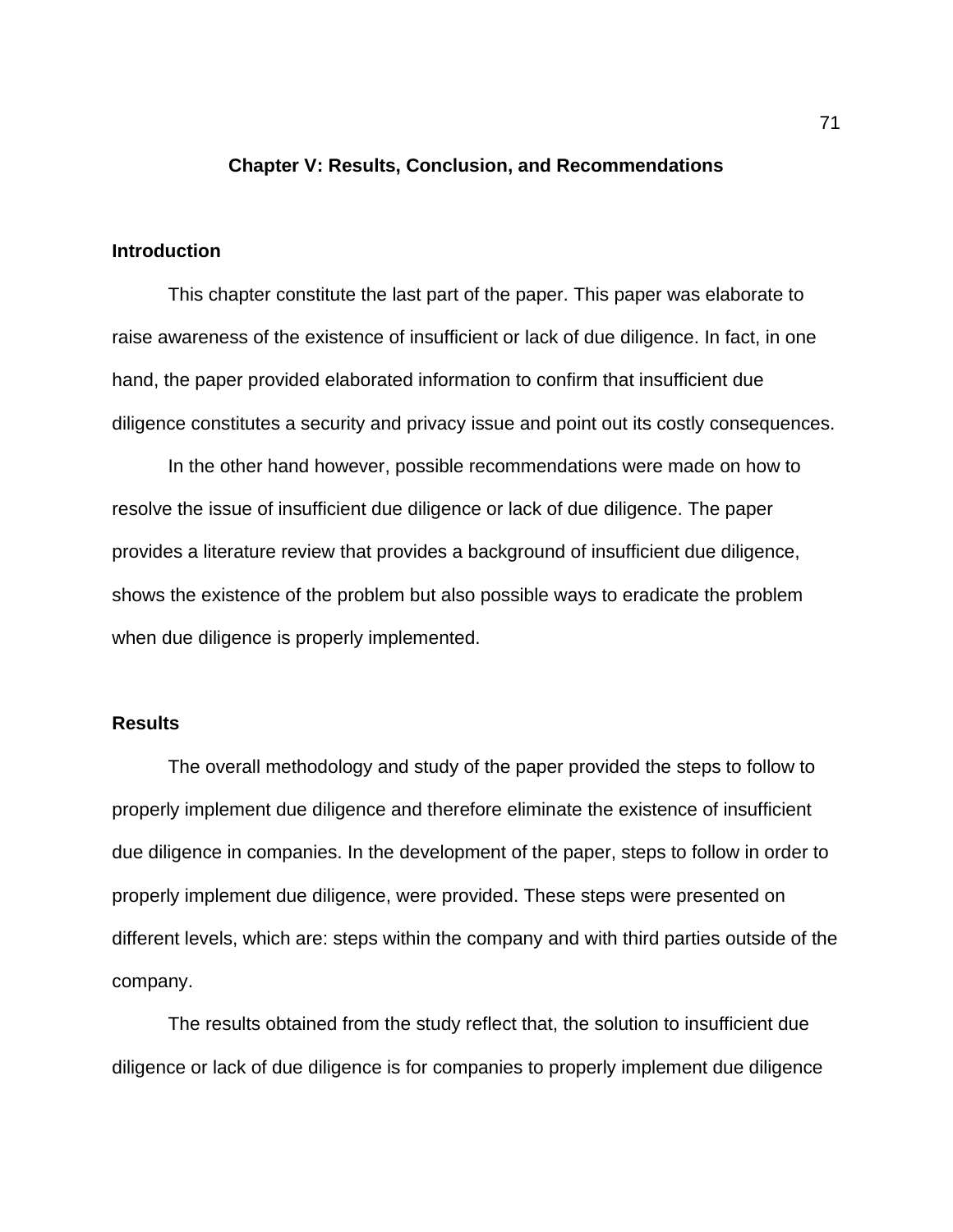by following the required steps that were elaborated. Instead of rushing into decision making, companies should invest the time and effort into analyzing and evaluating the business they are getting into, to uncover possible hidden problems.

The study questions that were raised during the elaboration of the paper are as follow: what, why, where, who, when and how?

• **What:** what is insufficient due diligence?

This question was answered in the study by providing a definition of insufficient due diligence or lack of due diligence.

• **Why:** Why insufficient due diligence happens.

The main reason insufficient due diligence is still present is because companies do not take the time to conduct a proper due diligence. companies will rush through decisions making and might miss important steps.

• **Where:** where insufficient due diligence happens?

Insufficient due diligence can happen at every level of a company's development process and in different department. It can be found from the financial department through the human resource department.

• **Who:** Who is responsible for insufficient due diligence?

The answer to this question will be everybody that is part of the organization can be responsible for insufficient due diligence, starting from the top management to the employees, passing by third parties used in the company's development. In fact, an established security starts with everybody's input.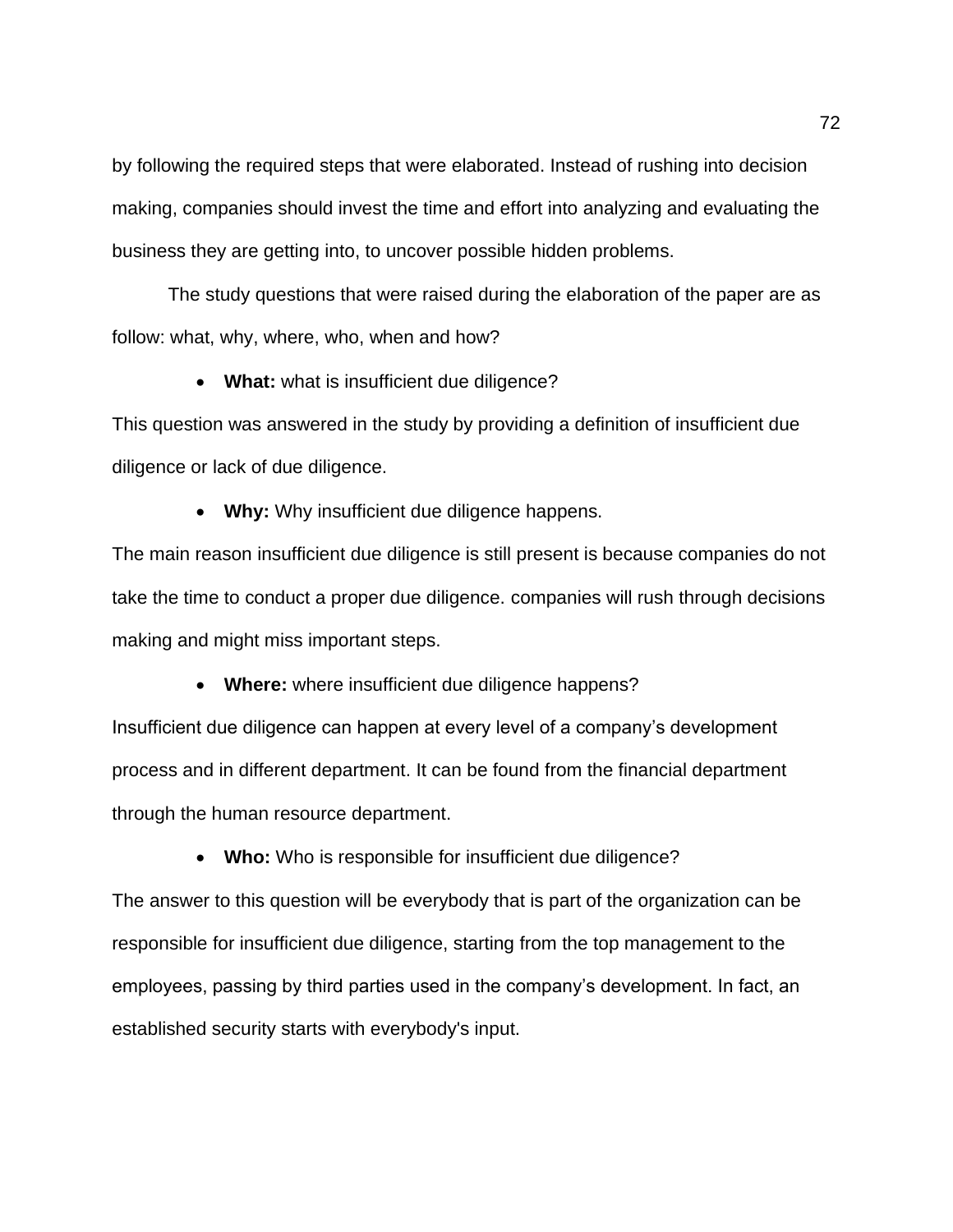## • **When:** When does insufficient due diligence happens?

There is not specific answer to that question, timeframe wise, because insufficient due diligence could happen at any time and moment in the company's evolution and development.

• **How:** How to eliminate insufficient due diligence?

The best way to eliminate insufficient due diligence is to use a checklist to conduct a proper due diligence. The checklist will be used as a support to follow to verify that due diligence is met a every single step and for every components of the organization. Constant monitoring, review and audit should also be established at the beginning, midyear and end of year, to ensure that no actions or transactions is being quickly overseen.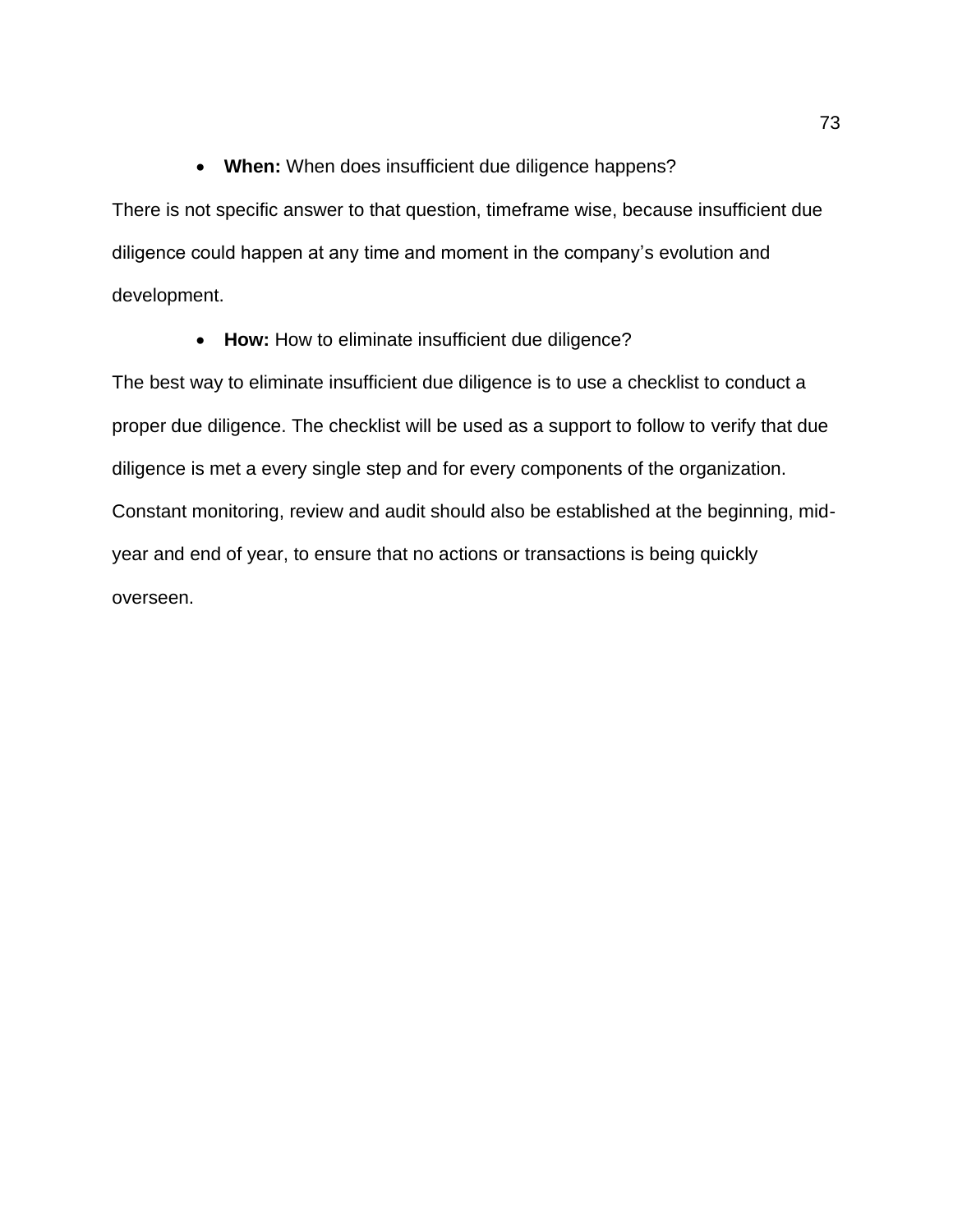## **Conclusion**

The study presented here was about insufficient due diligence or lack of due diligence as a security and privacy issue for companies. Throughout the paper, it was demonstrated that insufficient due diligence is an existing problem that need attention. Companies will most of the time not pay adequate attention to the problem, which will lead to costly consequences for them.

In fact, insufficient due diligence can have important consequences that could be irreversible sometimes. It can affect the company's reputation, and brand image. Insufficient due diligence generates cost for companies and those cost could have been avoided by simply implemented a proper due diligence. Insufficient due diligence was proven to have financial consequences for companies.

During the study, solutions were provided on how to resolve the issue of insufficient due diligence. The main solution that was provided in this paper was for companies to take the time to establish a proper due diligence. Implementing due diligence will resolve the issue from the root and therefore there will not any reasons to invest money, time and capital on trying to resolve the issue.

Finally, the paper provides ways to implement proper due diligence. In fact, a taxonomy was established that provide a list of different due diligence that should be done by companies. Checklists were elaborated also to provide a support that can be used by companies to avoid insufficient due diligence and implement proper due diligence.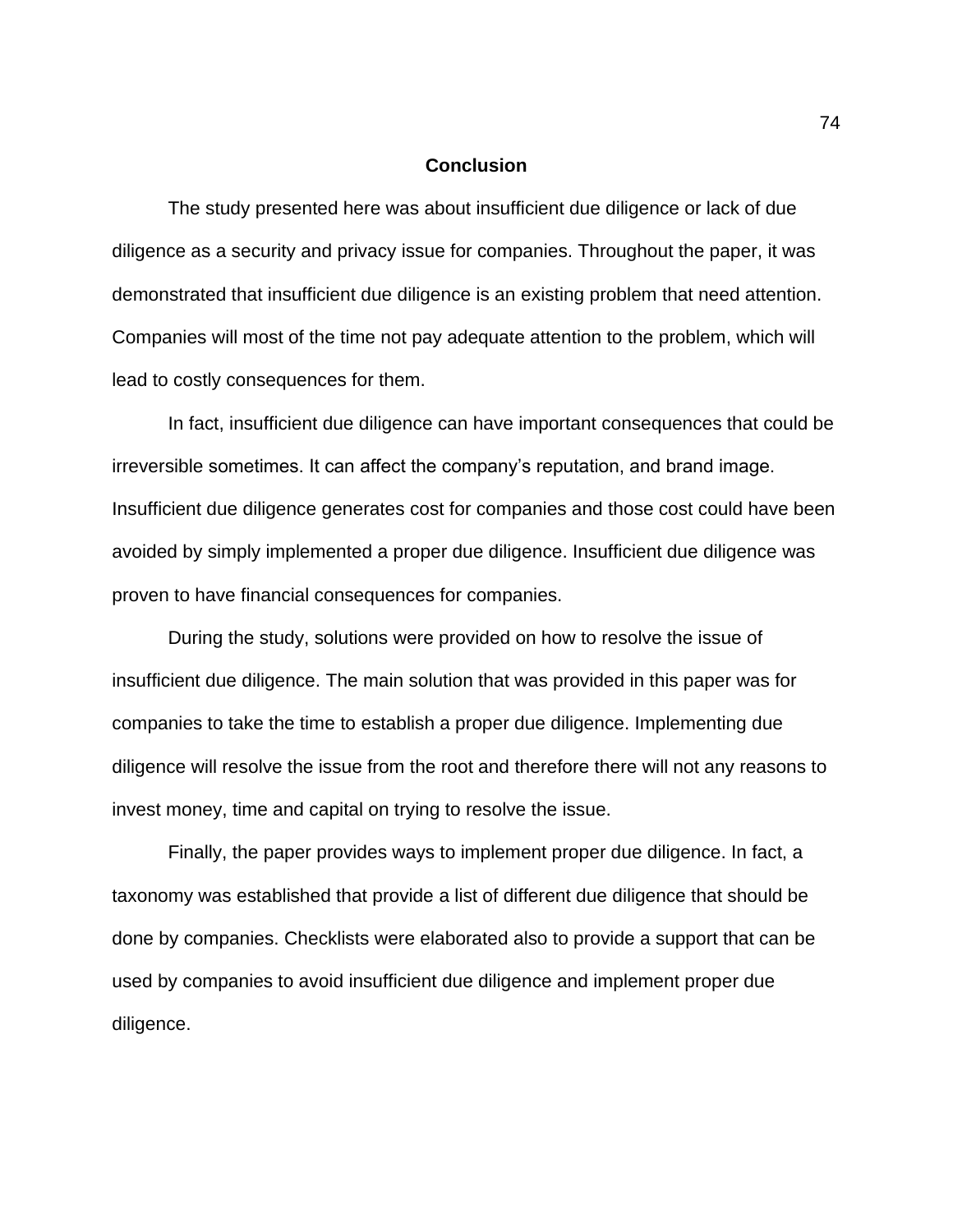In conclusion, this document was to help the students in the Information Assurance program with their final Thesis/Starred report. The content of the report was presented in its entirety.

## **Future work**

The recommendations that could be provided for future work could be more quantitative research on the consequences related to insufficient due diligence and possible tools that could be used by companies to implement due diligence other that a checklist. There should also be more positive results of a good due diligence being implement.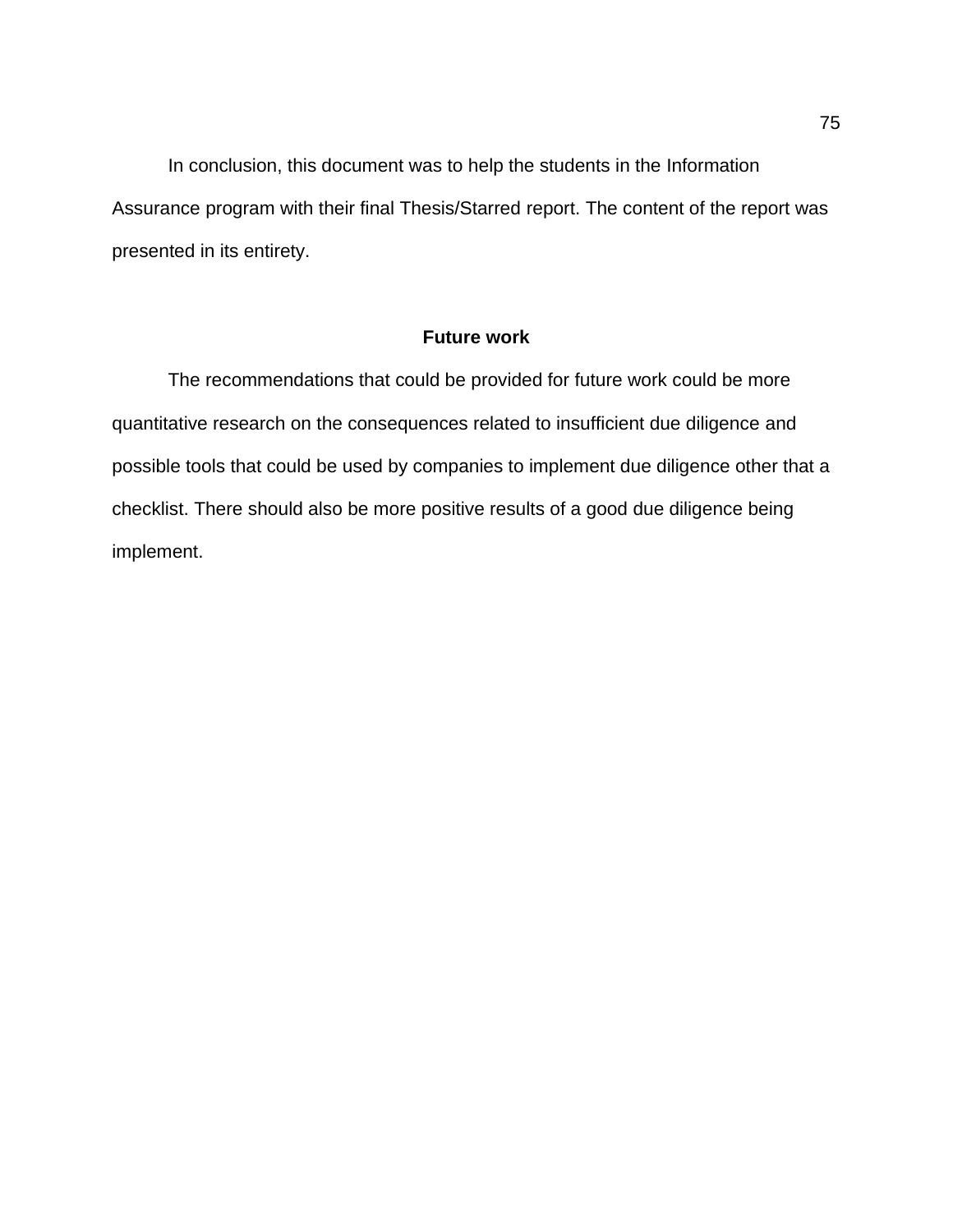## **References**

Herold, R. (2006). *Multi-dimensional enterprise-wide security*: Due diligence. Search Security TechTarget. Retrieved from:

[https://searchsecurity.techtarget.com/feature/Multi-dimensional-enterprise-wide](https://searchsecurity.techtarget.com/feature/Multi-dimensional-enterprise-wide-security-Due-diligence)[security-Due-diligence.](https://searchsecurity.techtarget.com/feature/Multi-dimensional-enterprise-wide-security-Due-diligence)

Cloud Security Alliance (CSA). *The notorious nine: Cloud Computing Top Threats in* 

*2013.* Retrieved from:

[https://downloads.cloudsecurityalliance.org/initiatives/top\\_threats/The\\_Notorious](https://downloads.cloudsecurityalliance.org/initiatives/top_threats/The_Notorious_Nine_Cloud_Computing_Top_Threats_in_2013.pdf) [\\_Nine\\_Cloud\\_Computing\\_Top\\_Threats\\_in\\_2013.pdf](https://downloads.cloudsecurityalliance.org/initiatives/top_threats/The_Notorious_Nine_Cloud_Computing_Top_Threats_in_2013.pdf)

 Olcott, J. (August 2016). Security Breaches in Healthcare: How these 7 recent cases happened. Retrieved from: [https://www.bitsighttech.com/blog/security-breaches](https://www.bitsighttech.com/blog/security-breaches-healthcare)**[healthcare](https://www.bitsighttech.com/blog/security-breaches-healthcare)** 

Eitc and other refundable credits. *Consequences of not meeting your due diligence requirements.* Retrieved from: [https://www.eitc.irs.gov/tax-preparer](https://www.eitc.irs.gov/tax-preparer-toolkit/preparer-due-diligence/consequences-of-failing-to-meet-your-due-diligence)[toolkit/preparer-due-diligence/consequences-of-failing-to-meet-your-due](https://www.eitc.irs.gov/tax-preparer-toolkit/preparer-due-diligence/consequences-of-failing-to-meet-your-due-diligence)**[diligence](https://www.eitc.irs.gov/tax-preparer-toolkit/preparer-due-diligence/consequences-of-failing-to-meet-your-due-diligence)** 

Burke, L. (2015): *Due diligence Failure*. Retrieved from: <http://www.interfima.org/publications/due-diligence-failures/>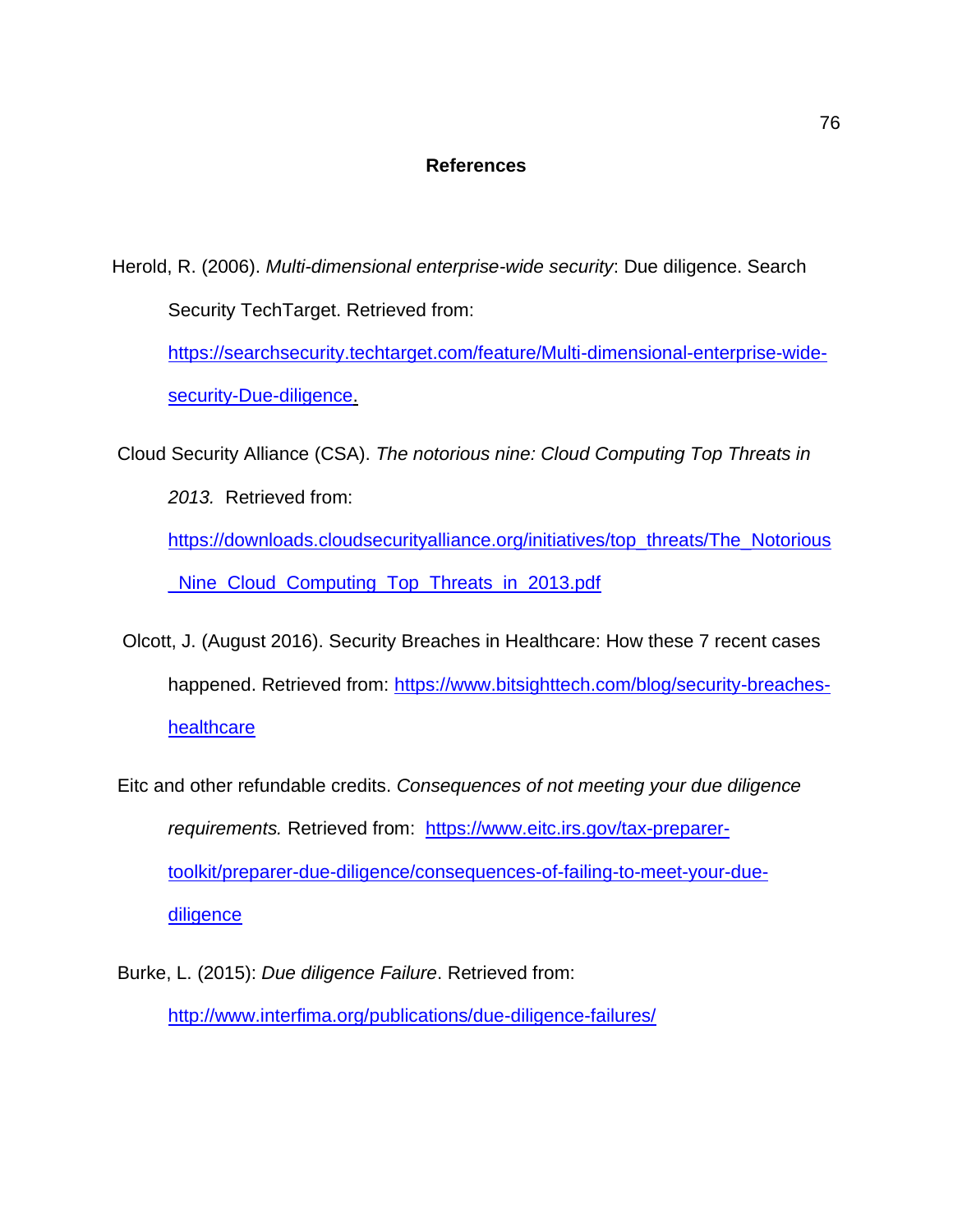International Due Diligence Organization. (2018). *BNP Paribas; the success of due diligence and failure of management*. Retrieved from: [https://www.international](https://www.international-due-diligence.org/bnp-paribas-success-due-diligence-failure-management/)[due-diligence.org/bnp-paribas-success-due-diligence-failure-management/](https://www.international-due-diligence.org/bnp-paribas-success-due-diligence-failure-management/)

- IT Governance. (2016). *9 reasons to implement Information Security Management System (ISMS)*Retrieved from [https://www.itgovernanceusa.com/blog/9](https://www.itgovernanceusa.com/blog/9-reasons-to-implement-an-information-security-management-system-isms/) [reasons-to-implement-an-information-security-management-system-isms/](https://www.itgovernanceusa.com/blog/9-reasons-to-implement-an-information-security-management-system-isms/)
- Freepint. (2014). *Due diligence: from business burden to business benefit.* Retrieved from <https://www.lexisnexis.de/whitepaper/due-diligence-overview.pdf>

Centry Blog. (2017). *When Due Diligence Fails.* Retrieved from: <https://centry.blog/2017/04/27/when-due-diligence-fails/>

IBM, Cloud Computing News. (2016). *What are the 12 biggest cloud computing security threats?* Retrieved from: [https://www.ibm.com/blogs/cloud-](https://www.ibm.com/blogs/cloud-computing/2016/04/12-biggest-cloud-computing-security-threats/)

[computing/2016/04/12-biggest-cloud-computing-security-threats/](https://www.ibm.com/blogs/cloud-computing/2016/04/12-biggest-cloud-computing-security-threats/)

- Pandey, S. & Farik, M. (2015). Cloud Computing Security: latest issues and countermeasures. Retrieved from [http://www.ijstr.org/final-print/nov2015/Cloud-](http://www.ijstr.org/final-print/nov2015/Cloud-Computing-Security-Latest-Issues-Countermeasures.pdf)[Computing-Security-Latest-Issues-Countermeasures.pdf](http://www.ijstr.org/final-print/nov2015/Cloud-Computing-Security-Latest-Issues-Countermeasures.pdf)
- D. A. Wick. (October 17, 2012). *Four purposes for quarterly meetings.* Retrieved from: [https://strategicdiscipline.positioningsystems.com/bid/83318/Four-Purposes-for-](https://strategicdiscipline.positioningsystems.com/bid/83318/Four-Purposes-for-Quarterly-Meetings)[Quarterly-Meetings](https://strategicdiscipline.positioningsystems.com/bid/83318/Four-Purposes-for-Quarterly-Meetings)

*what is a seminar*, [retrieved from : https://evenues.com/event-planning-guide/what-is](http://hhayttps/evenues.com/event-planning-guide/what-is-a-seminar)[a-seminar](http://hhayttps/evenues.com/event-planning-guide/what-is-a-seminar)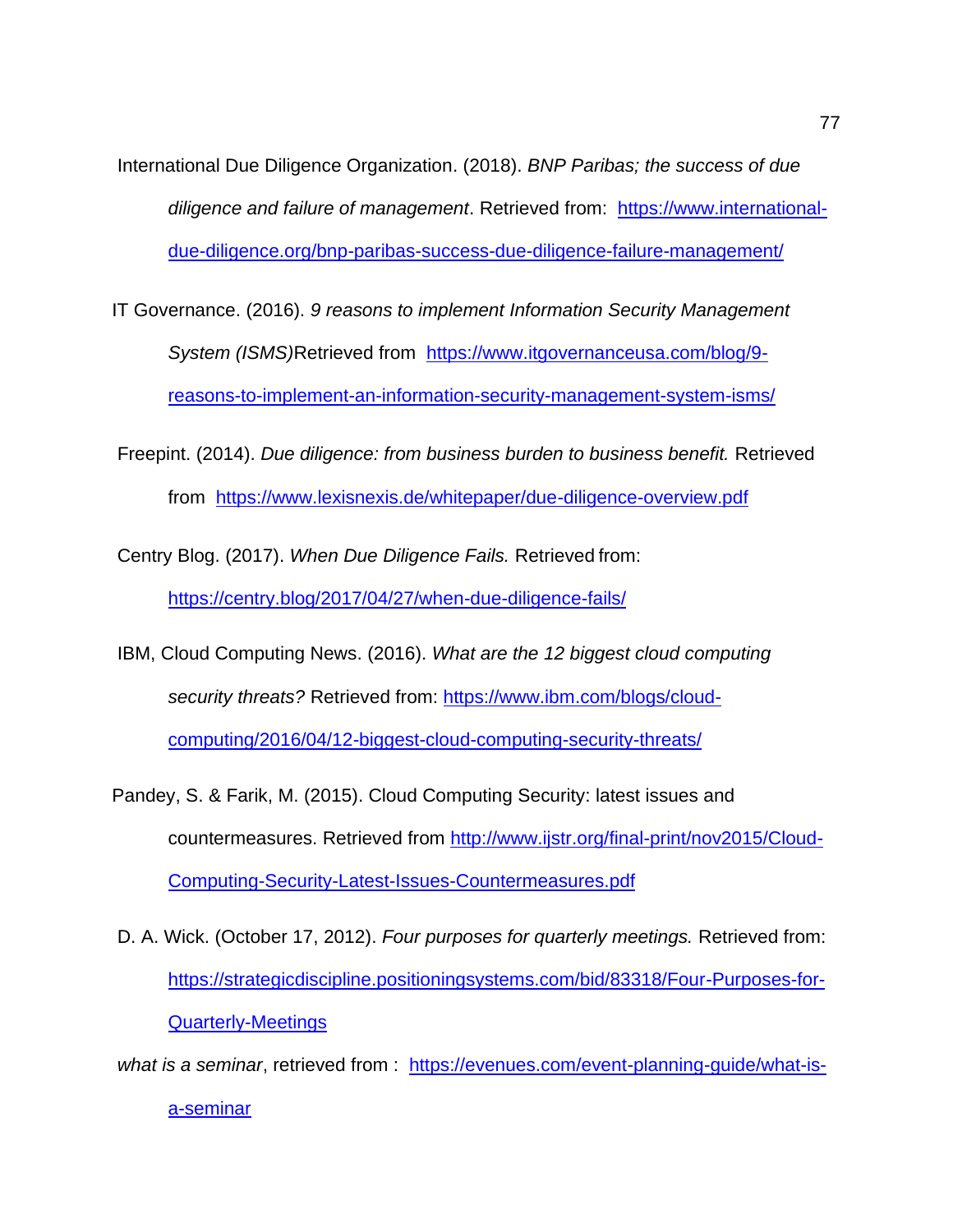Z. Anjum. (2019, October 20). *The consequences of inadequate due diligence.*Retrieved from: [https://www.linkedin.com/pulse/consequences](https://www.linkedin.com/pulse/consequences-inadequate-due-diligence-zafar)[inadequate-due-diligence-zafar](https://www.linkedin.com/pulse/consequences-inadequate-due-diligence-zafar)

Bukh, A*. Failure to perform due diligence.* Retrieved from:

[https://www.nyccriminallawyer.com/fraud-charge/investment-fraud/failure-to-perform](https://www.nyccriminallawyer.com/fraud-charge/investment-fraud/failure-to-perform-due-diligence/)[due-diligence/](https://www.nyccriminallawyer.com/fraud-charge/investment-fraud/failure-to-perform-due-diligence/)

Startup guide powered by 1&1 IONOS. (2019, July 31). *Due diligence: definition and history of precautionary risk assessment.* Retrieved from:

<https://www.ionos.com/startupguide/get-started/due-diligence-procedure/>

Rsm insight. *(2017 September 15). How integrity due diligence can protect your company from risk.* Retrieved from[:https://rsmus.com/what-we](https://rsmus.com/what-we-do/services/financial-advisory/how-integrity-due-diligence-can-protect-your-company-from-a-worl.html)[do/services/financial-advisory/how-integrity-due-diligence-can-protect-your](https://rsmus.com/what-we-do/services/financial-advisory/how-integrity-due-diligence-can-protect-your-company-from-a-worl.html)[company-from-a-worl.html](https://rsmus.com/what-we-do/services/financial-advisory/how-integrity-due-diligence-can-protect-your-company-from-a-worl.html)

Stephenson, D. (2013, March 7). *The top 10 due diligence disasters,* retrieved from: <https://www.firmex.com/resources/uncategorized/top-10-due-diligence-disasters/>

W.B.E. Davis. (2009). *The Importance of Due Diligence Investigations: Failed Mergers and Acquisitions of the United States' Companies* retrieved from:

<http://www.ankarabarosu.org.tr/siteler/AnkaraBarReview/tekmakale/2009-1/1.pdf>

Dicentra safety, quality, compliance. (2018, august 8). Seven *(7) Consequences of Improper Regulatory Due Diligence.* Retrieved from: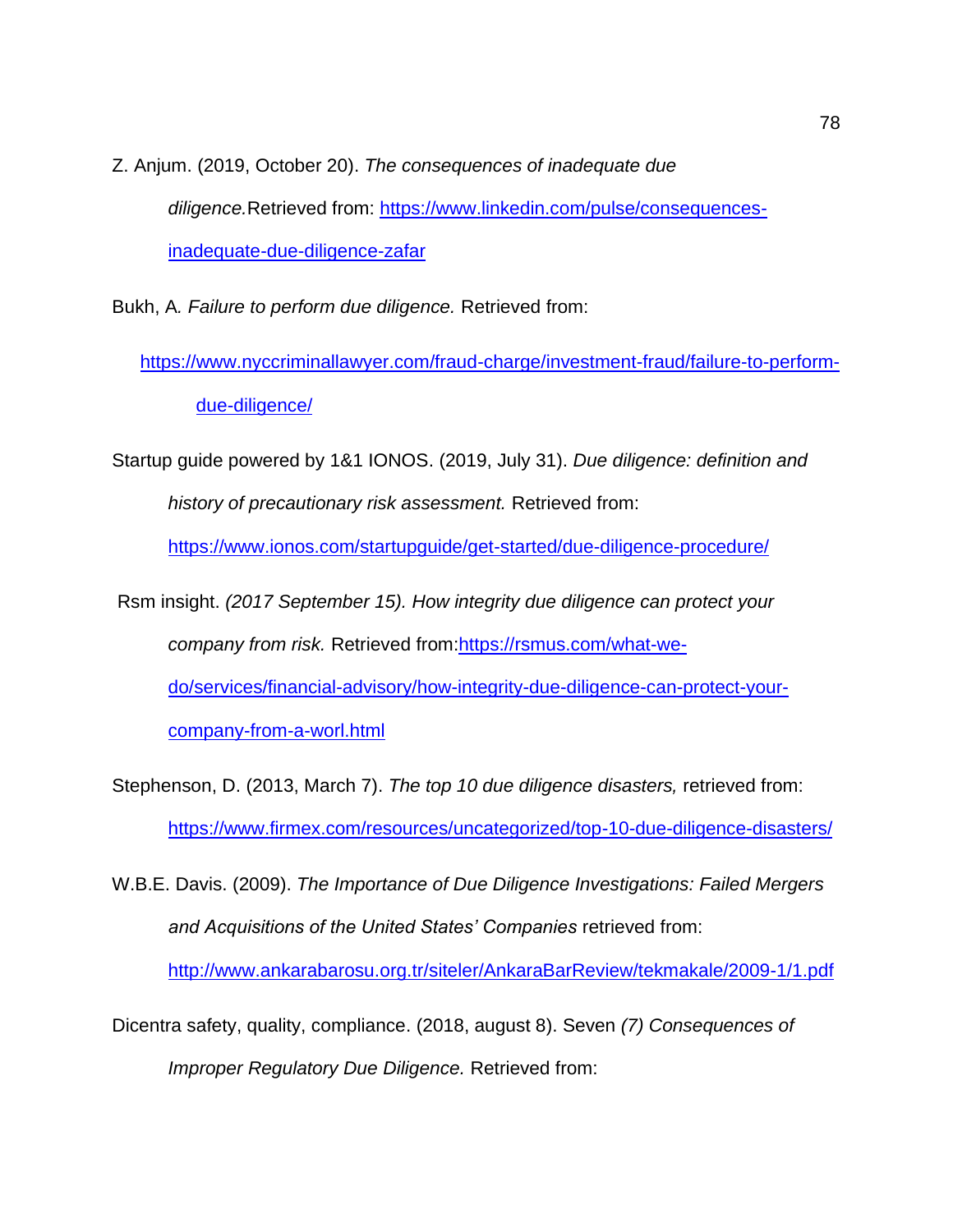[https://dicentra.com/blog/regulatory-due-diligence-category/regulatory-due](https://dicentra.com/blog/regulatory-due-diligence-category/regulatory-due-diligence-consequences)[diligence-consequences](https://dicentra.com/blog/regulatory-due-diligence-category/regulatory-due-diligence-consequences)

- iCorps. (2014, November 11). *Lack of Due Diligence: How It Can Hurt Your Company. R*etrieved from : [https://blog.icorps.com/bid/185776/why-the-lack-of-due](https://blog.icorps.com/bid/185776/why-the-lack-of-due-diligence-can-hurt-your-company)[diligence-can-hurt-your-company](https://blog.icorps.com/bid/185776/why-the-lack-of-due-diligence-can-hurt-your-company)
- M. and L. Ritter. (2017, December 4). *Warning: Be sure your due diligence is thorough.*  Retrieved from: [https://www.mlrpc.com/articles/warning-sure-due-diligence](https://www.mlrpc.com/articles/warning-sure-due-diligence-thorough/)[thorough/](https://www.mlrpc.com/articles/warning-sure-due-diligence-thorough/)
- *S*tartup guide powered by 1&1 IONOS. (2019, July 31). *Due diligence: definition and history of precautionary risk assessment.* Retrieved from:

<https://www.ionos.com/startupguide/get-started/due-diligence-procedure/>

- Ankara. (2009). *The Importance of Due Diligence Investigations: Failed Mergers and Acquisitions of the United States' Companies.* Retrieved from[:http://www.ankarabarosu.org.tr/siteler/AnkaraBarReview/tekmakale/2009-](http://www.ankarabarosu.org.tr/siteler/AnkaraBarReview/tekmakale/2009-1/1.pdf) [1/1.pdf](http://www.ankarabarosu.org.tr/siteler/AnkaraBarReview/tekmakale/2009-1/1.pdf)
- Hayes, S. & Aue, D. (2016, May 31). *Understanding the Importance of Due Diligence. Retrieved from:* [https://www.rsm.global/newzealand/news/understanding](https://www.rsm.global/newzealand/news/understanding-importance-due-diligence)[importance-due-diligence](https://www.rsm.global/newzealand/news/understanding-importance-due-diligence)
- Wikiaccounting blog. (n.d). *5 Types of Due Diligence Services, and Benefits*. Retrieved from : <https://www.wikiaccounting.com/concept-due-diligence/>